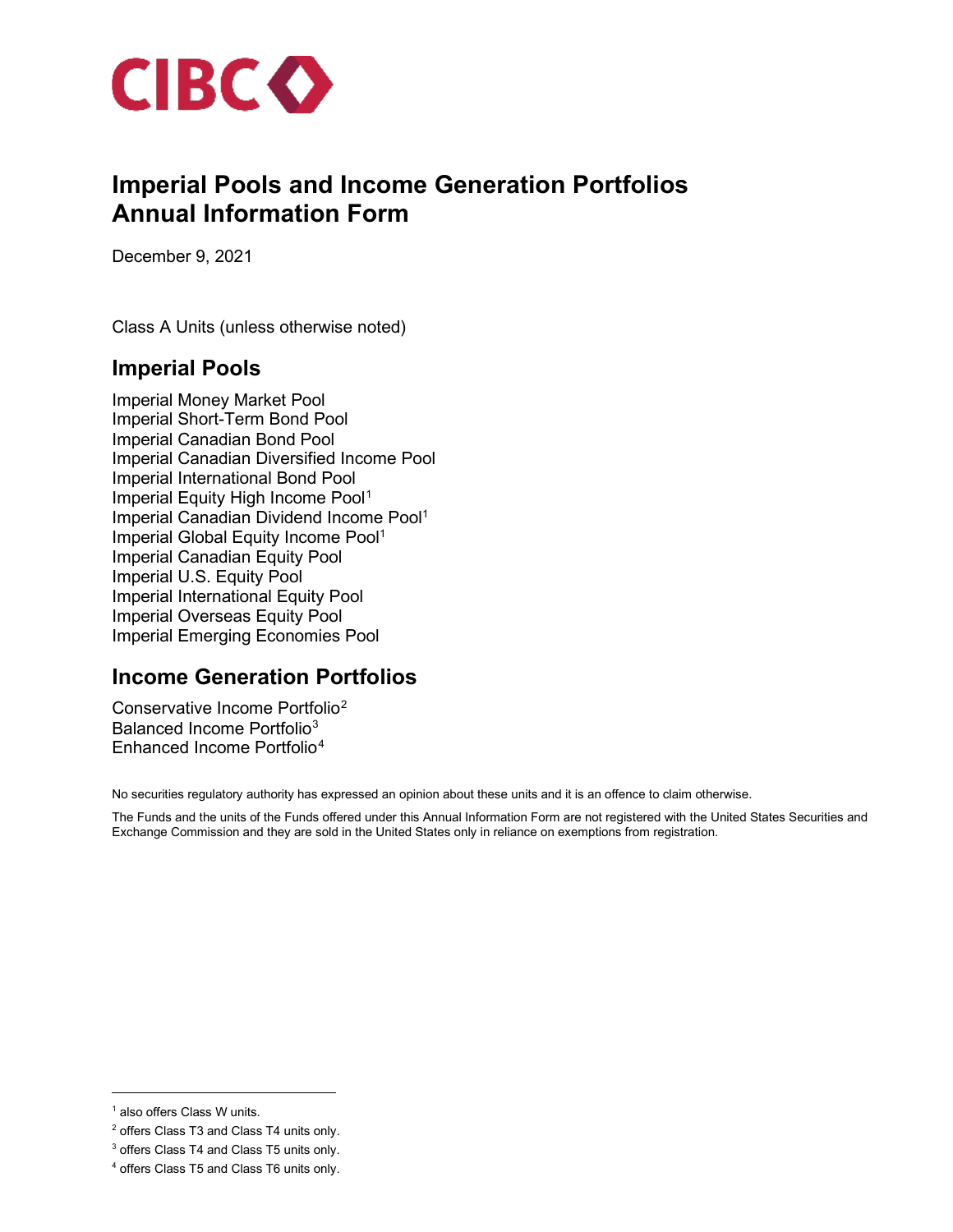# **Table of Contents**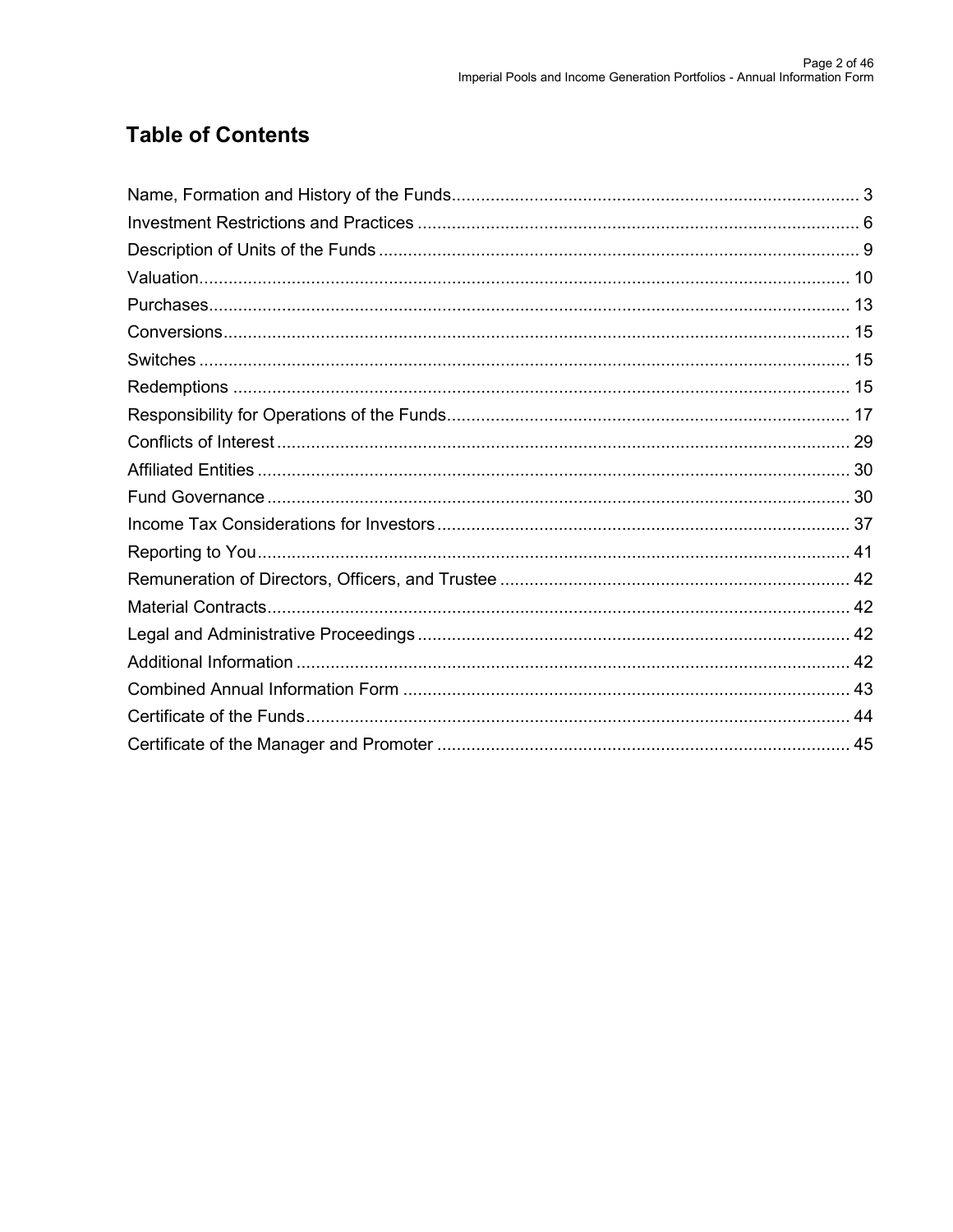# <span id="page-2-0"></span>**Name, Formation and History of the Funds**

In this document, *we*, *us*, *our*, and the *Manager* refer to Canadian Imperial Bank of Commerce (referred to as *CIBC*), the manager of the Funds.

In this document:

- a *Fund* or *Funds* is any or all of the mutual funds described in this Annual Information Form;
- a *Pool* or *Pools* refers to any or all of the *Imperial Pools* described in this Annual Information Form;
- a *Portfolio* or *Portfolios* is any or all of the *Income Generation Portfolios* described in this Annual Information Form.

The Portfolios and certain Pools invest in units of one or more other mutual funds, which may be managed by us or our affiliates, and are referred to individually as an *Underlying Fund* and collectively as *Underlying Funds*. In this document, mutual funds in general are referred to as a *Fund* or *Funds*. The Funds are open-end investment trusts established under the laws of Ontario. The trust indenture governing Imperial Money Market Pool, Imperial Short-Term Bond Pool, Imperial Canadian Bond Pool, Imperial Equity High Income Pool, Imperial Canadian Diversified Income Pool, Imperial Canadian Equity Pool, Imperial U.S. Equity Pool, Imperial International Equity Pool, and Imperial Overseas Equity Pool (*collectively, the Pools*) was originally made as of February 1, 1991 between TAL Private Management Limited (now known as CIBC Asset Management Inc.) and The Royal Trust Company, as trustee (the *Original Indenture*).

The Original Indenture has been amended and restated to deal with certain administrative and other matters, to appoint trustees, to amend certain valuation provisions, to establish new Funds, to provide for Fund mergers, and to conform the Original Indenture to the requirements of Canadian securities legislation governing mutual funds. The Funds are currently governed by an amended and restated master declaration of trust dated December 17, 2010, as amended (referred to as the *Master Declaration of Trust*).

The office of the Manager and the Funds is located at Brookfield Place, 161 Bay Street, 22nd floor, Toronto, Ontario M5J 2S1, and the toll-free number is [1-888-357-8777.](tel:18883578777)

CIBC Trust Corporation, a wholly-owned subsidiary of CIBC, is the trustee (referred to as *Trustee*) of the Funds. The Trustee holds title to the Funds' property (the cash and securities) on behalf of its unitholders under the terms described in the Master Declaration of Trust. The office of the Trustee is located in Toronto, Ontario.

CIBC Asset Management Inc. (referred to as *CAMI*) is the Funds' portfolio advisor (referred to as *Portfolio Advisor*) and provides, or arranges to provide, investment advice and portfolio management services to the Funds. CAMI's head office is located in Toronto, Ontario.

On January 1, 2014, CAMI, CIBC Asset Management Holdings Inc., CIBC Private Investment Counsel Inc., and CIBC Global Asset Management Inc. were amalgamated to form one legal entity, CAMI, a wholly-owned subsidiary of CIBC.

Refer to *Responsibility for Operations of the Funds* for more information about the management and operations of the Funds.

Units of the Funds are offered through discretionary investment management services provided by certain subsidiaries of CIBC (*collectively, the Discretionary Managers*). The Discretionary Managers may include CIBC Trust Corporation (*CIBC Trust*) and CAMI. The Discretionary Managers will arrange to purchase, convert, switch, and redeem units of the Funds on behalf of their clients who have entered into discretionary investment management agreements with one of the Discretionary Managers; or on behalf of the Discretionary Manager itself as a fiduciary, where it acts in a fiduciary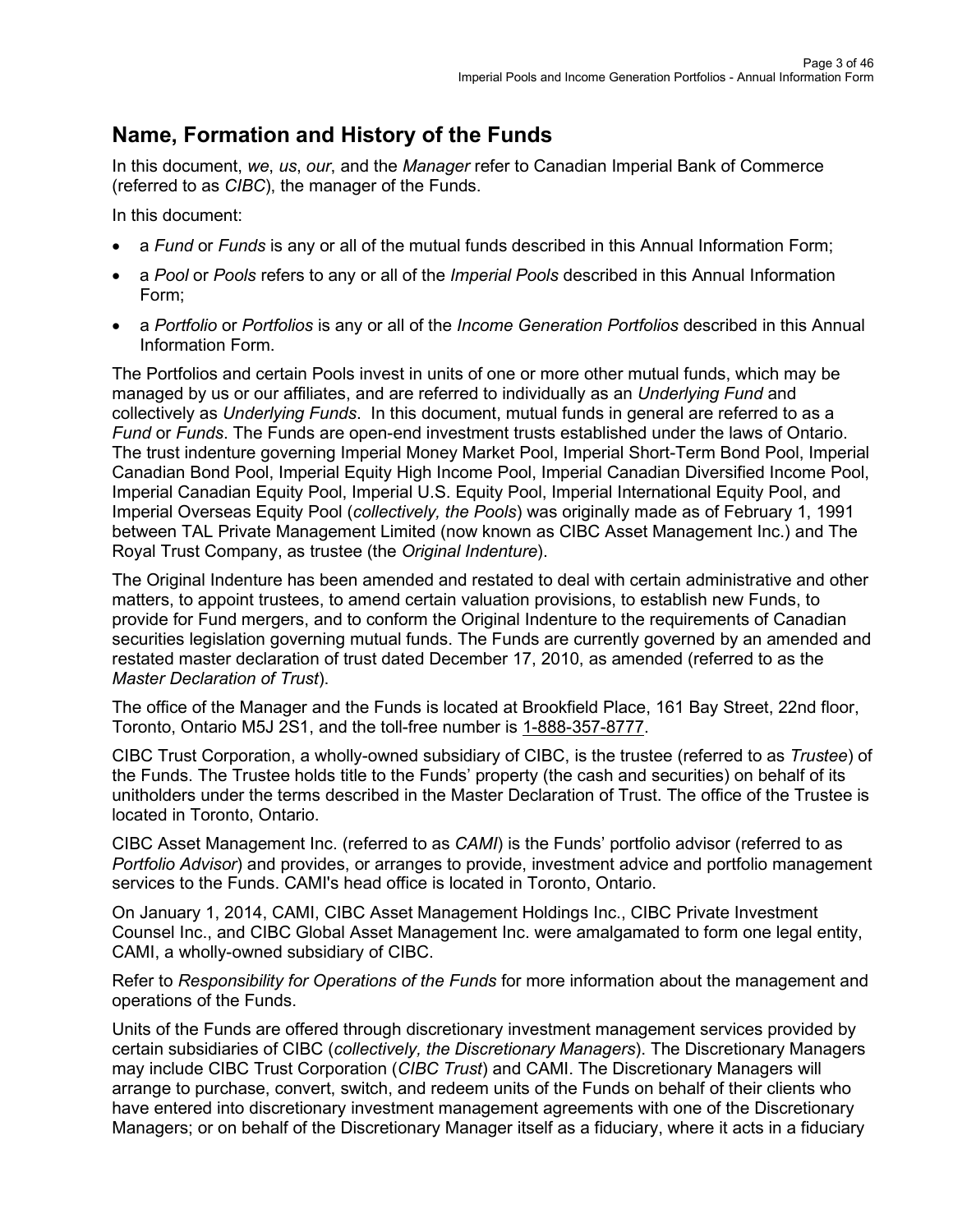capacity with full discretionary investment management authority with respect to assets it administers in such capacity. Such discretionary investment management agreements or the instrument conferring on the Discretionary Manager such full discretionary investment management authority (as well as law of fiduciaries with respect to such instrument) are both referred to in this document as "discretionary investment management agreement". The Discretionary Managers are the registered unitholders of the Funds for the purposes of receiving all unitholder materials and having the right to vote all proxies with respect to units of the Funds. Units of the Funds are also offered to participants in connection with certain products offered by affiliated dealers pursuant to the terms of the account agreements governing such products. The Manager may allow units of the Funds to be offered through other dealers or discretionary managers in the future.

The following sets out details about the Funds' information and history over the last 10 years.

## **Imperial Money Market Pool -** *Established February 1, 1991*

## **Imperial Short-Term Bond Pool -** *Established February 1, 1991*

## **Imperial Canadian Bond Pool -** *Established February 1, 1991*

## **Imperial Canadian Diversified Income Pool -** *Established February 1, 1991*

## **Imperial International Bond Pool -** *Established June 28, 1999*

- April 1, 2019, CAMI assumed portfolio management responsibilities for a portion of the Pool;
- April 1, 2015, Wellington Management Canada LLC (now known as Wellington Management Canada ULC) replaced PIMCO Canada Corp. as one of the portfolio sub-advisors; and
- August 6, 2013, PIMCO Canada Corp. was appointed as a portfolio sub-advisor.

## **Imperial Equity High Income Pool -** *Established February 1, 1991*

• December 12, 2017, Class W units of the Pool were created.

## **Imperial Canadian Dividend Income Pool -** *Established May 6, 2003*

• December 12, 2017, Class W units of the Pool were created.

## **Imperial Global Equity Income Pool -** *Established January 28, 2008*

- April 1, 2020, CAMI assumed portfolio management responsibilities of the Fund, replaced portfolio sub-advisors KBI Global Investors Ltd. and Standard Life Investments (Corporate Funds) Limited;
- April 1, 2020, Mackenzie Financial Corporation was appointed as one of the portfolio subadvisors;
- December 12, 2017, Class W units of the Pool were created;
- September 15, 2016, Standard Life Investments (Corporate Funds) Limited was appointed as one of the portfolio sub-advisors; and
- October 1, 2015, Newton Capital Management Limited (now known as Newton Investment Management (North America) Limited) replaced BlackRock Financial Management LLC as one of the portfolio sub-advisors.

## **Imperial Canadian Equity Pool -** *Established February 1, 1991*

- September 1, 2020, Foyston, Gordon & Payne Inc. was terminated as a portfolio sub-advisor; and
- April 1, 2015, Foyston, Gordon & Payne Inc. was appointed as one of the portfolio sub-advisors.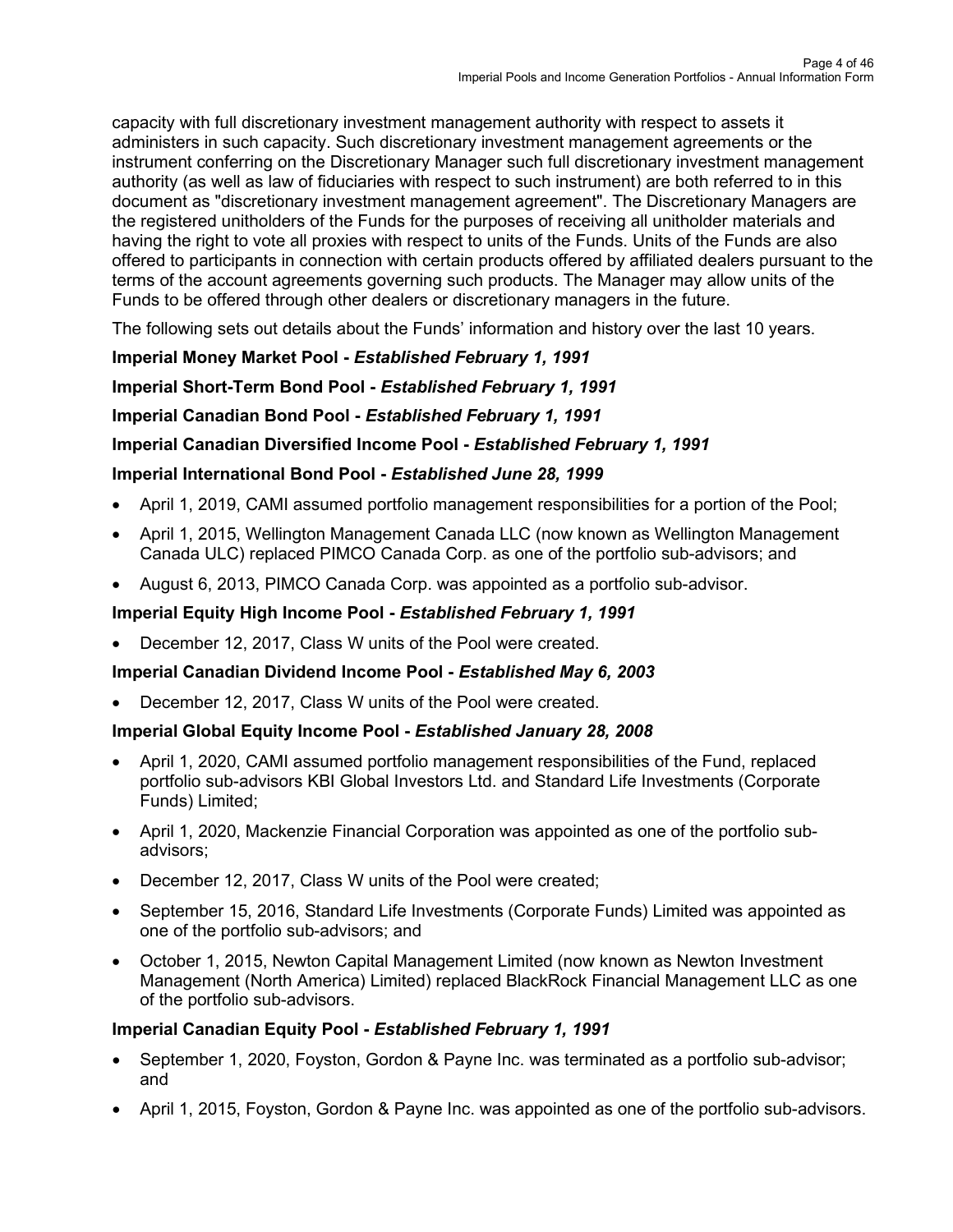#### **Imperial U.S. Equity Pool -** *Established February 1, 1991*

- September 1, 2020, Sustainable Growth Advisers, LP and Pzena Investment Management, LLC were terminated as portfolio sub-advisors;
- July 2, 2019, CIBC Private Wealth Advisors, Inc. replaced American Century Investment Management, Inc. as a portfolio sub-advisor of the Fund;
- January 24, 2017, Rothschild Asset Management Inc. (now known as Rothschild & Co Asset Management US Inc.) replaced Wells Capital Management Incorporated as a portfolio subadvisor;
- January 3, 2017, Wells Capital Management Incorporated was terminated as a portfolio subadvisor;
- December 16, 2016, Morgan Stanley Investment Management Inc. replaced Cornerstone Capital Management, Inc. as a portfolio sub-advisor;
- November 25, 2016, Cornerstone Capital Management, Inc. was terminated as a portfolio subadvisor;
- February 4, 2013, Fiduciary Management Inc. was terminated as a portfolio sub-advisor;
- January 2, 2013, Cornerstone Capital Management, Inc., Pzena Investment Management, LLC, and Sustainable Growth Advisers, LP were appointed as portfolio sub-advisors;
- December 6, 2012, Aletheia Research and Management, Inc. was terminated as a portfolio subadvisor;
- July 1, 2012, Tradewinds Global Investors, LLC was terminated as a portfolio sub-advisor;
- February 1, 2012, American Century Investment Management, Inc. was appointed as a portfolio sub-advisor; and

#### **Imperial International Equity Pool -** *Established February 1, 1991*

- October 1, 2021, Causeway Capital Management LLC and Pzena Investment Management, LLC were terminated as portfolio sub-advisors;
- January 29, 2021, CIBC Private Wealth Advisors, Inc. replaced portfolio sub-advisors American Century Investment Management, Inc. and JPMorgan Asset Management (Canada) Inc. as a portfolio sub-advisor. In addition, CAMI directly provides investment management services to an increased portion of the Pool;
- October 1, 2015, JPMorgan Asset Management (Canada) Inc. and WCM Investment Management replaced Pyramis Global Advisors, LLC as portfolio sub-advisors;
- April 15, 2014, Pzena Investment Management, LLC replaced Pictet Asset Management Limited as a portfolio sub-advisor; and
- July 1, 2012, American Century Investment Management, Inc. was appointed as a portfolio subadvisor.

#### **Imperial Overseas Equity Pool -** *Established February 1, 1991*

- October 1, 2021, Causeway Capital Management LLC and Pzena Investment Management, LLC were terminated as portfolio sub-advisors;
- December 9, 2020, CIBC Private Wealth Advisors, Inc. replaced portfolio sub-advisors American Century Investment Management, Inc., INTECH Investment Management LLC and JPMorgan Asset Management (Canada) Inc. as a portfolio sub-advisor. In addition, CAMI assumed portfolio management responsibilities for a portion of the Pool;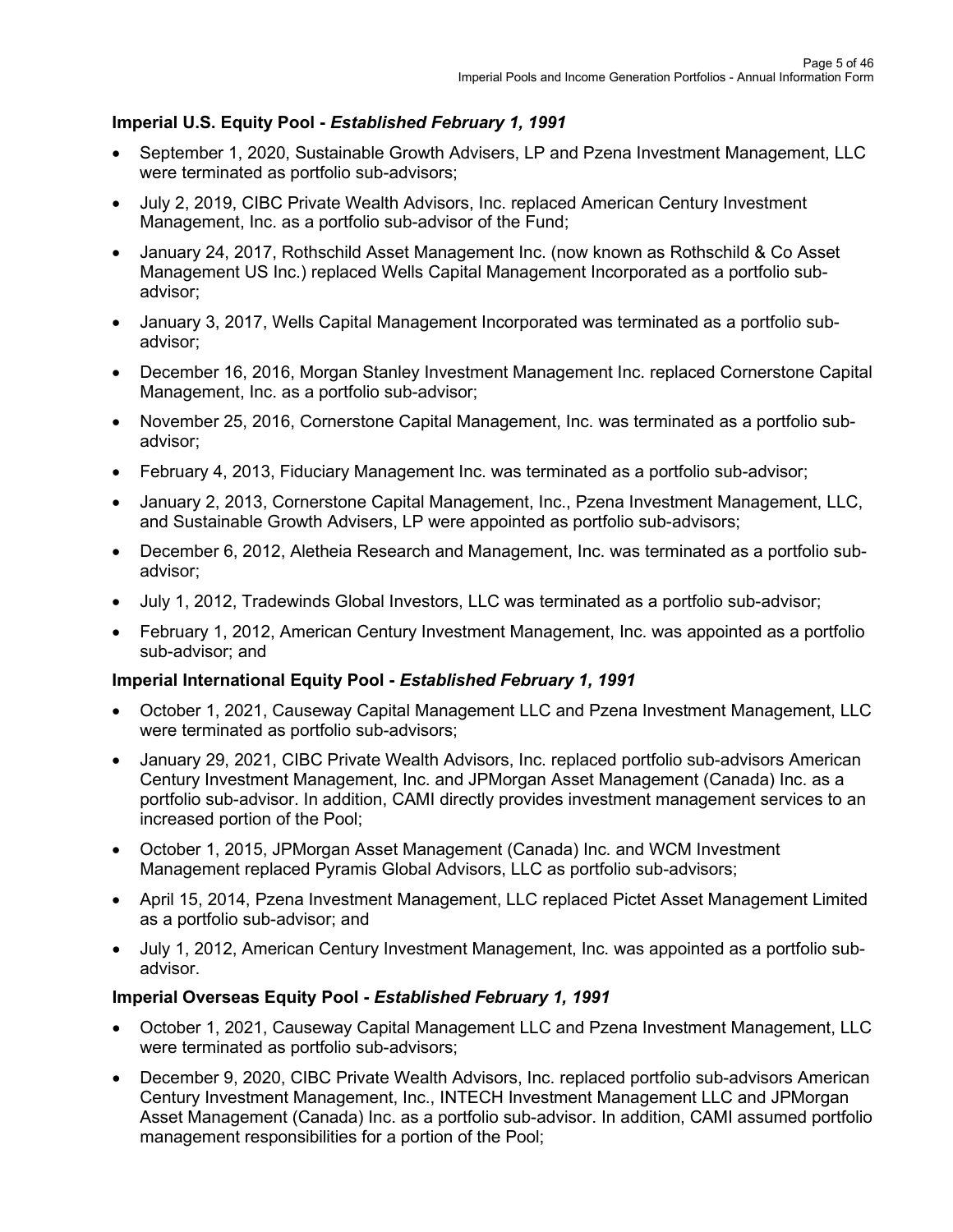- October 1, 2015, JPMorgan Asset Management (Canada) Inc. and WCM Investment Management replaced Pyramis Global Advisors, LLC as portfolio sub-advisors;
- April 15, 2014, INTECH Investment Management LLC and Pzena Investment Management, LLC replaced Pictet Asset Management Limited as portfolio sub-advisors; and
- July 1, 2012, American Century Investment Management, Inc. replaced CIBC Global Asset Management Inc. as a portfolio sub-advisor.

#### **Imperial Emerging Economies Pool -** *Established June 28, 1999*

• November 1, 2013, Harding Loevner LP, Pzena Investment Management, LLC, and RS Investment Management Co. LLC (acquired by and known as Victory Capital Management Inc., effective July 29, 2016) replaced The Boston Company Asset Management, LLC and CIBC Global Asset Management Inc. as portfolio sub-advisors.

#### **Conservative Income Portfolio -** *Established December 14, 2015*

**Balanced Income Portfolio -** *Established December 14, 2015*

**Enhanced Income Portfolio -** *Established December 14, 2015*

## <span id="page-5-0"></span>**Investment Restrictions and Practices**

## **Standard Restrictions and Practices**

Except as described in this Annual Information Form, the Funds are subject to and managed in accordance with the standard investment restrictions and practices prescribed by the Canadian securities regulatory authorities, including National Instrument 81-102 – *Investment Funds (*referred to as *NI 81-102*). These restrictions are designed in part to ensure that the Funds' investments are diversified and relatively liquid, and to ensure the proper administration of the Funds.

## **Investment Objectives and Investment Strategies**

Each Fund is designed to meet the investment objectives of different investors and employs its investment strategies in an effort to meet these investment objectives. The Portfolios are strategic asset allocation Funds and invest primarily in one or more Underlying Fund(s).

A Fund's fundamental investment objectives may not be changed without notice to, or the consent of unitholders by majority of the votes cast at a meeting of the Fund's unitholders called for that purpose. We can make changes to a Fund's investment strategies without the consent of, unitholders and subject to any required approval of the Canadian securities regulatory authorities. Refer to the Funds' Simplified Prospectus for a description of each Fund's investment objectives and strategies as of the date of this Annual Information Form.

## **Derivative Instruments**

Certain Funds may use derivatives as permitted by the Canadian securities regulatory authorities. The risk factors associated with an investment in derivatives are disclosed in the Funds' Simplified Prospectus. You can find out how each Fund may use derivatives under *Investment Strategies* in the *Specific Information about Each of the Funds Described in this Document section* in the Funds' Simplified Prospectus.

There are many different kinds of derivatives, but they usually take the form of an agreement between two parties to buy or sell an asset, such as a basket of stocks or a bond, at a future date for an agreed upon price. The most common kinds of derivatives are futures contracts, forward contracts, options, and swaps. A Fund can use derivatives for either hedging or effective exposure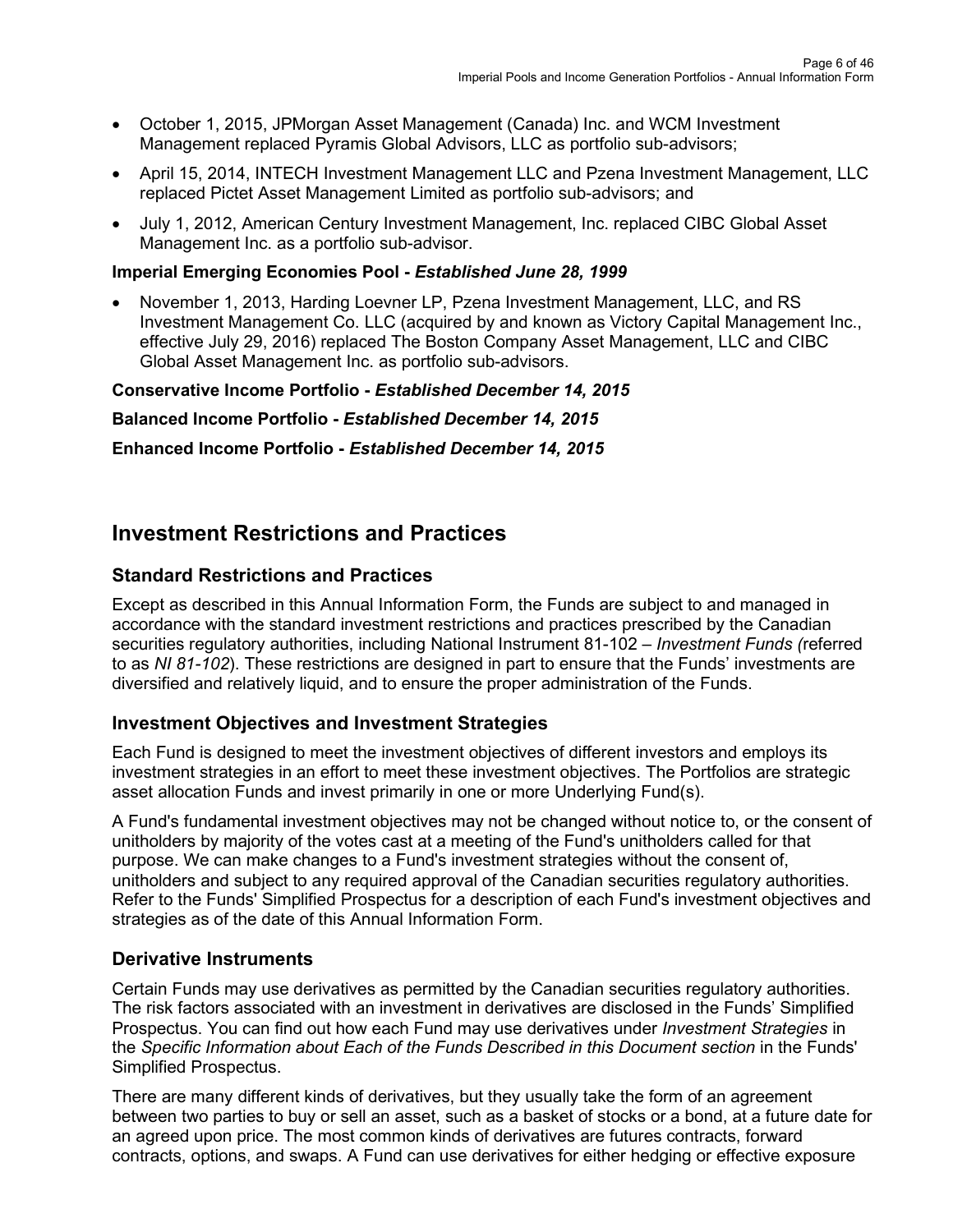(non-hedging) purposes. When a Fund uses derivatives for non-hedging purposes, it is required by securities legislation to hold enough cash, cash equivalents, or other securities to fully cover its derivative positions. Options used for non-hedging purposes must represent no more than 10% of a Fund's net asset value (referred to as *NAV*). Derivatives may be used to hedge against losses from changes in the price of a Fund's investments and from exposure to foreign currencies. Refer to *Policies and Procedures Related to Derivatives under Fund Governance* for more information.

## **Investments in Gold/Silver and Certain Exchange-Traded Funds**

The Funds have obtained an exemption from the Canadian securities regulatory authorities to invest in: (i) exchange-traded funds (referred to as *ETFs*) that seek to provide daily results that replicate the daily performance of a specified widely-quoted market index (referred to as the *Underlying Index*) by a multiple of 200% or an inverse multiple of up to 200%; (ii) ETFs that seek to provide daily results that replicate the daily performance of their Underlying Index by an inverse multiple of up to 100% (referred to as *Inverse ETFs*); (iii) ETFs that seek to replicate the performance of gold or silver or the value of a specified derivative the underlying interest of which is gold or silver on an unlevered basis; and (iv) ETFs that seek to replicate the performance of gold or silver or the value of a specified derivative the underlying interest of which is gold or silver on an unlevered basis by a multiple of 200% (collectively, referred to as the *Underlying ETFs*).

Pursuant to this relief, the Funds may also purchase gold and gold certificates (referred to as *Gold*) and silver, silver certificates and specified derivatives whose underlying interest is silver, or a specified derivative of which the underlying interest is silver on an unlevered basis (referred to as *Silver*). Gold and Silver are referred to collectively as *Gold and Silver Products*.

The relief is subject to the following conditions: (i) a Fund's investment in securities of an Underlying ETF and/or Silver is in accordance with the Fund's fundamental investment objective; (ii) the Fund does not sell short securities of an Underlying ETF; (iii) the Underlying ETFs are traded on a stock exchange in Canada or the United States; (iv) the Underlying ETF's securities are treated as specified derivatives for the purposes of Part 2 of NI 81-102; (v) a Fund does not purchase securities of an Underlying ETF if, immediately after the purchase, more than 10% of the Fund's net assets in aggregate, taken at market value at the time of purchase, would consist of securities of Underlying ETFs; (vi) a Fund does not enter into any transaction if, immediately after the transaction, more than 20% of the Fund's net assets, taken at market value at the time of the transaction, would consist of, in aggregate, securities of Underlying ETFs and all securities sold short by the Fund; (vii) a Fund does not purchase Gold and Silver Products if, immediately after the transaction, more than 10% of the Fund's net assets, taken at market value at the time of the transaction, would consist of Gold and Silver Products; and (viii) a Fund does not purchase Gold and Silver Products if, immediately after the transaction, the market value exposure to gold or silver through the Gold and Silver Products is more than 10% of the Fund's net assets, taken at market value at the time of the transaction.

## **Securities Lending, Repurchase, and Reverse Repurchase Transactions**

To increase returns, a Fund or Underlying Fund may enter into securities lending, repurchase, and reverse repurchase transactions consistent with its investment objectives and in accordance with the standard investment restrictions and practices. Refer to *Policies and Procedures Related to Securities Lending, Repurchase or Reverse Repurchase Transactions* under *Fund Governance* for more information.

## **Standing instructions by the Independent Review Committee**

As permitted by Canadian securities legislation, the Funds may vary investment restrictions and practices contained in securities legislation, subject to certain conditions set out in NI 81-102 and/or National Instrument 81-107 – *Independent Review Committee for Investment Funds (*referred to as *NI 81–107)*, including a condition that approval be obtained from the Independent Review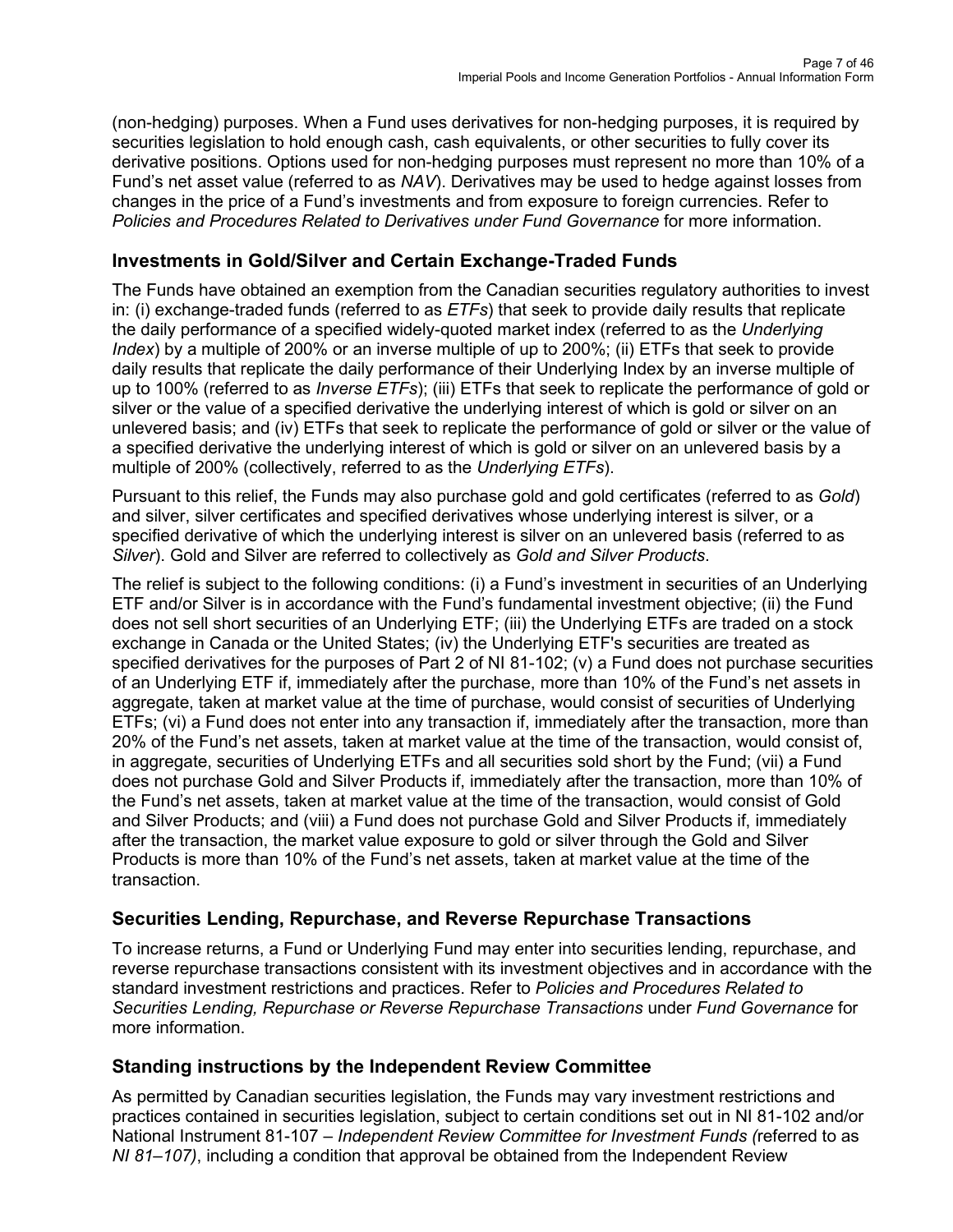Committee (referred to as *IRC*), if applicable. Refer to *Independent Review Committee* under *Fund Governance* for more information.

In accordance with the requirements of NI 81-102 and NI 81-107, exemptive relief from the Canadian securities regulatory authorities, and/or the approval or a recommendation of the IRC, as applicable, the Funds may enter into one or more of the following transactions:

- invest in or hold equity securities of CIBC or issuers related to a portfolio sub-advisor;
- invest in or hold non-exchange-traded debt securities of CIBC or an issuer related to CIBC, with terms to-maturity of 365 days or more, issued in a primary offering and in the secondary market;
- make an investment in the securities of an issuer for which CIBC World Markets Inc., CIBC World Markets Corp., or any affiliate of CIBC (referred to as a *Related Dealer* or the *Related Dealers*) acts as an underwriter during the offering of the securities or at any time during the 60 day period following the completion of the offering of such securities (in the case of a "private placement" offering, in accordance with the Private Placement Relief Order described below and the policies and procedures relating to such investment);
- purchase equity or debt securities from or sell them to a Related Dealer, where it is acting as principal;
- purchase securities from or sell securities to another investment fund or a managed account managed by the Manager or an affiliate (referred to as *inter-fund trades* or *cross-trades*); and
- engage in in-specie transfers by receiving portfolio securities from, or delivering portfolio securities to, a managed account or another investment fund managed by the Manager or an affiliate, in respect of a purchase or redemption of units in the Fund, subject to certain conditions.

The Funds may undertake currency and currency derivative transactions where Related Dealer is the counterparty.

The Funds have also obtained an exemptive relief order from the Canadian securities regulatory authorities to purchase equity securities of a reporting issuer during the period of distribution of the issuer's securities pursuant to a "private placement" offering (an offering under exemptions from the prospectus requirements) and for the 60-day period following the completion of the offering, notwithstanding that a Related Dealer is acting or has acted as underwriter in connection with the offering of the same class of such securities (referred to as the *Private Placement Relief Order*).

The IRC has issued standing instructions in respect of each of the transactions noted above (referred to as the *Related Party Transactions*). At least annually, the IRC reviews the Related Party Transactions for which they have provided standing instructions.

When the Manager refers or reports a matter to the IRC, the IRC is required to advise the Canadian securities regulatory authorities, if it determines that an investment decision was not made in accordance with a condition imposed by securities legislation or the IRC in any Related Party Transaction requiring its approval.

The Manager has implemented policies and procedures to ensure compliance with the conditions of the applicable exemptive relief orders, as applicable, and that the conditions of the standing instructions of the IRC are met.

## **Imperial International Bond Pool**

Imperial International Bond Pool has received the approval of the Canadian securities regulatory authorities to deviate from the standard investment restrictions and practices so that it may:

• invest up to 20% of the Pool's NAV, at the time of purchase, in evidences of indebtedness of any one issuer if those evidences of indebtedness are issued, or guaranteed fully as to principal and interest, by supranational agencies or governments other than the government of Canada, the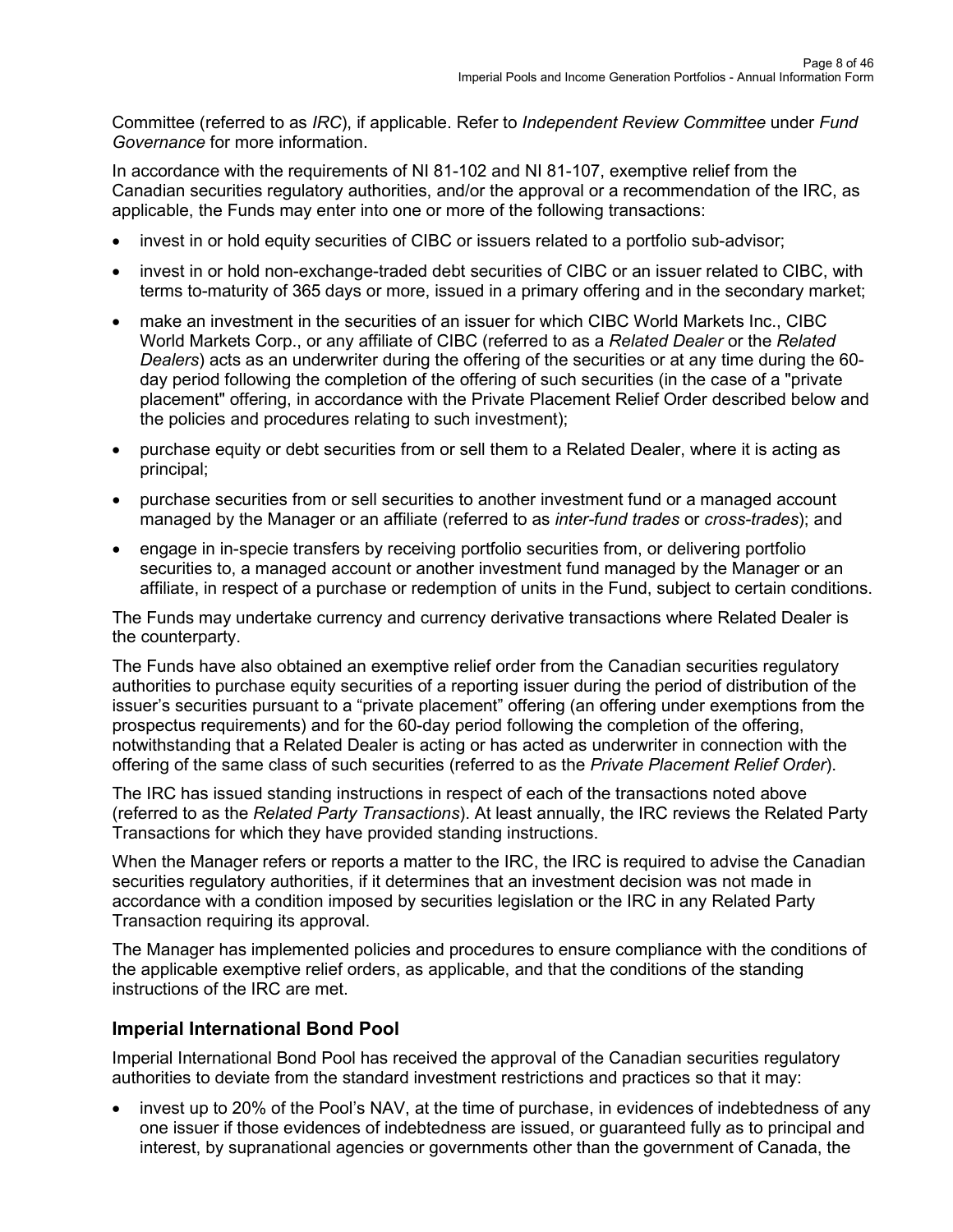government of a Canadian jurisdiction or the government of the United States of America and are rated 'AA' by S&P Global Ratings or have an equivalent rating by one or more other approved designated rating organizations; or

• invest up to 35% of the Pool's NAV, at the time of purchase, in evidences of indebtedness of any one issuer, if those securities are issued by issuers described in the preceding paragraph and are rated 'AAA' by S&P Global Ratings, or have an equivalent rating by one or more other approved designated rating organizations.

The exemptive relief described in the two preceding bullets cannot be combined for one issuer.

Imperial International Bond Pool has received the approval of the Canadian securities regulatory authorities to engage in the following derivatives transactions on certain conditions including:

To use as cover, when the Pool has a long position in a debt-like security that has a component that is a long position in a forward contract, or in a standardized future or forward contract:

- a) cash cover, in an amount that, together with margin on account for the specified derivative and the market value of the specified derivative, is not less than, on a daily mark-to-market basis, the underlying market exposure of the specified derivative;
- b) a right or obligation to sell an equivalent quantity of the underlying interest of the future or forward contract and cash cover that, together with margin on account for the position, is not less than the amount, if any, by which the price of the future or forward contract exceeds the strike price of the right or obligation to sell the underlying interest; or
- c) a combination of the positions referred to in subparagraphs (a) and (b) immediately above that is sufficient, without recourse to other assets of the Pool, to enable the Pool to acquire the underlying interest of the future or forward contract.

To use as cover, when the Pool has a right to receive payments under a swap:

- a) cash cover, in an amount that, together with margin on account for the swap and the market value of the swap, is not less than, on a daily mark-to-market basis, the underlying market exposure of the swap;
- b) a right or obligation to enter into an offsetting swap on an equivalent quantity and with an equivalent term and cash cover that together with margin on account for the position is not less than the aggregate amount, if any, of the obligations of the Pool under the swap less the obligations of the Pool under such offsetting swap; or
- c) a combination of the positions referred to in subparagraphs (a) and (b) immediately above that is sufficient, without recourse to other assets of the Pool, to enable the Pool to satisfy its obligations under the swap.

## <span id="page-8-0"></span>**Description of Units of the Funds**

Each Fund is permitted to have an unlimited number of classes of units and is authorized to issue an unlimited number of units of each class. There is no fixed issue price.

In the future, the offering of any classes of a Fund may be terminated or additional classes may be offered.

No unitholder owns any asset of a Fund. Unitholders have only those rights mentioned in this Annual Information Form, the Simplified Prospectus, and the Master Declaration of Trust. The trustee may modify, alter, or add to the Master Declaration of Trust without notice to unitholders, unless notice or approval of unitholders is required under applicable law or under the Master Declaration of Trust.

Units of a Fund have the following attributes: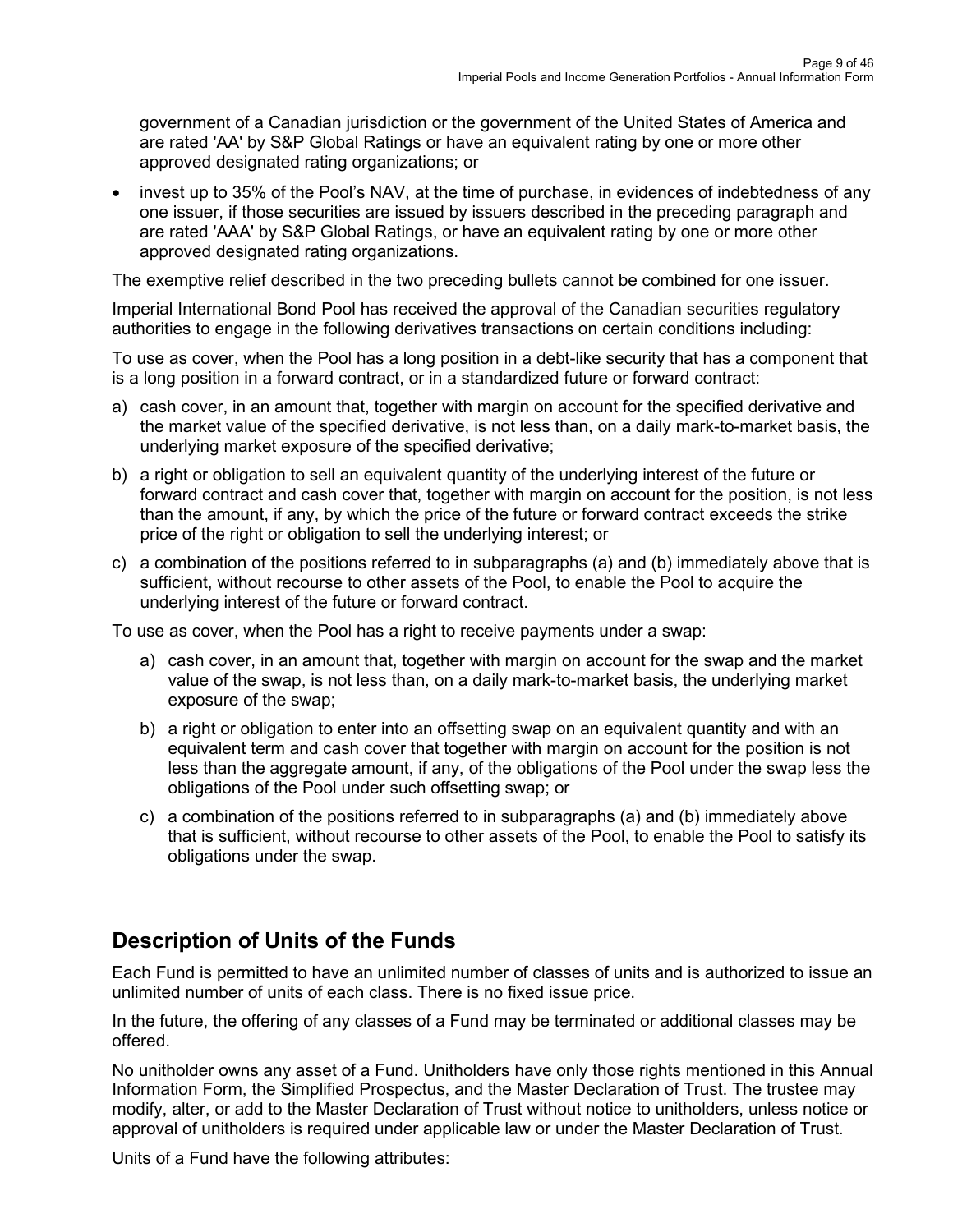- pro rata participation in any distribution (except expense distributions and distribution that are a return of capital paid to particular unitholders);
- the units have no voting rights except as required by NI 81-102 and as the Funds are trusts, there are no annual unitholders' meetings;
- on the termination of a Fund, the Fund's assets will be distributed and all of its units will share in the remaining value of the Fund;
- not transferable, except in limited circumstances;
- redeemable as described under *Redemptions*, except if the right to redeem units is suspended under extraordinary circumstances. Refer to *When You May Not Be Allowed to Redeem Your Units* under *Redemptions*;
- may be sub-divided or consolidated on 14 business days' written notice to unitholders; and
- there are no pre-emptive rights and no liability for future calls or assessments.

NI 81-102 currently provides that, subject to certain exceptions, the following changes cannot be made to a Fund without the consent of unitholders by a majority of votes cast at a meeting of unitholders of the Fund:

- a change in the Fund's manager unless the new manager is our affiliate;
- a change in the Fund's fundamental investment objectives;
- a decrease in the frequency of calculating the Fund's NAV per unit;
- in certain cases, if the Fund undertakes a reorganization with, or transfer of its assets to, another mutual fund or acquires the assets of another mutual fund; or
- if a Fund undertakes a restructuring into a non-redeemable investment fund or into an issuer that is not an investment fund.

A meeting of a Fund's unitholders is not required to be held to approve the introduction of or any changes in the basis of calculation of a fee or expense that is charged to a Fund, or directly to their unitholders by the Fund or the Manager, in a way that could result in an increase in charges to the Fund because the Funds have no sales charges, conversion fees, switch fees, or redemption fees. Any such change will only be made if notice is mailed to the Fund's unitholders at least 60 days' prior to the valuation date on which the increase is to take effect.

Although prior approval will not be sought, unitholders will be given at least 60 days' written notice before any changes are made to the Funds' auditor or before any reorganizations with, or transfers of assets to, another mutual fund managed by CIBC or its affiliates are made by a Fund, provided the IRC has approved such changes and, in the latter case, the reorganizations or transfers comply with certain criteria described in the applicable securities legislation. Refer to *Independent Review Committee* under *Fund Governance* for more information.

The Discretionary Managers are the registered unitholders of the Funds for the purposes of receiving all unitholder materials and having the right to vote all proxies with respect to units of the Funds.

A Fund may be terminated by us at any time upon at least 60 days' notice to investors.

## <span id="page-9-0"></span>**Valuation**

## **Calculation of Net Asset Value per Unit**

A Fund's NAV per unit is the price used for all purchases of units (including those made on the reinvestment of distributions), conversions, switches, and redemptions. The price at which units are purchased, switched, converted or redeemed is based on the next NAV per unit determined after the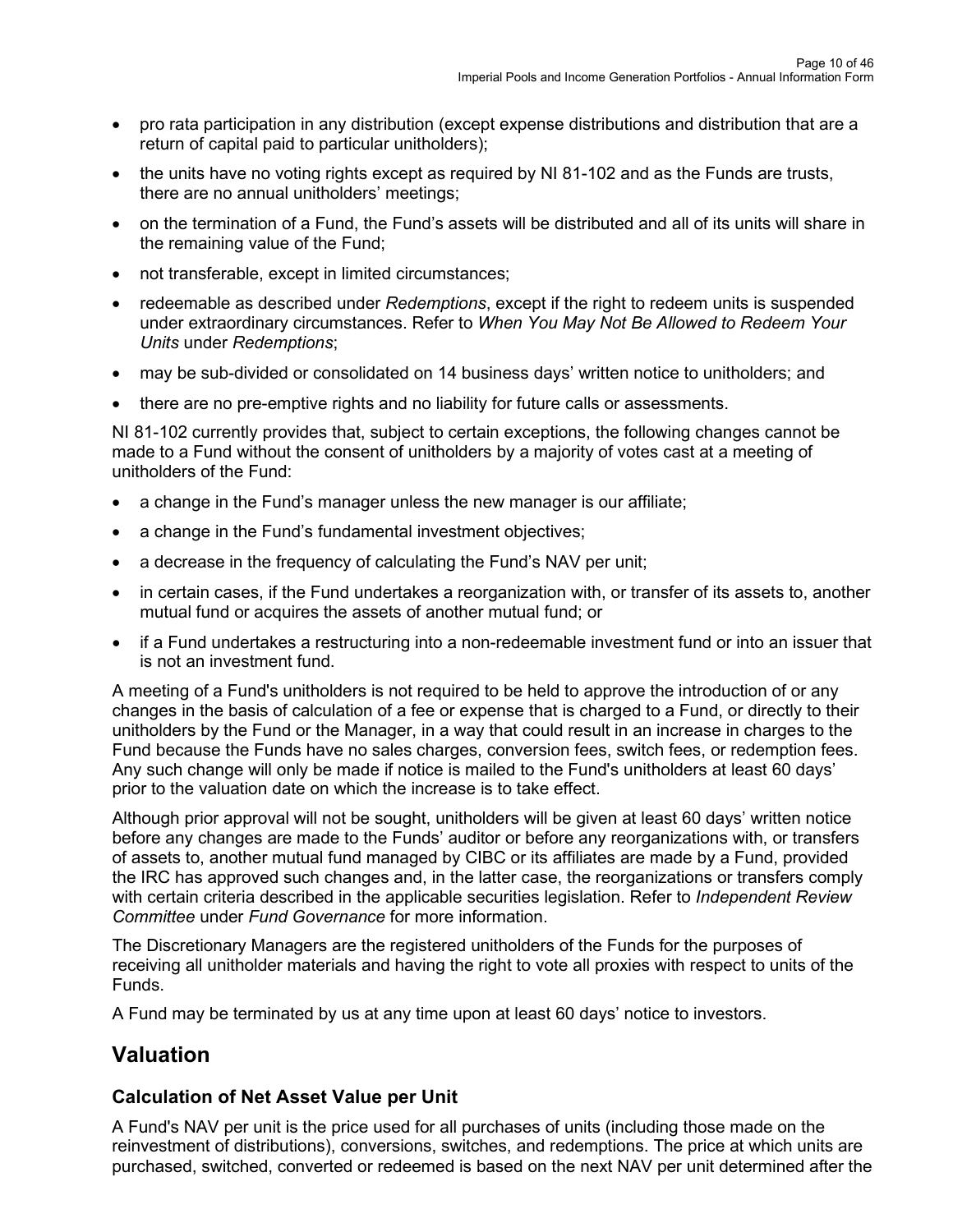receipt of the purchase, conversion, switch, or redemption order. All transactions are based on the Fund's class level NAV per unit. We usually calculate the NAV per unit for each Fund on each business day after the Toronto Stock Exchange (referred to as *TSX*) closes or such other time that we determine (referred to as *valuation time*). A Fund's valuation date is any day when our head office in Toronto is open for business or any other day on which the Manager determines the NAV is required to be calculated (referred to as *valuation date*).

The NAV per unit is calculated on a class basis by taking the total class' proportionate share of the value of the Fund's assets less the class' liabilities and the class' proportionate share of common Fund liabilities. This gives us the NAV for the class. We divide this amount by the total number of units outstanding in the class to determine the NAV per unit for the class.

The Funds' NAV and the class NAV per unit are available on request, at no cost, by calling us tollfree at [1-888-357-8777](tel:18883578777) or by writing to us at Brookfield Place, 161 Bay Street, 22nd floor, Toronto, Ontario M5J 2S1.

A Fund's NAV per unit, for all purposes other than financial statements, is calculated using the valuation principles below. For financial reporting purposes, the Funds apply International Financial Reporting Standards (referred to as *IFRS*) as issued by the International Accounting Standards Board to prepare their annual and interim financial statements. The valuation principles used to determine the NAV for purchases and redemptions by unitholders may differ in some respects from the requirement of IFRS. As a result, the NAV per unit presented in the financial statements may differ from the NAV per unit for the purpose of redemption and purchase of units of the Funds.

## **Valuation of Portfolio Securities**

The following principles are applied in the valuation of the Funds' assets:

- the value of any cash, or its equivalent, on hand or on deposit or on call, bills and notes, accounts receivable, prepaid expenses, cash dividends declared or distributions received (or to be received and declared to unitholder of record on a date before the date as of which a Fund's NAV is determined), and interest accrued and not yet received shall be deemed to be the full face amount thereof, unless the Manager determines that any such asset is not worth the face amount thereof, in which case the value shall be as the Manager shall deem to be the fair value thereof;
- short-term investments, including money market instruments shall be valued at fair value;
- the value of any bonds, debentures, and other debt obligations shall be valued by taking the average of the bid and ask prices provided by a recognized vendor upon the close of trading on a valuation date;
- the value of any security that is listed or dealt with on a securities exchange shall be the closing sale price (unless it is determined by the Manager that this is inappropriate as a basis for valuation) or, if there is no closing sale price on the exchange, and in the case of securities traded on the over-the-counter (referred to as *OTC*) market, at the average of the closing ask price and the closing bid price as determined by the Manager. If there are no bid or ask quotations in respect of securities listed on the securities exchange or traded on the OTC market, then a fair valuation will be made;
- units of each Underlying Fund will be valued at the most recent NAV quoted by the trustee or manager of each Underlying Fund on the valuation date;
- unlisted securities are valued at the average of the most recent bid and ask quotations by recognized dealers in such unlisted securities or such price as the Manager may, from time to time, determine more accurately reflects the fair value of these securities;
- restricted securities purchased by a Fund shall be valued in a manner that the Manager reasonably determines to represent their fair value;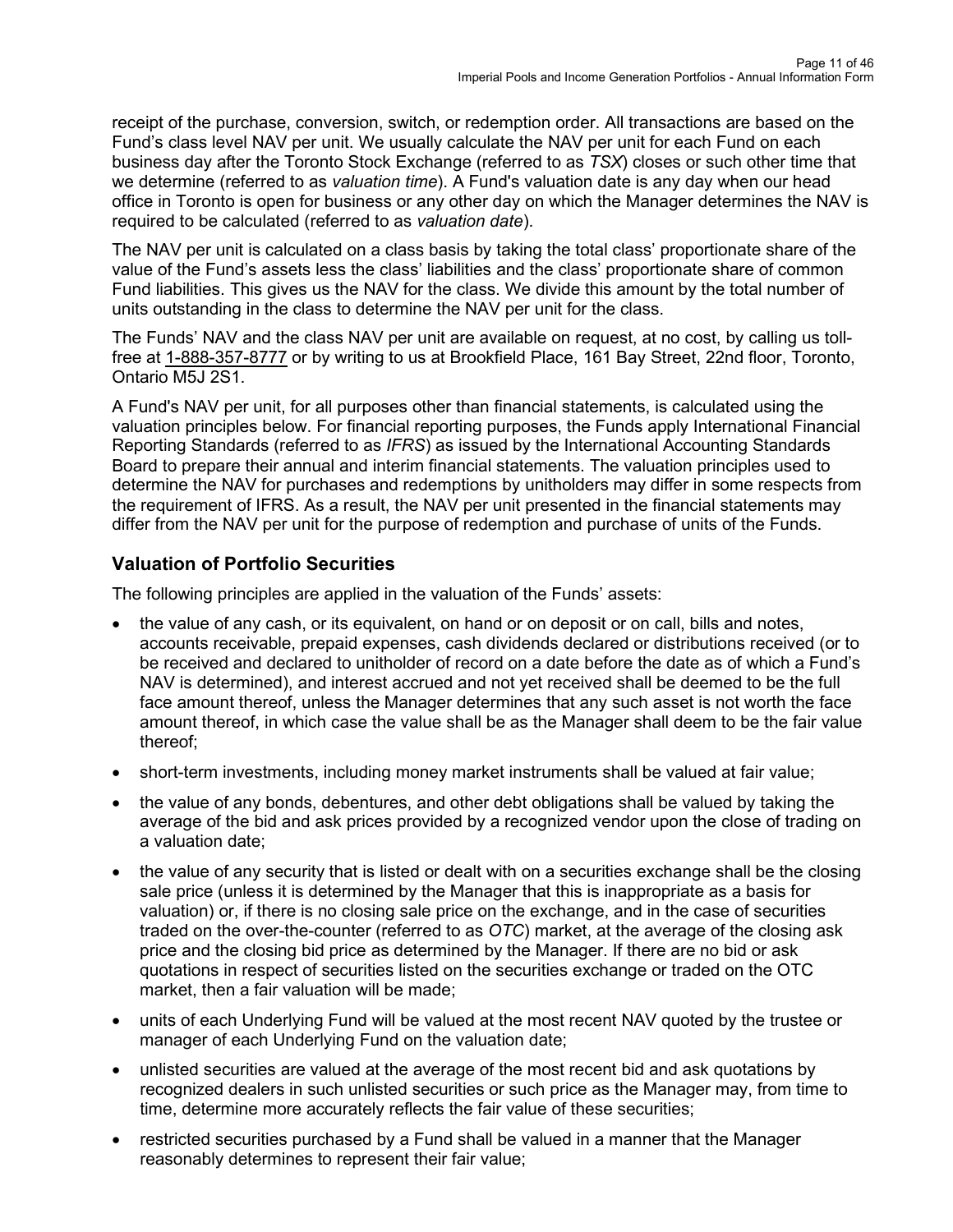- long positions in clearing corporation options, options on futures, OTC options, debt like securities, and listed warrants shall be at the current market value thereof;
- where a covered clearing corporation option, option on futures, or OTC option is written by a Fund, the premium received by the Fund will be reflected as a liability that will be valued at an amount equal to the current market value of the clearing corporation option, option on futures, or OTC option that would have the effect of closing the position. Any difference resulting from revaluation shall be treated as an unrealized gain or loss on investment; the liability shall be deducted in arriving at the Fund's NAV. The securities, if any, that are the subject of a written covered clearing corporation option or OTC option will be valued in the manner described above for listed securities;
- the value of a futures contract, forward contract, or swap will be the gain or loss, if any, that would be realized if, on the valuation date, the position in the futures contract, forward contract, or swap, as the case may be, were to be closed out, unless daily limits are in effect, in which case fair value, based on the current market value of the underlying interest will be determined by the Manager;
- notwithstanding the foregoing, if securities are inter-listed or traded on more than one exchange or market, the Manager shall use the last sale price or the closing bid price, as the case may be, reported on the exchange or market determined by the Manager to be the principal exchange or market for such securities;
- margin paid or deposited in respect of futures contracts and forward contracts will be reflected as an account receivable and margin consisting of assets other than cash will be noted as held as margin;
- other derivatives and margin shall be valued in a manner that the Manager reasonably determines to represent their fair market value;
- all other assets of the Funds will be valued in accordance with the laws of the Canadian securities regulatory authorities and in a manner that, in the opinion of the Manager, most accurately reflects their fair value;
- for the purpose of all necessary conversion of Funds from another currency to Canadian currency, the customary sources of information for currency conversion rates used from time to time by the Funds will be applied on a consistent basis; and
- the value of any security or other property of a Fund for which a market quotation is not readily available or to which, in the opinion of the Manager, the above principles cannot be applied or the market quotations do not properly reflect the fair value of such securities, will be determined by the Manager by valuing the securities at such prices as appear to the Manager to most closely reflect the fair value of the securities.

The Manager may fair value securities in the following circumstances:

- when there is a halt trade on a security that is normally traded on an exchange;
- when a significant decrease in value is experienced on exchanges globally;
- on securities that trade on markets that have closed or where trading has been suspended prior to the time of calculation of the Fund's NAV and for which there is sufficient evidence that the closing price on that market is not the most appropriate value at the time of valuation; and
- when there are investment or currency restrictions imposed by a country that affect a Fund's ability to liquidate the assets held in that market.

An example of when the closing market price of a security may not be appropriate would be when exchanges are closed by a local government or regulator and the securities involved are a relatively small portion of a Fund's total portfolio. In such cases, the Manager may look at the available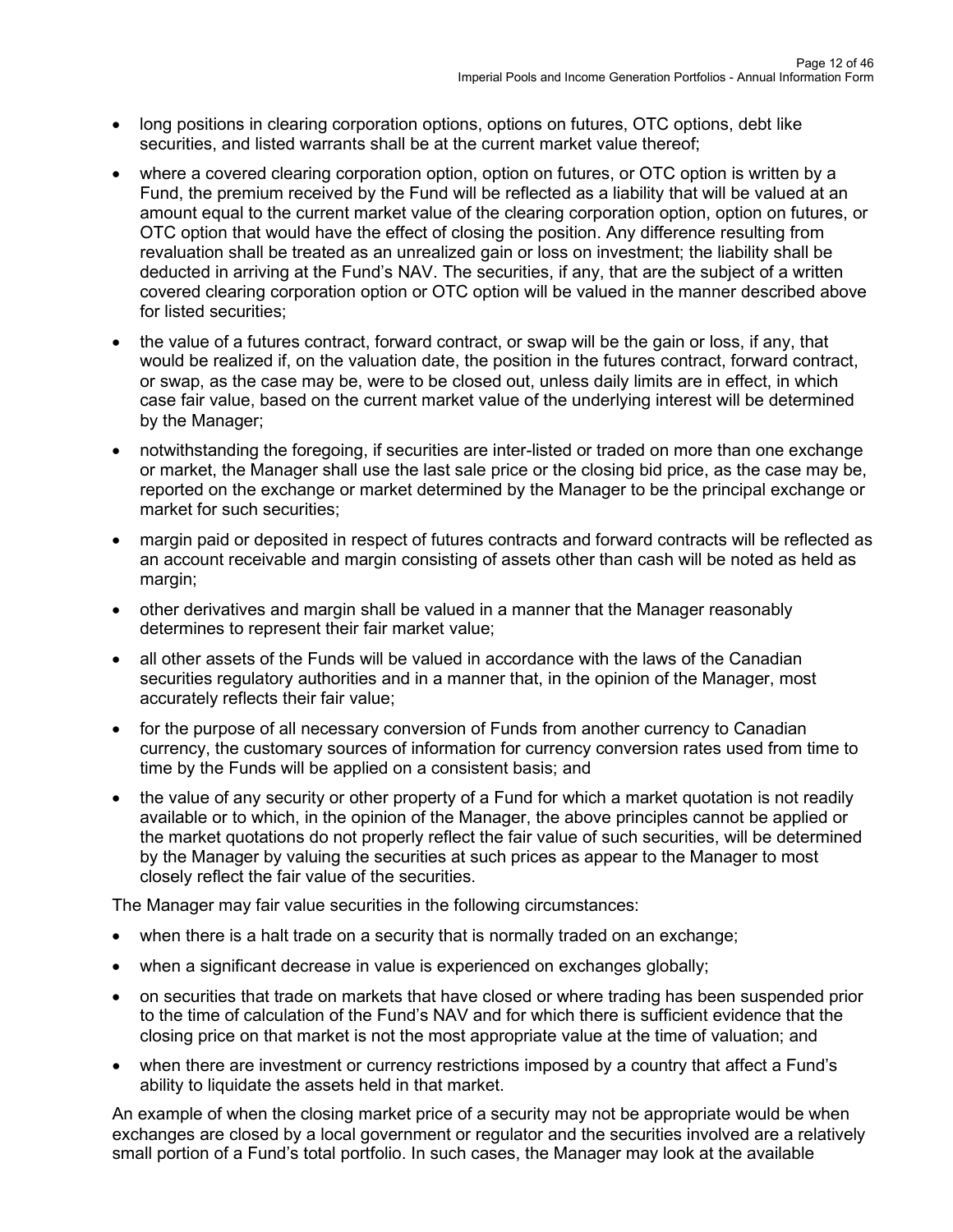evidence of value of these securities in North American markets and make an adjustment where appropriate.

Fair valuation of securities was utilized by the Manager on February 27, 2020 due to the early closing of the Canadian equity markets, which was caused by technical issues on the securities exchange. The Canadian equity securities markets did not re-open until February 28, 2020. At that time, in comparison, the U.S. equity markets were trading at substantially lower values, indicating a need to review the valuation of Canadian equity securities and adjust their early close value to a representative fair value.

Fair value pricing is designed to avoid stale prices and to provide a more accurate NAV, and may assist in the deterrence of harmful short-term or excessive trading in the Funds. When securities listed or traded on markets or exchanges that close prior to North American markets or exchanges are valued by a Fund at their fair market value, instead of using quoted or published prices, the prices of such securities used to calculate the Fund's NAV may differ from quoted or published prices of such securities.

Fair value pricing may be used to value assets of any of the Funds, as determined to be appropriate from time to time, where practical, to value certain foreign securities after the close of their primary markets or exchanges. An independent third-party valuation agent provides fair value prices of foreign securities in the Funds, where applicable.

The Fund's liabilities can include:

- all bills and accounts payable;
- all fees and administrative expenses payable and/or accrued;
- all contractual obligations for the payment of money or property, including the amount of any declared but unpaid distribution, and all other amounts recorded or credited to unitholders on or before the day as of which a Fund's NAV, or class NAV, is being determined;
- all allowances authorized or approved by the Manager for taxes or contingencies; and
- all other liabilities of the Fund of whatever kind and nature, except liabilities represented by outstanding units of the Fund;

provided that any expenses of a Fund payable by a unitholder, as determined by the Manager, shall not be included in as expenses of the Fund.

For more information, including significant accounting policies for financial reporting purposes, refer to the Funds' financial statements.

Each transaction of purchase or sale of a portfolio asset effected by a Fund shall be reflected in a computation of NAV made no later than the first computation of NAV made after the date on which the transaction becomes binding upon the Fund.

The issuance or redemption of units of a Fund shall be reflected in the next computation of the class' NAV that is made after the time when the class' NAV per unit is determined for the purpose of issuance or redemption of units of such Fund.

## <span id="page-12-0"></span>**Purchases**

Units of a Fund may be purchased by the Discretionary Managers on behalf of their clients who have entered into a discretionary investment management agreement with one of the Discretionary Managers. These discretionary investment management agreements enable the Discretionary Managers to purchase, convert, switch, and redeem units of a Fund on behalf of their clients. There are no fees charged in respect of the purchase, conversion, switch, or redemption of units of a Fund. Discretionary Managers may, from time to time, establish minimum amounts for these discretionary investment management accounts or may charge fees to their clients as disclosed in the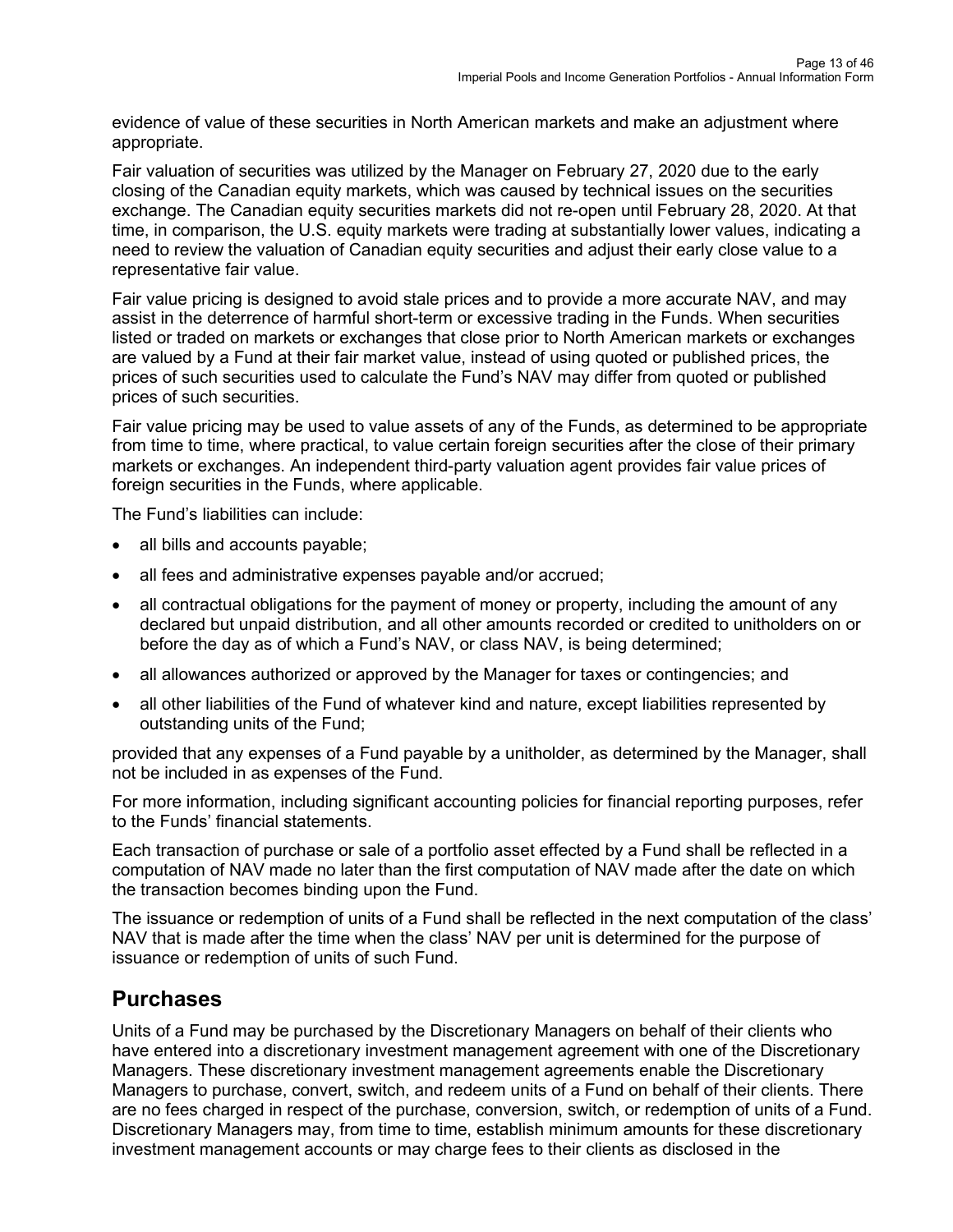discretionary investment management agreements. We may allow units of a Fund to be offered through other dealers or discretionary managers in the future.

A description of each of the classes of units of the Funds is provided below.

## *Class A units*

Class A units are available to all investors.

## *Class W units*

Class W units are only available to investors through discretionary managed accounts offered by **CAMI** 

## *Class T3, Class T4, Class T5, and Class T6 units*

Class T3, Class T4, Class T5, or Class T6 units. Class T3, Class T4, Class T5, and Class T6 units are designed for investors who wish to receive regular monthly cash flows that are targeted at approximately 3% per annum for Class T3, approximately 4% per annum for Class T4, approximately 5% per annum for Class T5, and approximately 6% per annum for Class T6 (subject to the conditions set out in the Portfolio's *Distribution Policy* section) calculated by reference to the Portfolio's NAV per unit on the last day of the previous calendar year (or, if no units were outstanding at the end of the previous calendar year, the date on which the units were first available for purchase in the current calendar year). The distribution will generally consist of net income, net realized capital gains, and/or return of capital.

## **Processing orders**

We will process the purchase order the same day that we receive instructions if we are properly notified and sent any required documents in good order by 4:00 p.m. Eastern time (referred to as *ET*) on a valuation date. Refer to *Calculation of Net Asset Value Per Unit* under *Valuation* for more information on valuation date. The Discretionary Managers may establish earlier cut-off times for receiving orders so that they can transmit the orders to us by 4:00 p.m. ET. If we receive proper instructions after 4:00 p.m. ET, we will process the purchase order on the next valuation date.

Payment in full must typically be provided with purchase orders and any interest the money earns before it is invested in a Fund is credited to the Fund. However, on occasion we may allow two (2) business days from the day the purchase order is placed to make payment. In such circumstances, if the Fund does not receive payment in full on or before the second business day after the valuation date applicable to the purchase order or if a cheque is returned because there is not sufficient money in the client's bank account:

- we will redeem the units before the close of business on the third business day after the valuation date applicable to the purchase order or on the date we know the payment will not be honoured;
- if we redeem the units for more than the value for which they were issued, the difference will go to the Fund; and
- if we redeem the units for less than the value for which they were issued, we will pay the difference to the Fund and collect this amount, plus the cost of doing so, from the Discretionary Managers, who may collect it from their clients.

On occasion, we will exercise our right to refuse instructions to purchase units of any of the Funds. This is done on the day the order is received or on the following business day and we will return any money submitted with the purchase order without interest to the Discretionary Managers.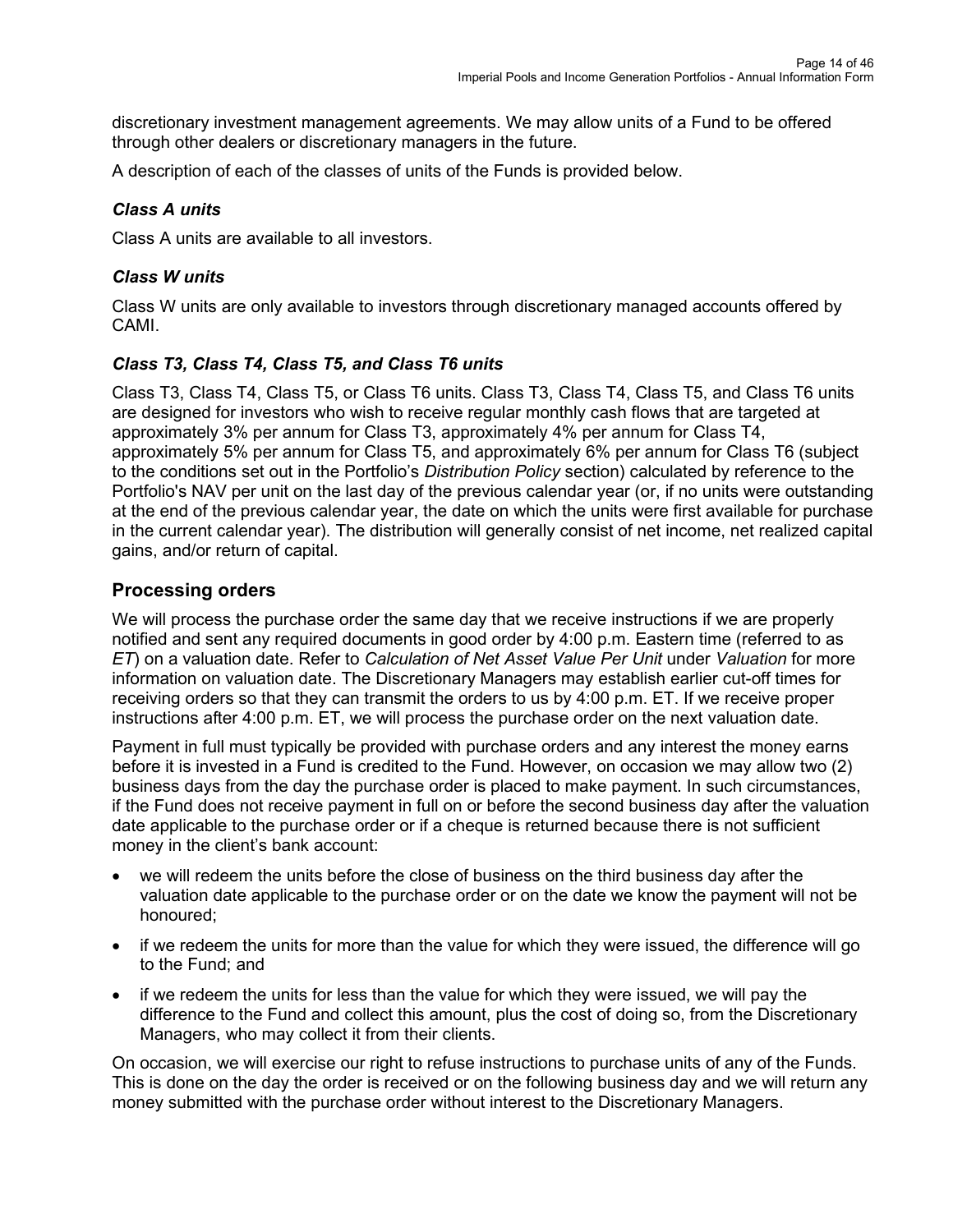We may, at our discretion and without notice, vary or waive any minimum investment or account balance criteria that apply to purchases, redemptions, and certain optional services currently offered by us.

## <span id="page-14-0"></span>**Conversions**

#### *Before proceeding with any conversion, it is important that you discuss the proposed conversion with your Discretionary Manager as well as your tax advisor so that you are fully aware of all the implications of making the conversion.*

You can convert from one class of units of a Fund to another class of units of the same Fund if you are an eligible investor for such class of units, where applicable. Refer to *About the Classes We Offer* for more information. This is called a conversion.

A conversion does not generally result in a disposition for tax purposes and consequently does not result in a capital gain or capital loss to a converting unitholder. Refer to *Income Tax Considerations For Investors* for more information.

## <span id="page-14-1"></span>**Switches**

#### *Before proceeding with any switch, it is important that you discuss the proposed switch with your Discretionary Manager as well as your tax advisor so that you are fully aware of all the implications of making the switch.*

You may redeem units of a Fund and purchase units of another Fund. This is called a switch. When we receive your order to switch, we will redeem your units in the original Fund and use the proceeds to purchase units of the Fund to which you are switching. When you switch, you redeem the units of the original Fund you own at their NAV and then purchase units of the Fund to which you are switching, also at their NAV. We may allow switches from one Fund to other mutual funds managed by us or our affiliates in the future. Switches are subject to the minimum initial investment requirement governing each class of units. Units cannot be switched during any period when redemptions have been suspended.

We will process a switch the same day the order is received if we receive proper instructions by 4:00 p.m. ET and if it is a valuation date for both the Fund being redeemed and the Fund being purchased. The Discretionary Managers may establish earlier cut-off times for receiving orders so that they can transmit orders to us by 4:00 p.m. ET. If we receive proper instructions after 4:00 p.m. ET, we will process a switch on the next valuation date for the Fund being redeemed and the Fund being purchased.

A switch results in a disposition for tax purposes and may result in a capital gain or capital loss, which will be taxable if the units being switched are held outside of a registered plan. Refer to *Income Tax Considerations For Investors* for more information.

## <span id="page-14-2"></span>**Redemptions**

#### *Before proceeding with any redemption, it is important that you discuss the proposed redemption with your Discretionary Manager as well as your tax advisor so that you are fully aware of all the implications of making the redemption.*

You can sell all or a portion of your units at any time, other than during a period of suspension of redemption (refer to *When You May Not be Allowed to Redeem Your Units* below), subject to any applicable minimum balance requirement. This is called a redemption. Units or fractions of units of a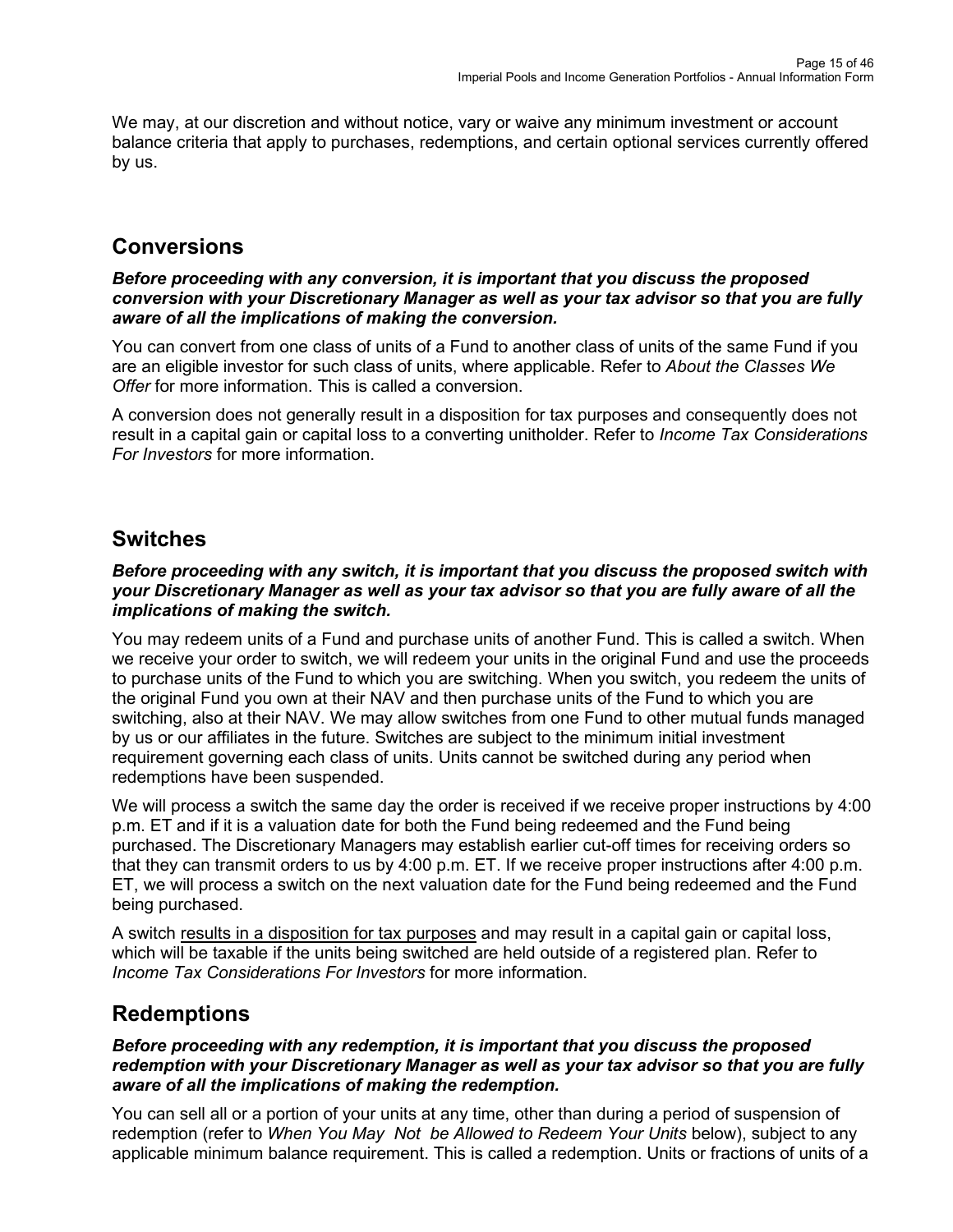Fund are redeemed at the class NAV per unit at the close of business on the valuation date the redemption order is received.

A redemption of units is a disposition for tax purposes and may result in a capital gain or capital loss if the units being redeemed are held outside of a registered plan. Refer to *Income Tax Considerations for Investors* for more information.

We will process the order the same day we receive instructions, and if we are properly notified and sent any required documents in good order by 4:00 p.m. ET on a valuation date. The Discretionary Managers may establish earlier cut-off times for receiving orders so that they can transmit orders to us by 4:00 p.m. ET. If we receive proper instructions after 4:00 p.m. ET, the order to redeem will be processed on the next valuation date.

In most cases, we will send the proceeds from the redemption of units of the Funds to the Discretionary Manager on the next business day. The latest we will send the proceeds will be two (2) business days after the valuation date used to process the redemption order. Required documentation may include a written order to redeem with a signature guaranteed by an acceptable guarantor. Any interest earned on the proceeds of an order to redeem before the proceeds are sent will be credited to the Fund.

We may redeem all units that a unitholder owns in a Fund at any time if we determine, at our discretion, that:

- a) the unitholder engages in short-term or excessive trading;
- b) upon 5 business days' prior notice, it has negative effects on the Fund to have units continue to be held by a unitholder, including for legal, regulatory, or tax reasons;
- c) the criteria we establish for eligibility to hold units, either specified in the relevant disclosure documents of the Fund or in respect of which notice has been given to unitholders, are not met; or
- d) it would be in the best interest of the Fund to do so.

Unitholders will be responsible for all the tax consequences, costs, and losses, if any, associated with the redemption of their units in a Fund in the event that we exercise our right to redeem.

## **When You May Not be Allowed to Redeem Your Units**

As permitted by the Canadian securities regulatory authorities, the Manager may suspend the right to redeem units in any of the following circumstances:

- if normal trading is suspended on a stock, options, or futures exchange within or outside Canada on which securities are listed or posted for trading, or on which specified derivatives are traded that represent more than 50% by value of, or underlying market exposure to, the total assets of that Fund, not including any liabilities of the Fund, and if those securities or specified derivatives are not traded on any other exchange that represents a reasonably practical alternative for the Fund; or
- with the consent of the Canadian securities regulatory authorities.

During any period of suspension, no calculation of the NAV per unit of a Fund will be made, and a Fund will not be permitted to issue further units, redeem, convert or switch any previously issued units. If your right to redeem units is suspended, and you do not withdraw your request for redemption of units, we will redeem your units at their class' NAV per unit determined after the suspension ends.

Discretionary Managers purchase, convert, switch, and redeem units of the Funds on behalf of their clients. The Discretionary Managers and the Manager have certain pre-notification procedures designed to minimize administrative costs related to transactions of units of the Funds. We may, at our discretion, reimburse the Funds for any such administrative costs that may result from these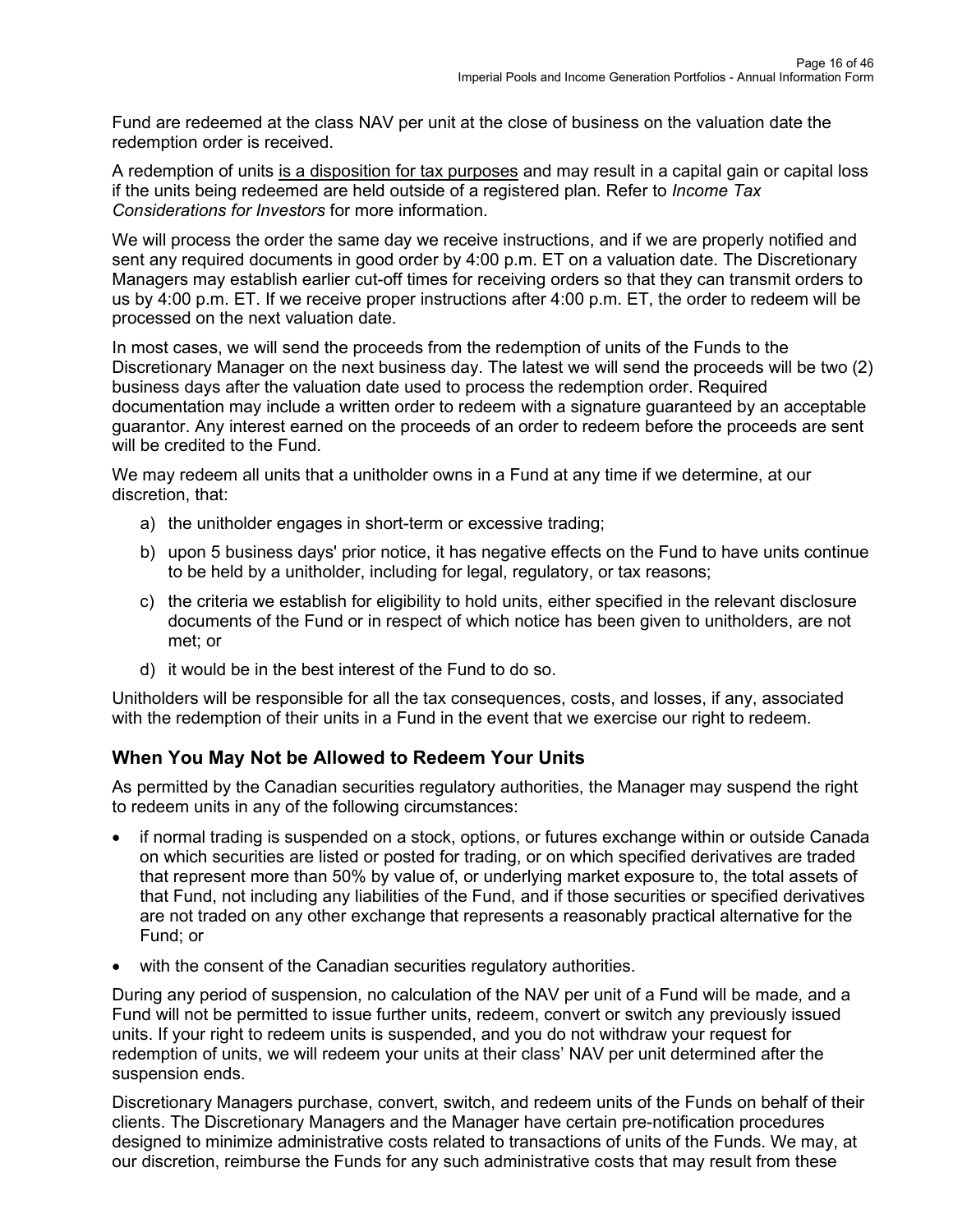transactions, and, if pre-notification procedures are not appropriately followed or we otherwise determine it appropriate, we may also collect such costs from the applicable Discretionary Manager. If permitted by the discretionary investment management agreement between the Discretionary Manager and its client, a Discretionary Manager may charge its client a fee if the client withdraws funds from their account within 30 days of depositing funds into the same account if the withdrawal leads to administrative costs to the Funds. Refer to *Administrative costs relating to purchases, conversions, switches, and redemptions by the Discretionary Managers* under *Fund Governance* for more information.

# <span id="page-16-0"></span>**Responsibility for Operations of the Funds**

## **Manager**

We manage the Funds pursuant to an amended and restated master management agreement between us and the Funds dated as of August 9, 2002, as amended (referred to as the *Master Management Agreement*). We are responsible for the Funds' day-to-day business and operations. The Funds, either directly or indirectly, pay an annual management fee to us in consideration for the provision of, or arranging for the provision of, management, distribution, and portfolio advisory services. The annual management fee rates are set out in the *Fund Details* section of the Simplified Prospectus.

We may, in some cases, waive management fees and/or absorb a portion of the operating expenses. The decision to waive management fees and/or absorb operating expenses is reviewed annually and determined at our discretion. Under the Master Management Agreement, we may resign or be required to resign upon 90 days' written notice.

We are responsible for registrar and transfer agency, unitholder servicing, and trust accounting functions, as well as oversight of, and establishing control procedures for, custodial and fund accounting functions.

The Master Declaration of Trust and the Master Management Agreement permit us to delegate part of our duties to be performed under the terms of those documents. The Master Declaration of Trust and the Master Management Agreement require us, and any person retained by us to discharge any of our responsibilities as Manager, to act honestly, in good faith, and in the best interests of the Funds and to exercise the degree of care, diligence, and skill that a reasonably prudent person would exercise in the circumstances. We will be liable to each Fund if we or any such person fails to so act, but we will not otherwise be liable to the Fund for any matter.

## **Directors of the Manager**

The names and municipalities of residence, position(s) held and principal occupation of each of the Manager's directors are as follows:

| <b>Name and Municipality of Residence</b>       | <b>Position Held</b> | <b>Principal Occupation</b>                                   |
|-------------------------------------------------|----------------------|---------------------------------------------------------------|
| Charles J.G. Brindamour, Toronto, Ontario       | Director             | Chief Executive Officer, Intact Financial<br>Corporation      |
| Nanci E. Caldwell, Woodside, California, U.S.A. | <b>Director</b>      | Corporate Director                                            |
| Michelle L. Collins, Chicago, Illinois, U.S.A.  | Director             | President, Cambium LLC                                        |
| Patrick D. Daniel, Calgary, Alberta             | Director             | Corporate Director                                            |
| Luc Desjardins, Toronto, Ontario                | Director             | President and Chief Executive Officer.<br>Superior Plus Corp. |
| Victor G. Dodig, Toronto, Ontario               | <b>Director</b>      | President and Chief Executive Officer,<br><b>CIBC</b>         |
| Kevin J. Kelly, Toronto, Ontario                | Director             | Corporate Director                                            |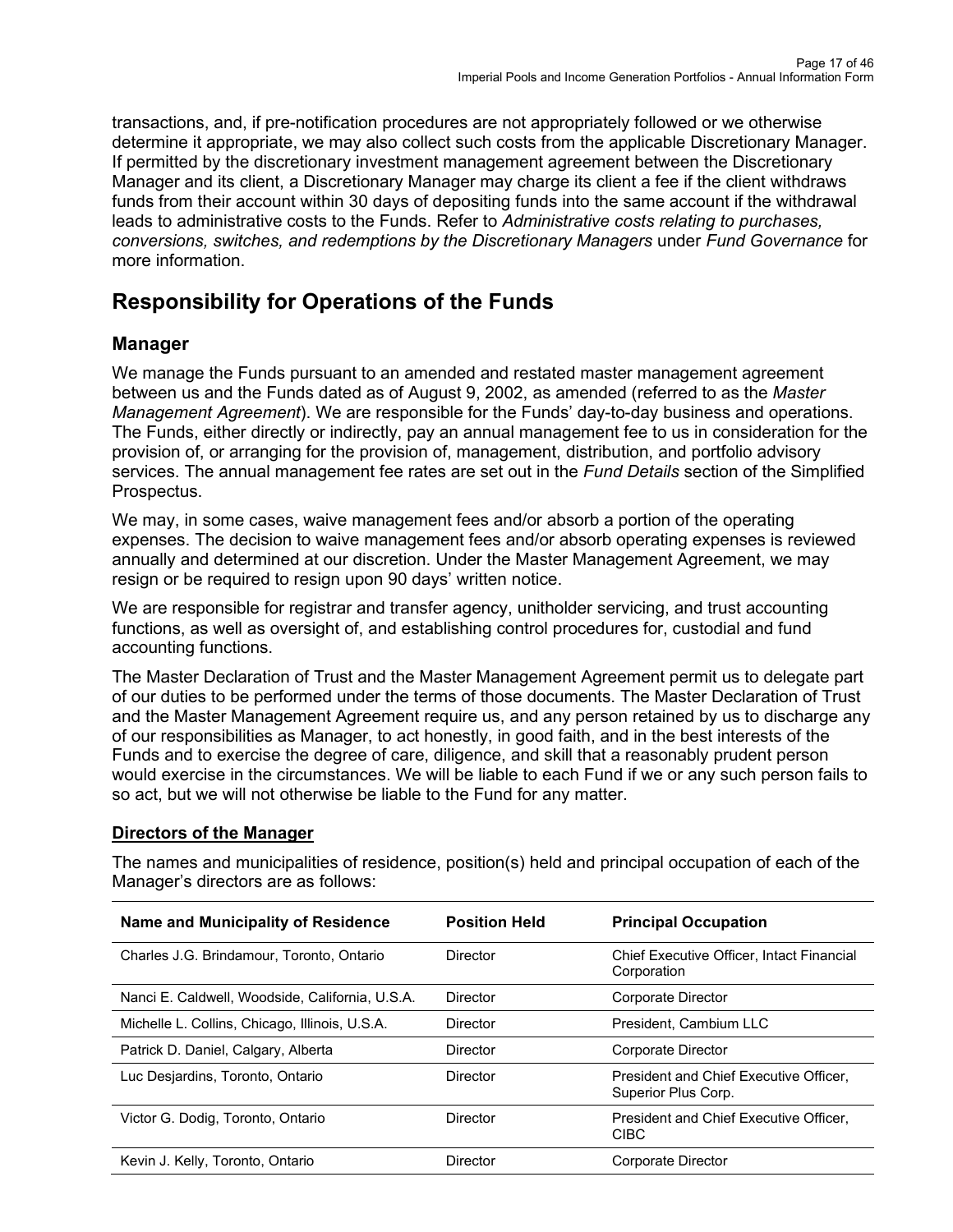| <b>Name and Municipality of Residence</b>             | <b>Position Held</b> | <b>Principal Occupation</b> |
|-------------------------------------------------------|----------------------|-----------------------------|
| Christine E. Larsen, Montclair, New Jersey,<br>U.S.A. | Director             | Corporate Director          |
| Nicholas D. Le Pan, Ottawa, Ontario                   | Director             | Corporate Director          |
| Mary Lou K. Maher, Toronto, Ontario                   | Director             | <b>Corporate Director</b>   |
| Jane L. Peverett, West Vancouver, British<br>Columbia | <b>Director</b>      | Corporate Director          |
| Katharine B. Stevenson, Toronto, Ontario              | Chair of the Board   | Corporate Director          |
| Martine Turcotte, Verdun, Quebec                      | <b>Director</b>      | <b>Corporate Director</b>   |
| Barry L. Zubrow, West Palm Beach, Florida,<br>U.S.A.  | Director             | President. ITB LLC          |

#### **Executive Officers of the Manager**

The names and municipalities of residence of the executive officers of the Manager, their positions with the Manager, and their principal occupations are as follows:

| <b>Name and Municipality of Residence</b>            | Position Held with Manager and Principal<br><b>Occupation</b>                                                                                                                                                                                     |
|------------------------------------------------------|---------------------------------------------------------------------------------------------------------------------------------------------------------------------------------------------------------------------------------------------------|
| Shawn Beber, Toronto, Ontario                        | Senior Executive Vice-President, Chief Risk Officer                                                                                                                                                                                               |
| Michael G. Capatides, Morristown, New Jersey, U.S.A. | Senior Executive Vice-President and Group Head, U.S.<br>Region; President and CEO, CIBC Bank USA                                                                                                                                                  |
| Harry K. Culham, Toronto, Ontario                    | Senior Executive Vice-President and Group Head, Capital<br>Markets and Direct Financial Services                                                                                                                                                  |
| Victor G. Dodig, Toronto, Ontario                    | President and Chief Executive Officer, CIBC                                                                                                                                                                                                       |
| Laura L. Dottori-Attanasio, Toronto, Ontario         | Senior Executive Vice-President and Group Head,<br>Personal and Business Banking, Canada                                                                                                                                                          |
| Jon Hountalas, Toronto, Ontario                      | Senior Executive-Vice President and Group Head,<br>Commercial Banking and Wealth Management, Canada                                                                                                                                               |
| Christina C. Kramer, Toronto, Ontario                | Senior Executive Vice-President and Group Head,<br>Technology, Infrastructure and Innovation                                                                                                                                                      |
| Kikelomo Lawal, Mississauga, Ontario                 | Executive Vice-President, Chief Legal Officer                                                                                                                                                                                                     |
| Hratch Panossian, Toronto, Ontario                   | Senior Executive Vice-President and Chief Financial<br>Officer and Enterprise Strategy                                                                                                                                                            |
| Donald Reynolds, Toronto, Ontario                    | Director, Asset Management Compliance, Commercial<br>Banking and Wealth Management Compliance, CIBC<br>(Chief Compliance Officer where CIBC is registered as an<br>investment fund manager)                                                       |
| David Scandiffio, Toronto, Ontario                   | Executive Vice-President, CIBC; President and Chief<br>Executive Officer, CIBC Asset Management Inc.,<br>Commercial Banking and Wealth Management, CIBC<br>(Ultimate Designated Person where CIBC is registered as<br>an investment fund manager) |
| Sandra R. Sharman, Burlington, Ontario               | Senior Executive Vice-President, and Group Head,<br>People, Culture and Brand                                                                                                                                                                     |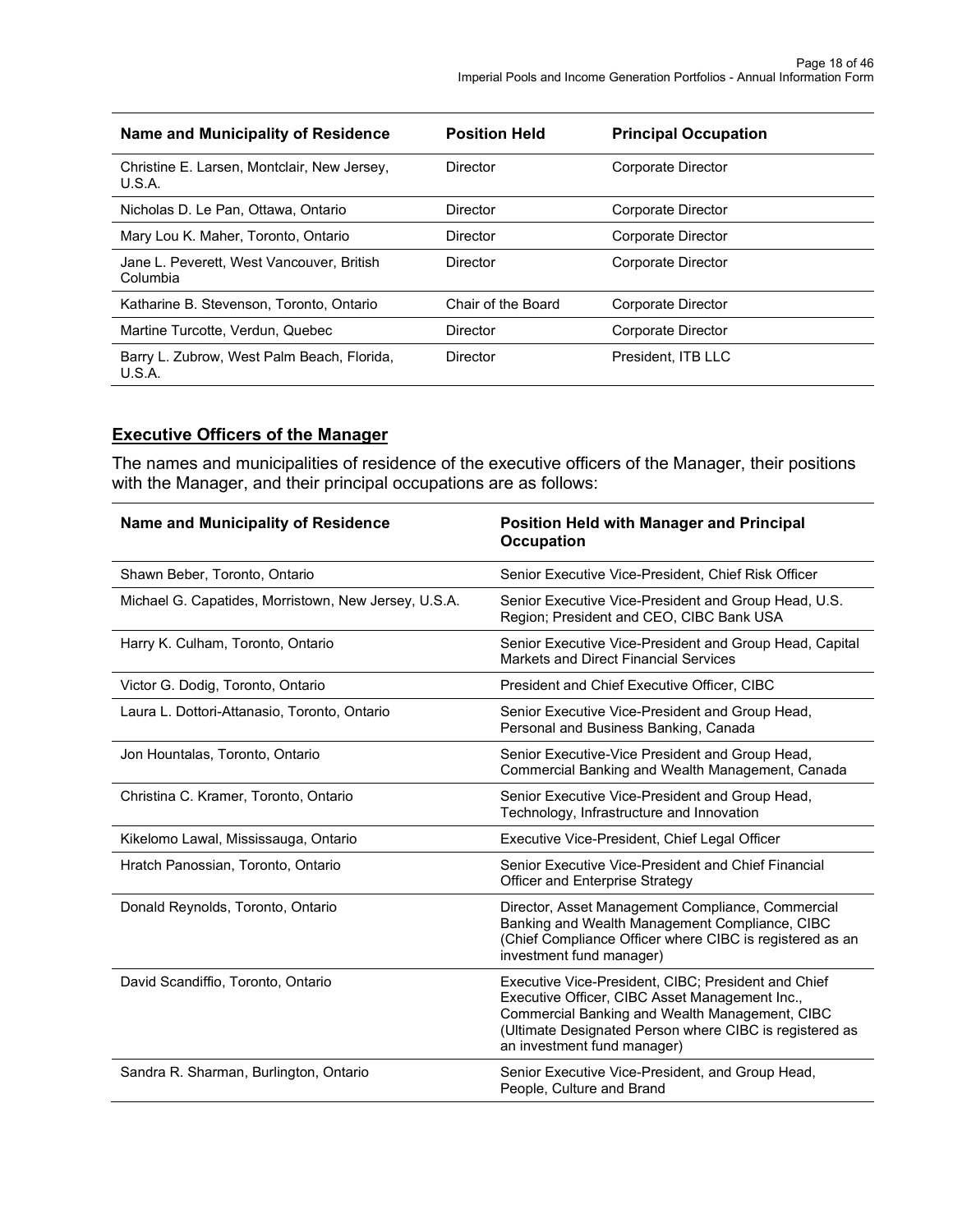Each of the directors and executive officers of the Manager listed above has held his or her current position or another position with CIBC and its affiliates and senior principal occupation during the five years preceding the date hereof, except:

- Kikelomo Lawal was previously Chief Legal Officer at Interac Corp. from February 2008 to September 2020; and
- Mary Lou K. Maher was previously the Canadian Managing Partner, Quality and Risk Management of KPMG Canada, and Global Head of Inclusion and Diversity of KPMG International from 2017 to March 2021. Prior thereto, she was the Business Unit Leader, GTA Audit from 2014 to 2017 and Chief Inclusion Officer from 2014 and 2017 of KPMG Canada.

## **Trustee**

The Funds are trusts for which a trustee has legal responsibility. CIBC Trust Corporation, a whollyowned subsidiary of CIBC, is the Trustee of the Funds. The Funds' Trustee has entered into the Master Declaration of Trust in respect of the Funds. The Master Declaration of Trust may be amended as described in the section entitled *Description of Units of the Funds*. The Trustee holds title to the securities owned by the Funds. The Trustee has a fiduciary duty to act in the best interest of the Funds' unitholders.

#### **Directors of the Trustee**

The names and municipalities of residence of the directors of the Trustee and their principal occupations are as follows:

| Name and Municipality of Residence | <b>Principal Occupation</b>                                                                                                                             |
|------------------------------------|---------------------------------------------------------------------------------------------------------------------------------------------------------|
| Edward Dodig, Etobicoke, Ontario   | Executive Vice-President and Head, Private Wealth<br>Management Canada and CIBC Wood Gundy, CIBC                                                        |
| Stephen Gittens, Oakville, Ontario | Senior Vice-President and Chief Financial Officer,<br>Commercial Banking and Wealth Management, and<br>Treasury, CIBC                                   |
| Jon Hountalas, Toronto, Ontario    | Senior Executive-Vice President and Group Head,<br>Commercial Banking and Wealth Management, Canada,<br><b>CIBC</b>                                     |
| Marybeth Jordan, Aurora, Ontario   | Senior Vice-President, Business Effectiveness,<br>Commercial Banking and Wealth Management, CIBC                                                        |
| Steven Meston, Oakville, Ontario   | Senior Vice-President, Corporate Credit and Wealth Risk<br>Management Canada, CIBC                                                                      |
| Grant Rasmussen, Toronto, Ontario  | Managing Director, Global Markets and Head, Simplii<br><b>Distribution</b>                                                                              |
| David Scandiffio, Toronto, Ontario | Executive Vice-President, CIBC; President and Chief<br>Executive Officer, CIBC Asset Management Inc.,<br>Commercial Banking and Wealth Management, CIBC |
| Frank Vivacqua, Toronto, Ontario   | Vice President and Deputy General Counsel, Canada,<br><b>CIBC</b>                                                                                       |

#### **Executive Officers of the Trustee**

The names and municipalities of residence of the officers of the Trustee, their positions with the Trustee, and their principal occupations are as follows: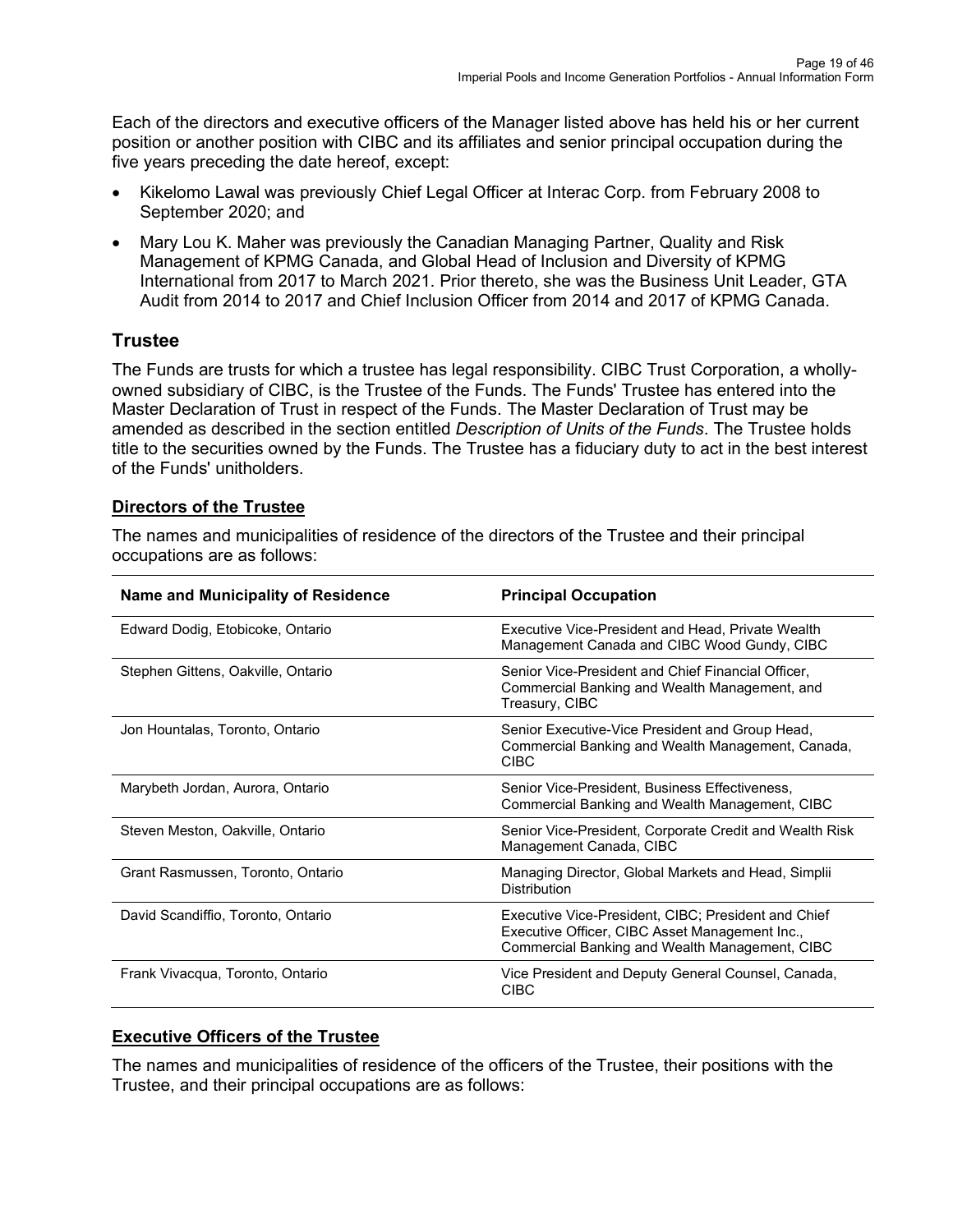| <b>Name and Municipality of Residence</b> | <b>Position with Trustee and Principal Occupation</b>                                                                                                                                                                           |
|-------------------------------------------|---------------------------------------------------------------------------------------------------------------------------------------------------------------------------------------------------------------------------------|
| Dominic B. Deane, Toronto, Ontario        | Chief Financial Officer, Funds, CIBC Trust Corporation;<br>Executive Director, Asset Management/Fund Valuations,<br><b>CIBC</b>                                                                                                 |
| Wilma Ditchfield, Toronto, Ontario        | Chief Operating Officer, CIBC Trust Corporation; Managing<br>Director, Private Wealth Management, CIBC                                                                                                                          |
| Edward Dodig, Etobicoke, Ontario          | <b>President and Chief Executive Officer, CIBC Trust</b><br>Corporation; Executive Vice-President and Head, Private<br>Wealth Management Canada and CIBC Wood Gundy,<br><b>CIBC</b>                                             |
| Jon Hountalas, Toronto, Ontario           | Chair of the Board, CIBC Trust Corporation; Senior<br>Executive-Vice President and Group Head, Commercial<br>Banking and Wealth Management, Canada, CIBC                                                                        |
| Heather J. Kaine, Oakville, Ontario       | Chief Internal Auditor, CIBC Trust Corporation;<br>Senior Vice-President and Chief Auditor, CIBC                                                                                                                                |
| Daniel Longo, Mississauga, Ontario        | Chief Risk Officer, CIBC Trust Corporation; Vice-President,<br>Operational Risk Management (Wealth Management and<br>Commercial Banking), CIBC                                                                                  |
| Gregory Mozesson, Toronto, Ontario        | Chief Financial Officer, CIBC Trust Corporation; Vice-<br>President, Controllership, CIBC                                                                                                                                       |
| David Scandiffio, Toronto, Ontario        | Vice-President, Personal Portfolio Services, CIBC Trust<br>Corporation; Executive Vice-President, CIBC; President<br>and Chief Executive Officer, CIBC Asset Management Inc.,<br>Commercial Banking and Wealth Management, CIBC |

Each of the directors and executive officers of the Trustee listed above has held his or her current position or another position with CIBC and its affiliates and senior principal occupation during the five years preceding the date hereof.

## **Portfolio Advisor**

The Manager has retained CAMI as the Funds' Portfolio Advisor. As Portfolio Advisor, CAMI is responsible for providing or arranging for the provision of investment advice and portfolio management services to the Funds pursuant to an investment management agreement dated May 6, 2003, as amended (referred to as the *Investment Management Agreement*). As compensation for its services, CAMI receives a fee from the Manager. These fees are not charged as an operating expense to the Funds.

The Investment Management Agreement provides that the Manager may require the Portfolio Advisor to resign upon 60 days' prior written notice.

The following table shows the names, titles, and length of service of senior persons employed by Investment Management Research, (referred to as *IMR*), Product Development and Management (referred to as *PD&M*), and Investment Controls (referred to as *IC*). IMR and PD&M are responsible for setting the Funds' general investment policy and direction. IMR and IC are responsible for monitoring the Funds' investment objectives, strategies, and policies.

| Name of Individual | <b>Position and Office</b>                                                                                                                        | <b>Details of Experience</b>                            |
|--------------------|---------------------------------------------------------------------------------------------------------------------------------------------------|---------------------------------------------------------|
| Tracy Chénier      | Managing Director, Product Development and<br>Management, CIBC Asset Management Inc.,<br>Commercial Banking and Wealth Management,<br><b>CIBC</b> | Associated with the Portfolio<br>Advisor since May 1993 |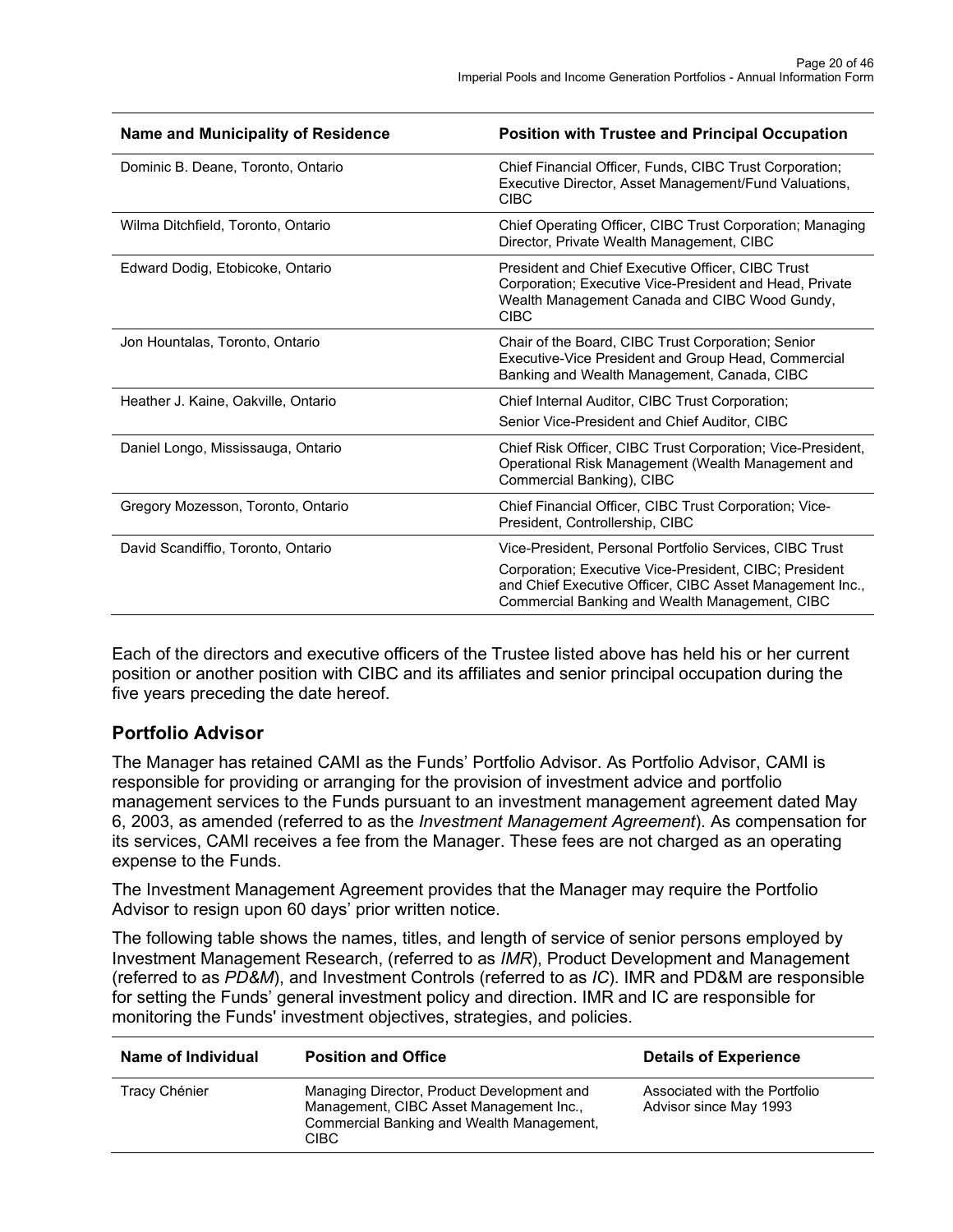| Name of Individual | <b>Position and Office</b>                                                                                                       | <b>Details of Experience</b>                             |
|--------------------|----------------------------------------------------------------------------------------------------------------------------------|----------------------------------------------------------|
| Winnie Verhoeckx   | Director, Investment Controls, CIBC Asset<br>Management Inc., Commercial Banking and Wealth<br>Management, CIBC                  | Associated with the Portfolio<br>Advisor since May 2014  |
| David Wong         | Managing Director and Head, CAM Portfolio<br>Solutions, Manager Research and Investment<br>Oversight, CIBC Asset Management Inc. | Associated with the Portfolio<br>Advisor since July 2011 |

The Funds for which CAMI directly provides investment management services are listed below:

| <b>Imperial Money Market Pool</b>         |
|-------------------------------------------|
| Imperial Short-Term Bond Pool             |
| Imperial Canadian Bond Pool               |
| Imperial Canadian Diversified Income Pool |
| Imperial International Bond Pool          |
| Imperial Equity High Income Pool          |
| Imperial Canadian Dividend Income Pool    |
| Imperial Global Equity Income Pool        |

Imperial Canadian Equity Pool Imperial U.S. Equity Pool Imperial International Equity Pool Imperial Overseas Equity Pool Conservative Income Portfolio Balanced Income Portfolio Enhanced Income Portfolio

The following table shows the names, titles, and length of service of persons employed by CAMI who are principally responsible for the day-to-day management of the portfolio or component of the portfolio of each of the Funds listed above, or for implementing their respective investments strategies:

| Name of Individual  | <b>Position and Office</b>                                                                                                    | <b>Details of Experience</b>                                                                                                                                        |
|---------------------|-------------------------------------------------------------------------------------------------------------------------------|---------------------------------------------------------------------------------------------------------------------------------------------------------------------|
| Jonathan Cowan      | Senior Quantitative Analyst, Portfolio Manager                                                                                | Associated with CAMI since 2019;<br>prior thereto was Senior Risk<br>Manager at RBC Global Asset<br>Management Inc. from 2014 to<br>2018                            |
| Dave Dayaratne      | Assistant Vice President and Portfolio Manager,<br>Global Fixed Income                                                        | Associated with CAMI since 1994                                                                                                                                     |
| Gauray Dhiman       | Portfolio Manager                                                                                                             | Associated with CAMI since June<br>2018; prior thereto was Portfolio<br>Manager at Cumberland Private<br>Wealth from 2016 to 2018                                   |
| Adam Ditkofsky      | Vice-President and Portfolio Manager, Global Fixed<br>Income                                                                  | Associated with CAMI since 2008                                                                                                                                     |
| Steven Dubrovsky    | Senior Portfolio Manager                                                                                                      | Associated with CAMI since 1992                                                                                                                                     |
| Luc de la Durantaye | Managing Director and Chief Investment Officer,<br>Multi-Asset and Currency Management; Chief<br><b>Investment Strategist</b> | Associated with CAMI since 2002                                                                                                                                     |
| Jean-Laurent Gagnon | Associate Portfolio Manager                                                                                                   | Associated with CAMI since March<br>2017; prior thereto was an<br>Editor/Strategist for the Global<br>Fixed Income publication of BCA<br>Research from 2011 to 2017 |
| Jean Gauthier       | Managing Director and Chief Investment Officer,<br><b>Fixed Income and Equities</b>                                           | Associated with CAMI since<br>November 2017; prior thereto was<br>Senior Portfolio Manager - Fixed<br>Income and Currencies at Ontario                              |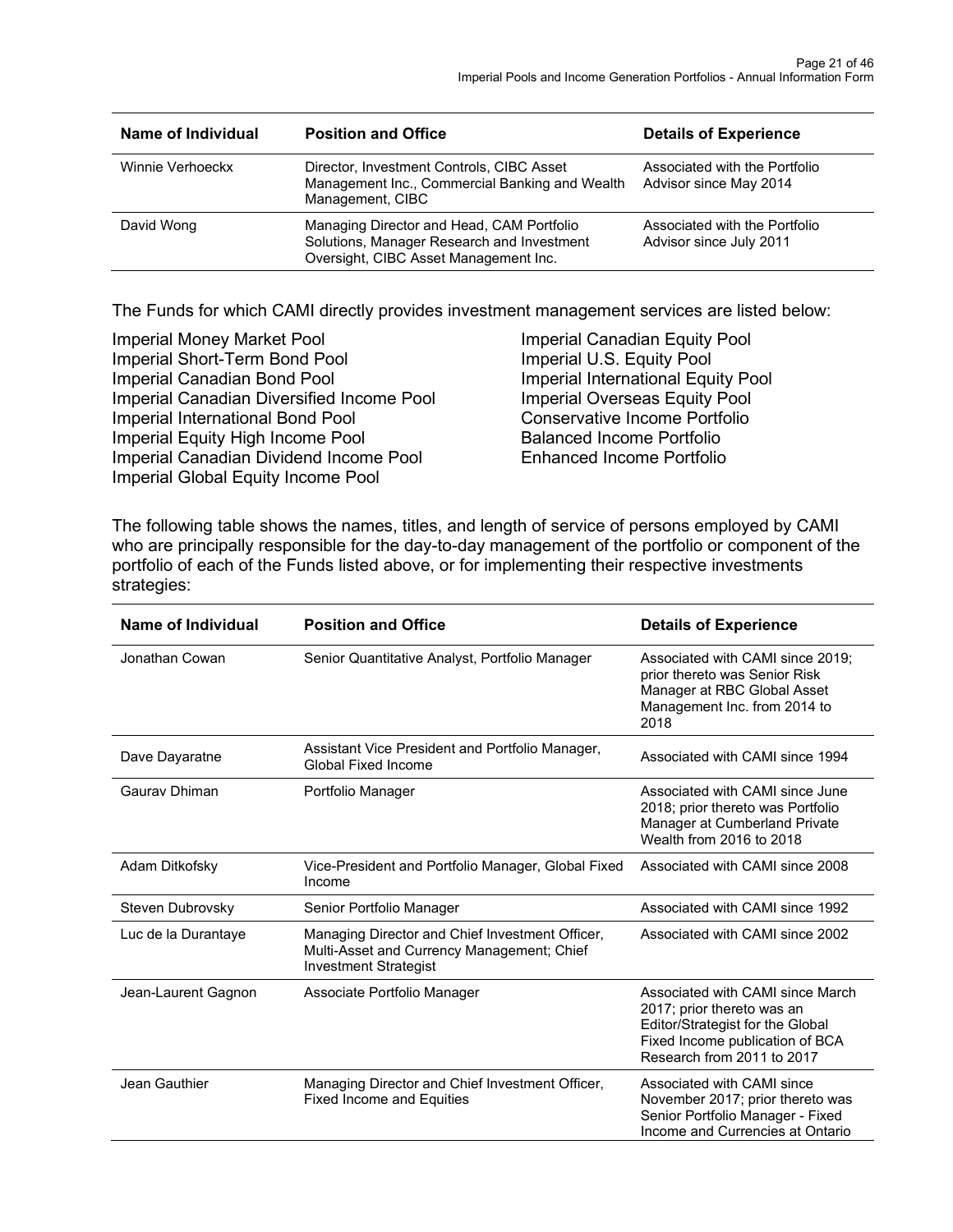| Name of Individual        | <b>Position and Office</b>                                                  | <b>Details of Experience</b>                                                                                                                |
|---------------------------|-----------------------------------------------------------------------------|---------------------------------------------------------------------------------------------------------------------------------------------|
|                           |                                                                             | Teachers' Pension Plan from 2014<br>to 2017                                                                                                 |
| Craig Jerusalim           | Senior Portfolio Manager                                                    | Associated with CAMI since 2006                                                                                                             |
| Crystal Maloney           | Head of Equity Research                                                     | Associated with CAMI since 2014                                                                                                             |
| Colum McKinley            | Senior Portfolio Manager                                                    | Associated with CAMI since 2010                                                                                                             |
| <b>Peter Michaels</b>     | Senior Quantitative Analyst                                                 | Associated with CAMI since 2019;<br>prior thereto was Senior Portfolio<br>Engineer at Guardian Capital LP<br>from 2012 to 2019              |
| Patrick O'Toole           | Vice President, Global Fixed Income                                         | Associated with CAMI since 2004                                                                                                             |
| Jacques Prévost           | First Vice President, Global Fixed Income                                   | Associated with CAMI since 1999                                                                                                             |
| Amber Sinha               | Senior Portfolio Manager, Global Equities                                   | Associated with CAMI since 2019;<br>prior thereto was Portfolio Manager,<br>Global Equities at Empire Life<br>Investments from 2015 to 2019 |
| <b>Catharine Sterritt</b> | Portfolio Manager, Equities                                                 | Associated with CAMI since 2017                                                                                                             |
| Natalie Taylor            | Portfolio Manager, Equities                                                 | Associated with CAMI since 2013                                                                                                             |
| Patrick Thillou           | Vice President, Structured Investments, Trading<br>and Business Initiatives | Associated with CAMI since 1997                                                                                                             |

## **Portfolio Sub-advisors**

CAMI, in its capacity as Portfolio Advisor, may hire portfolio sub-advisors to provide investment advice and portfolio management services to the Funds. Portfolio sub-advisors manage the Fund's portfolio investments and supervise brokerage arrangements for the purchase and sale of portfolio securities. As compensation for their services, the portfolio sub-advisors receive a fee from CAMI. These fees are not charged as an operating expense to the Funds.

Certain portfolio sub-advisors are located outside of Canada and are not registered as advisors in Canada. Where a portfolio sub-advisor is not located or registered as an advisor in Canada, CAMI has agreed, unless otherwise noted, to be responsible for any loss if the portfolio sub-advisor fails to meet its standard of care in performing its services for that Fund. Since certain portfolio sub-advisors and their assets may be located outside of Canada, it may be difficult to enforce legal rights against them. Portfolio sub-advisors that are located outside Canada and are not registered as advisors in Canada are noted in the table below.

For each Fund with one or more portfolio sub-advisor(s), the following table shows the Funds' portfolio sub- advisor's name, principal municipality and country, and indicates which portfolio subadvisors are non-resident and/or not registered as an advisor in Canada:

| Name of Funds                      | <b>Portfolio Sub-Advisor</b>                                                        |
|------------------------------------|-------------------------------------------------------------------------------------|
| Imperial International Bond Pool   | Brandywine Global Investment Management, LLC <sup>(1)</sup><br>Philadelphia, U.S.A. |
|                                    | Wellington Management Canada ULC                                                    |
|                                    | Toronto, Canada                                                                     |
| Imperial Global Equity Income Pool | Mackenzie Financial Corporation                                                     |
|                                    | Toronto. Canada                                                                     |
|                                    | Newton Investment Management (North America)<br>Limited $(1)$                       |
|                                    | London, U.K.                                                                        |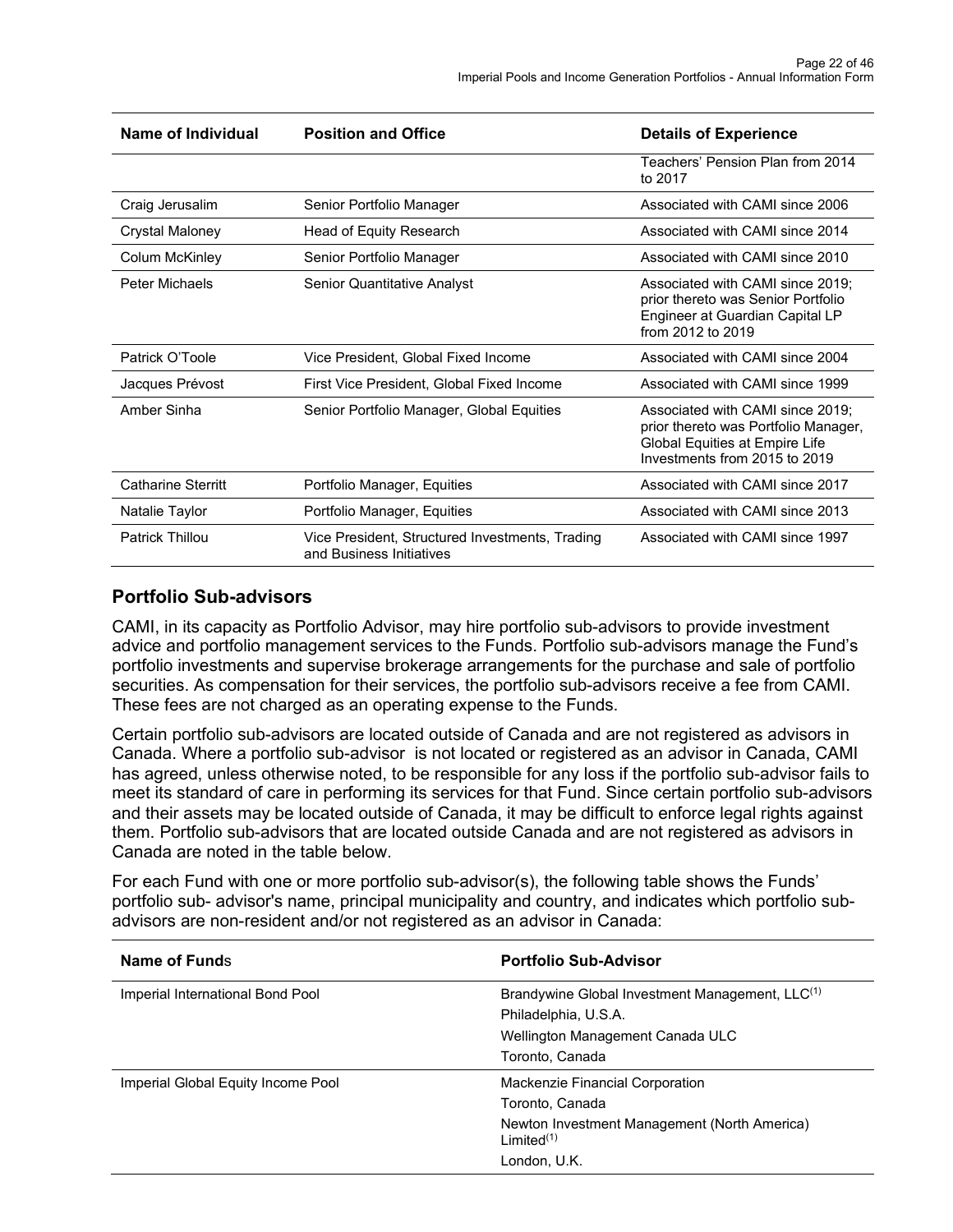| Name of Funds                      | <b>Portfolio Sub-Advisor</b>                             |  |
|------------------------------------|----------------------------------------------------------|--|
| Imperial Canadian Equity Pool      | Connor, Clark & Lunn Investment Management Ltd.          |  |
|                                    | Vancouver, Canada                                        |  |
| Imperial U.S. Equity Pool          | CIBC Private Wealth Advisors, Inc. (1)                   |  |
|                                    | Boston,, U.S.A.                                          |  |
|                                    | Morgan Stanley Investment Management Inc. <sup>(1)</sup> |  |
|                                    | New York, U.S.A.                                         |  |
|                                    | Rothschild & Co Asset Management US Inc. <sup>(1)</sup>  |  |
|                                    | New York, U.S.A.                                         |  |
| Imperial International Equity Pool | CIBC Private Wealth Advisors, Inc. <sup>(1)</sup>        |  |
| Imperial Overseas Equity Pool      | Boston, U.S.A.                                           |  |
|                                    | WCM Investment Management <sup>(1)</sup>                 |  |
|                                    | Laguna Beach, U.S.A.                                     |  |
| Imperial Emerging Economies Pool   | Harding Loevner LP(1)                                    |  |
|                                    | Bridgewater, U.S.A.                                      |  |
|                                    | Pzena Investment Management, LLC <sup>(1)</sup>          |  |
|                                    | New York, U.S.A.                                         |  |
|                                    | Victory Capital Management Inc. <sup>(1)</sup>           |  |
|                                    | Brooklyn, U.S.A.                                         |  |

(1) Non-resident portfolio sub-advisor not registered as an advisor in Canada.

The tables below show the names, titles, and length of service of persons employed by the portfolio sub-advisors who are principally responsible for the day-to-day management of a Fund or a segment of a Fund, or for implementing their respective investment strategies:

| Name of Individual    | <b>Position and Office</b>              | <b>Details of Experience</b>                   |
|-----------------------|-----------------------------------------|------------------------------------------------|
| <b>Tracy Chen</b>     | Portfolio Manager                       | Associated with this sub-advisor<br>since 2008 |
| David F. Hoffman      | Managing Director and Portfolio Manager | Associated with this sub-advisor<br>since 1995 |
| <b>Brian Kloss</b>    | Portfolio Manager                       | Associated with this sub-advisor<br>since 2009 |
| Jack P. McIntyre      | Portfolio Manager                       | Associated with this sub-advisor<br>since 1998 |
| <b>Anujeet Sareen</b> | Portfolio Manager                       | Associated with this sub-advisor<br>since 2016 |

#### **Brandywine Global Investment Management, LLC, Philadelphia, U.S.A.**

The portfolio sub-advisory agreement between CAMI and Brandywine Global Investment Management, LLC may be terminated by either party on 60 days' prior written notice.

#### **CIBC Private Wealth Advisors, Inc., Boston, U.S.A.**

| Name of Individual | Position and Office                                               | Details of Experience                          |
|--------------------|-------------------------------------------------------------------|------------------------------------------------|
| Patricia A. Bannan | Managing Director, Head of Equities, Senior<br>Investment Manager | Associated with this sub-advisor<br>since 2007 |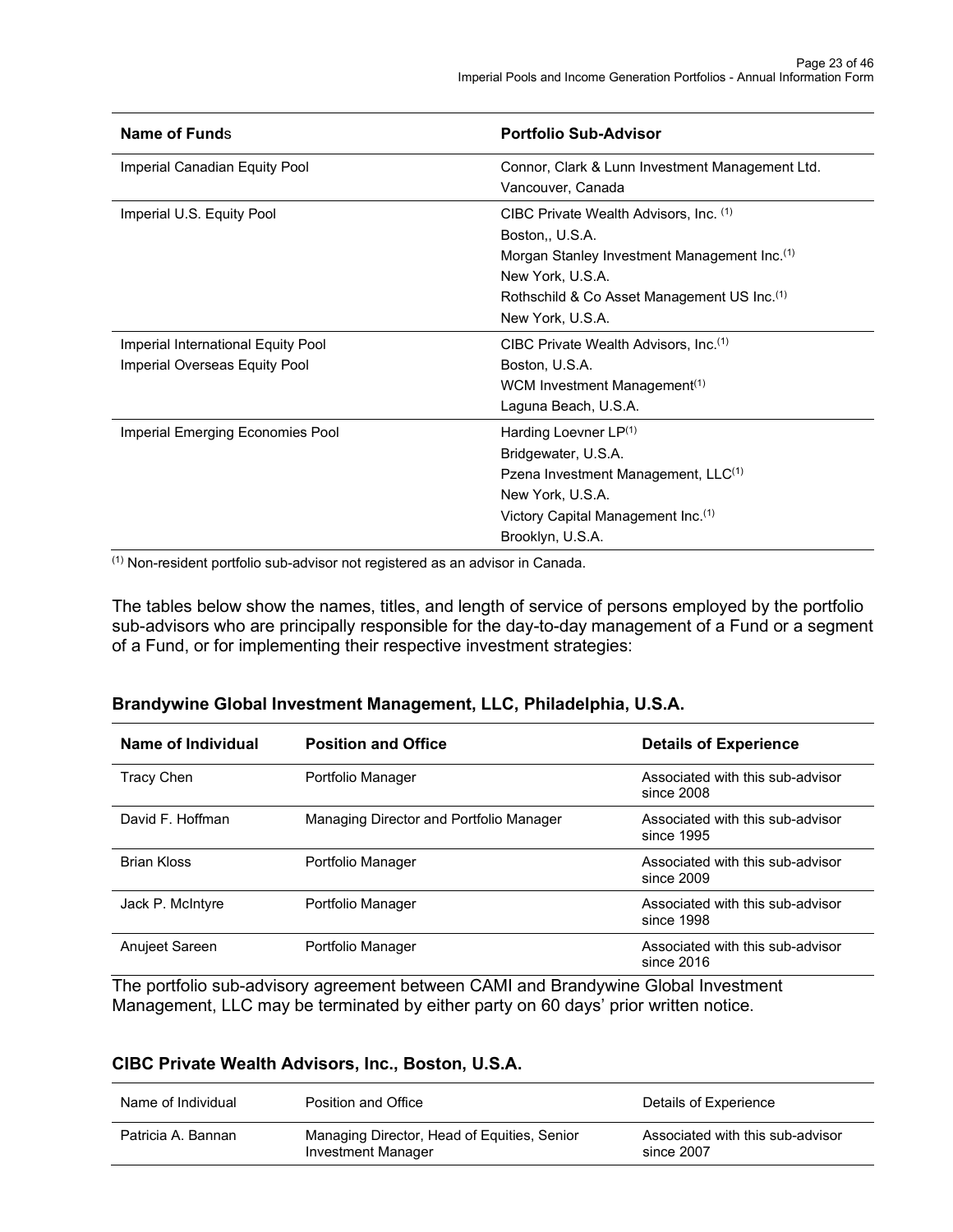| Name of Individual   | Position and Office                                  | Details of Experience                                                                 |
|----------------------|------------------------------------------------------|---------------------------------------------------------------------------------------|
| Daniel P. Delany     | Managing Director and Portfolio<br>Manager, Equities | Associated with this sub-advisor<br>since 2017; prior thereto was<br>Managing         |
|                      |                                                      | Director and Portfolio Manager,<br>Equities with Geneva Advisors from<br>2012 to 2017 |
| <b>Brant Houston</b> | Managing Director, Senior Investment Manager         | Associated with this sub-advisor<br>since 2007                                        |
| Matthew Scherer      | Portfolio Manager and Analyst                        | Associated with this sub-advisor<br>since 2017; prior thereto was<br>Portfolio        |
|                      |                                                      | Manager, Equity Analyst with<br>Geneva                                                |
|                      |                                                      | Advisors from 2010 to 2017                                                            |

The portfolio sub-advisory agreement between CAMI and CIBC Private Wealth Advisors, Inc., may be terminated by either party on 30 days' prior written notice to the other party.

| Name of Individual | <b>Position and Office</b>                                              | <b>Details of Experience</b>                   |
|--------------------|-------------------------------------------------------------------------|------------------------------------------------|
| Chris Archbold     | Vice President and Portfolio Manager, Quantitative<br>Equities          | Associated with this sub-advisor<br>since 1993 |
| Martin Gerber      | President and Chief Investment Officer                                  | Associated with this sub-advisor<br>since 1991 |
| Tate Haggins       | Vice President and Portfolio Manager, Quantitative<br>Equities          | Associated with this sub-advisor<br>since 2003 |
| Steven Huang       | Director and Portfolio Manager, Head of<br><b>Quantitative Equities</b> | Associated with this sub-advisor<br>since 1995 |
| Dion Roseman       | Vice President and Portfolio Manager, Quantitative<br>Equities          | Associated with this sub-advisor<br>since 2004 |

#### **Connor, Clark & Lunn Investment Management Ltd., Vancouver, Canada**

The portfolio sub-advisory agreement between CAMI and Connor, Clark & Lunn Investment Management Ltd. may be terminated by either party on 60 days' prior written notice to the other party.

| Name of Individual     | <b>Position and Office</b>            | <b>Details of Experience</b>                   |
|------------------------|---------------------------------------|------------------------------------------------|
| Pradipta Chakrabortty  | Portfolio Manager and Analyst         | Associated with this sub-advisor<br>since 2008 |
| Scott Crawshaw         | Co-Lead Portfolio Manager and Analyst | Associated with this sub-advisor<br>since 2014 |
| <b>Richard Schmidt</b> | Portfolio Manager and Analyst         | Associated with this sub-advisor<br>since 2011 |
| Craig Shaw             | Co-Lead Portfolio Manager and Analyst | Associated with this sub-advisor<br>since 2001 |

#### **Harding Loevner LP, Bridgewater, U.S.A.**

The portfolio sub-advisory agreement between CAMI and Harding Loevner LP may be terminated by either party on 30 days' prior written notice.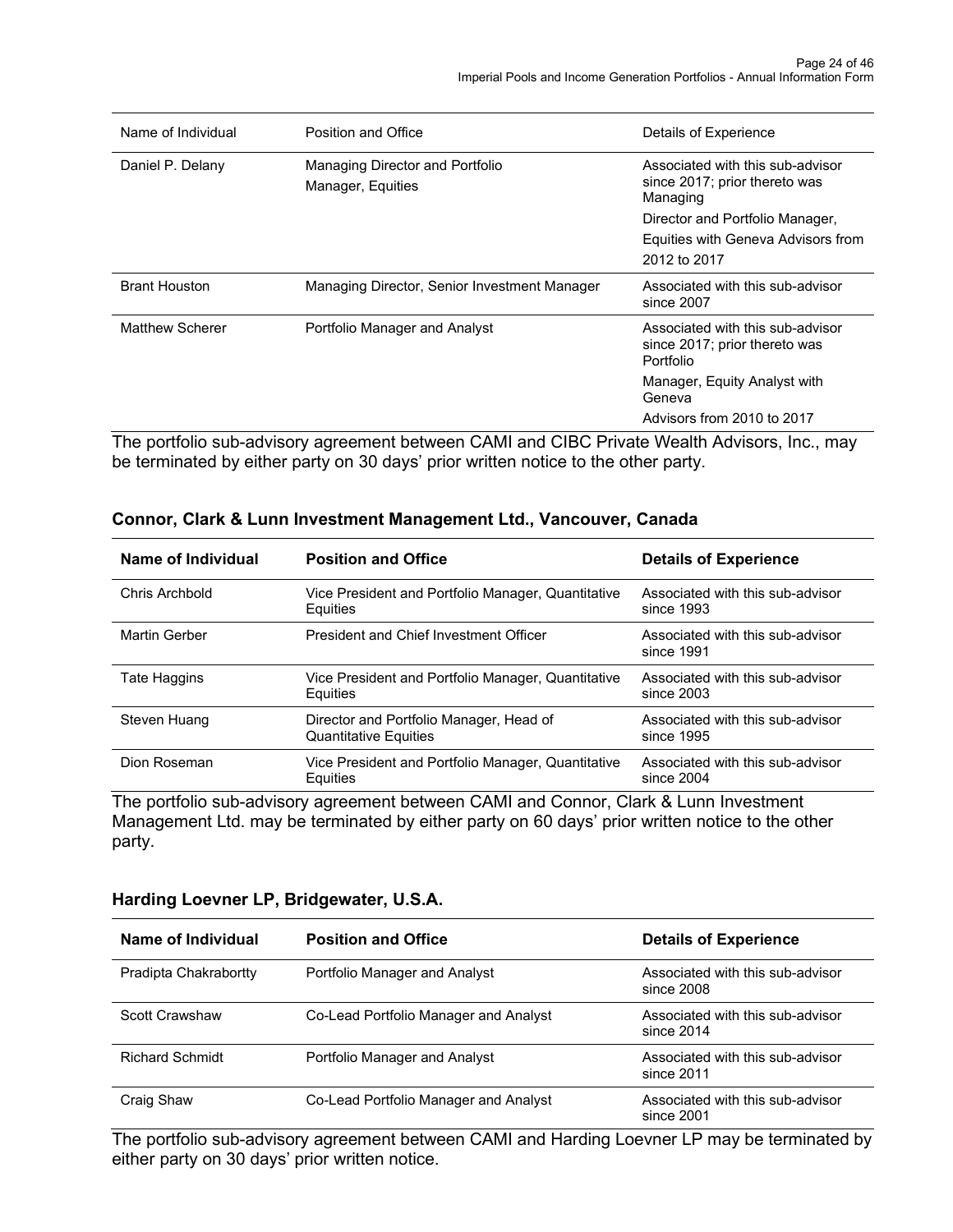| Name of Individual | <b>Position and Office</b> | <b>Details of Experience</b>                   |
|--------------------|----------------------------|------------------------------------------------|
| Darren McKiernan   | Senior Vice-President      | Associated with this sub-advisor<br>since 2013 |

#### **Mackenzie Financial Corporation, Toronto, Canada**

The portfolio sub-advisory agreement between CAMI and Mackenzie Financial Corporation may be terminated by either party on 30 days' prior written notice to the other party.

#### **Morgan Stanley Investment Management Inc., New York, U.S.A.**

| Name of Individual | <b>Position and Office</b>                     | <b>Details of Experience</b>                   |
|--------------------|------------------------------------------------|------------------------------------------------|
| Sandeep Chainani   | Managing Director, Investor                    | Associated with this sub-advisor<br>since 1996 |
| David Cohen        | Managing Director, Investor                    | Associated with this sub-advisor<br>since 1993 |
| Dennis Lynch       | Managing Director, Head of Counterpoint Global | Associated with this sub-advisor<br>since 1998 |

The portfolio sub-advisory agreement between CAMI and Morgan Stanley Investment Management Inc. may be terminated by either party upon notice to the other party. Notwithstanding such termination, Morgan Stanley Investment Management Inc. shall provide transitional support for a period of 30 days from such termination.

#### **Newton Investment Management (North America) Limited, London, U.K.**

| Name of Individual | <b>Position and Office</b> | <b>Details of Experience</b>                                                                                                          |
|--------------------|----------------------------|---------------------------------------------------------------------------------------------------------------------------------------|
| Ilga Haubelt       | Head of Equity Income      | Associated with this sub-advisor<br>since 2019; prior thereto was head<br>of Global Equities at Deka<br>Investments from 2013 to 2019 |
| Paul Flood         | Portfolio Manager          | Associated with this sub-advisor<br>since 2004                                                                                        |
| Jon Bell           | Portfolio Manager          | Associated with this sub-advisor<br>since 1995                                                                                        |
| Rob Hay            | Portfolio Manager          | Associated with this sub-advisor<br>since $2000$                                                                                      |

The portfolio sub-advisory agreement between CAMI and Newton Investment Management (North America) Limited may be terminated by either party on 30 days' prior written notice to the other party.

#### **Pzena Investment Management, LLC, New York, U.S.A.**

| Name of Individual | <b>Position and Office</b>   | <b>Details of Experience</b>                   |
|--------------------|------------------------------|------------------------------------------------|
| Rakesh Bordia      | Principal, Portfolio Manager | Associated with this sub-advisor<br>since 2007 |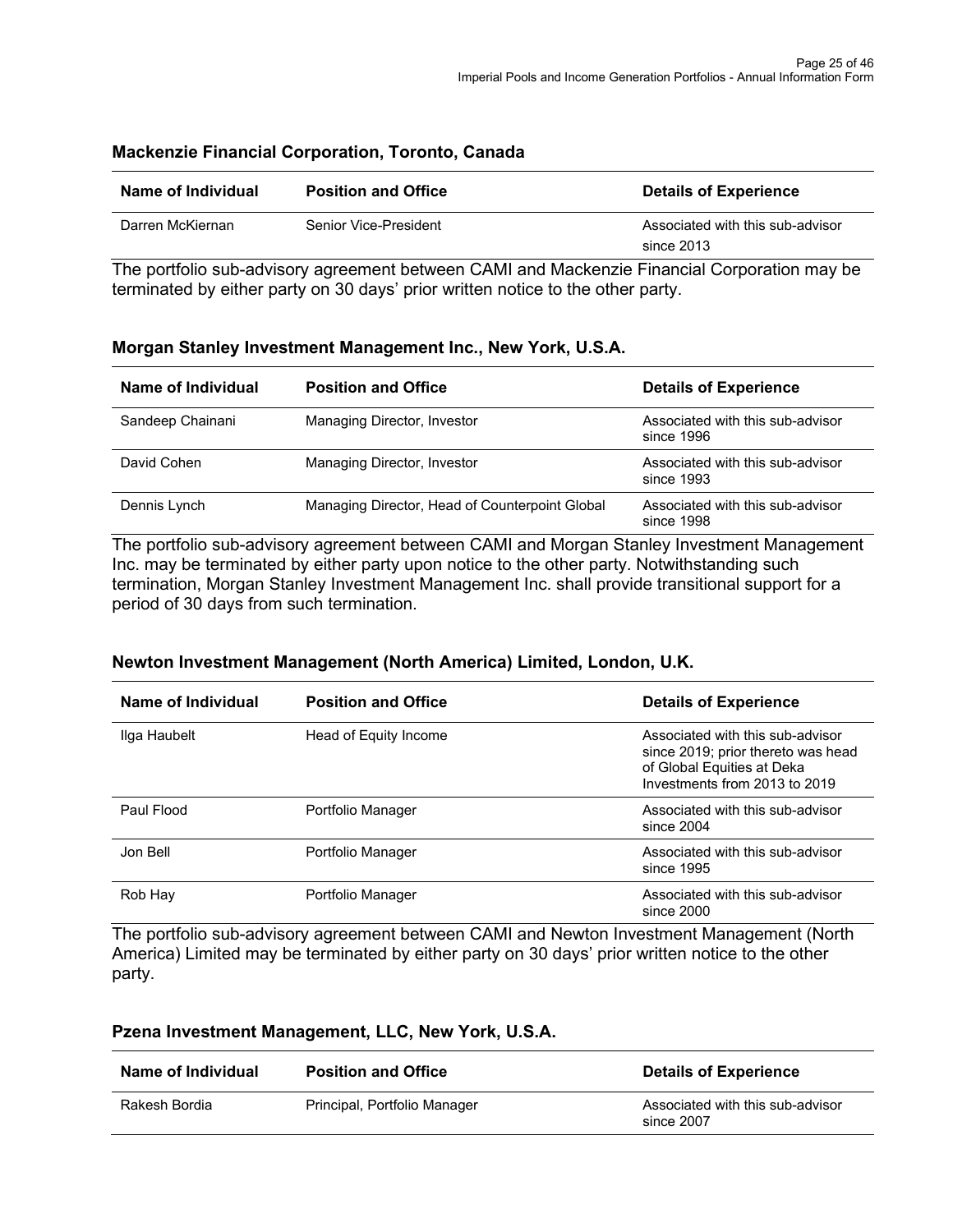| Name of Individual | <b>Position and Office</b>                        | <b>Details of Experience</b>                   |
|--------------------|---------------------------------------------------|------------------------------------------------|
| Caroline Cai       | Managing Principal, Portfolio Manager             | Associated with this sub-advisor<br>since 2004 |
| Allison Fisch      | Principal, Portfolio Manager                      | Associated with this sub-advisor<br>since 2001 |
| John Goetz         | Co-Chief Investment Officer and Portfolio Manager | Associated with this sub-advisor<br>since 1996 |

The portfolio sub-advisory agreement between CAMI and Pzena Investment Management, LLC may be terminated by either party on 30 days' prior written notice to the other party.

#### **Rothschild & Co Asset Management US Inc., New York, U.S.A.**

| Name of Individual | <b>Position and Office</b>              | <b>Details of Experience</b>                     |
|--------------------|-----------------------------------------|--------------------------------------------------|
| Jeff Agne          | Portfolio Manager                       | Associated with this sub-advisor<br>since 2015   |
| Paul Roukis        | Managing Director and Portfolio Manager | Associated with this sub-advisor<br>since $2005$ |

The portfolio sub-advisory agreement between CAMI and Rothschild & Co Asset Management US Inc. may be terminated by either party upon notice to the other party. Notwithstanding such termination, Rothschild & Co Asset Management US Inc. shall provide transitional support for a period of 30 days from such termination.

#### **Victory Capital Management Inc., Brooklyn, U.S.A.**

| Name of Individual | <b>Position and Office</b>                                                                                    | <b>Details of Experience</b>                   |
|--------------------|---------------------------------------------------------------------------------------------------------------|------------------------------------------------|
| Maria Freund       | Co-Lead Portfolio Manager                                                                                     | Associated with this sub-advisor<br>since 2012 |
| Michael Reynal     | Portfolio Manager and Chief Investment Officer,<br>Sophus Capital (a Victory Capital Investment<br>Franchise) | Associated with this sub-advisor<br>since 2012 |

The portfolio sub-advisory agreement between CAMI and Victory Capital Management Inc. may be terminated by either party on 30 days' prior written notice.

#### **WCM Investment Management, Laguna Beach, U.S.A.**

| Name of Individual | <b>Position and Office</b>             | <b>Details of Experience</b>                   |
|--------------------|----------------------------------------|------------------------------------------------|
| Sanjay Ayer        | Portfolio Manager and Business Analyst | Associated with this sub-advisor<br>since 2007 |
| Paul Black         | Co-CEO, Portfolio Manager              | Associated with this sub-advisor<br>since 1989 |
| Peter Hunkel       | Portfolio Manager & Business Analyst   | Associated with this sub-advisor<br>since 2007 |
| Michael Trigg      | Portfolio Manager & Business Analyst   | Associated with this sub-advisor<br>since 2006 |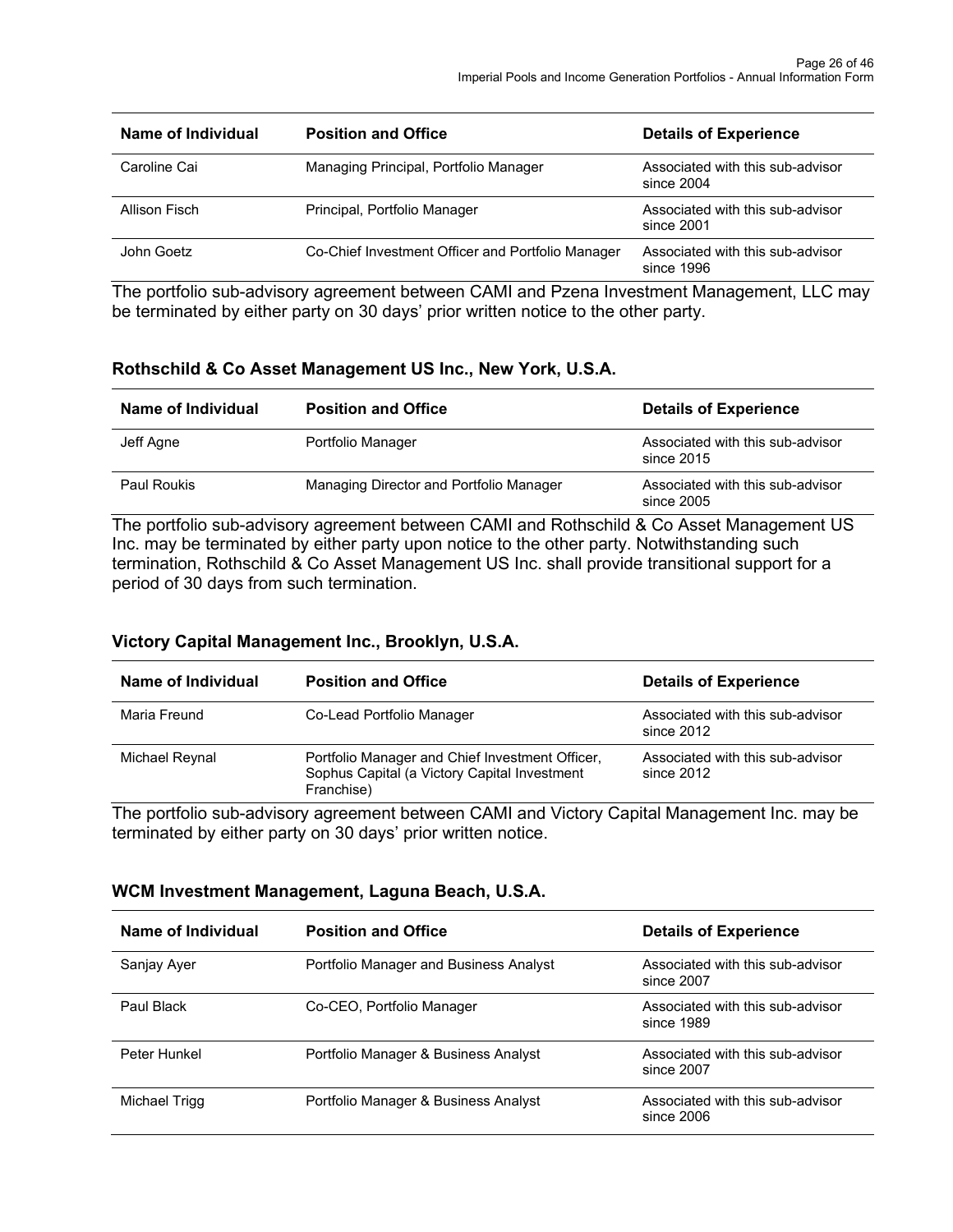| Name of Individual | <b>Position and Office</b> | <b>Details of Experience</b>                   |
|--------------------|----------------------------|------------------------------------------------|
| Kurt Winrich       | Co-CEO, Portfolio Manager  | Associated with this sub-advisor<br>since 1984 |

The portfolio sub-advisory agreement between CAMI and WCM Investment Management may be terminated by either party on 30 days' prior written notice to the other party.

|  | Wellington Management Canada ULC, Toronto, Canada |  |  |  |
|--|---------------------------------------------------|--|--|--|
|--|---------------------------------------------------|--|--|--|

| Name of Individual | <b>Position and Office</b>                              | <b>Details of Experience</b>                      |
|--------------------|---------------------------------------------------------|---------------------------------------------------|
| Edward D. Hall     | Managing Director and Fixed Income Portfolio<br>Manager | Associated with this sub-advisor<br>since<br>2000 |
| Edward L. Meyi     | Managing Director and Fixed Income Portfolio<br>Manager | Associated with this sub-advisor<br>since<br>2002 |

The portfolio sub-advisory agreement between CAMI and Wellington Management Canada ULC may be terminated by either party on 30 days' prior written notice to the other party.

## **Brokerage and Soft Dollar Arrangements**

The Portfolio Advisor or the portfolio sub-advisor makes decisions as to the purchase and sale of portfolio securities and the execution of portfolio transactions for a Fund, including the selection of markets and dealers and the negotiation of commissions. Decisions are made based on elements such as price, speed of execution, certainty of execution, total transaction costs, and any other relevant consideration. The Portfolio Advisor purchases and sells units of the Underlying Funds on behalf of the Portfolios and certain other Funds without incurring any sales charges with respect to the Underlying Funds.

Brokerage business may be allocated by the Portfolio Advisor or the portfolio sub-advisors to CIBC World Markets Inc. and CIBC World Markets Corp., each a subsidiary of CIBC. Such purchases and sales would be executed at normal institutional brokerage rates.

In allocating fund brokerage business to a dealer, consideration may be given by the Portfolio Advisor or the portfolio sub-advisors to certain goods and services provided by the dealer or a third party (referred to in the industry as "soft dollars" arrangements). The following types of goods and services may be provided to the Portfolio Advisor or the portfolio sub-advisors under such arrangements: research reports, and information about particular countries, economies, markets, industries, companies and/or securities, access to analysts and industry experts, company meeting facilitation, statistical and market data and news services, quantitative analytical research services, risk attribution systems, proxy voting advisory services, best execution and trade quality evaluation services, and order management systems.

Since the date of the last annual information form, the Portfolio Advisor or the portfolio sub-advisors have received, and CIBC World Markets Inc. and CIBC World Markets Corp. provided or made payments to a third party to provide such types of goods and services.

The goods and services received through soft dollar arrangements assist the Portfolio Advisor or the portfolio sub-advisors with their investment decision-making services to the Funds or relate directly to executing portfolio transactions on behalf of the Funds. In certain cases, such goods and services may be "mixed use" in nature where certain functions do not assist the investment decision-making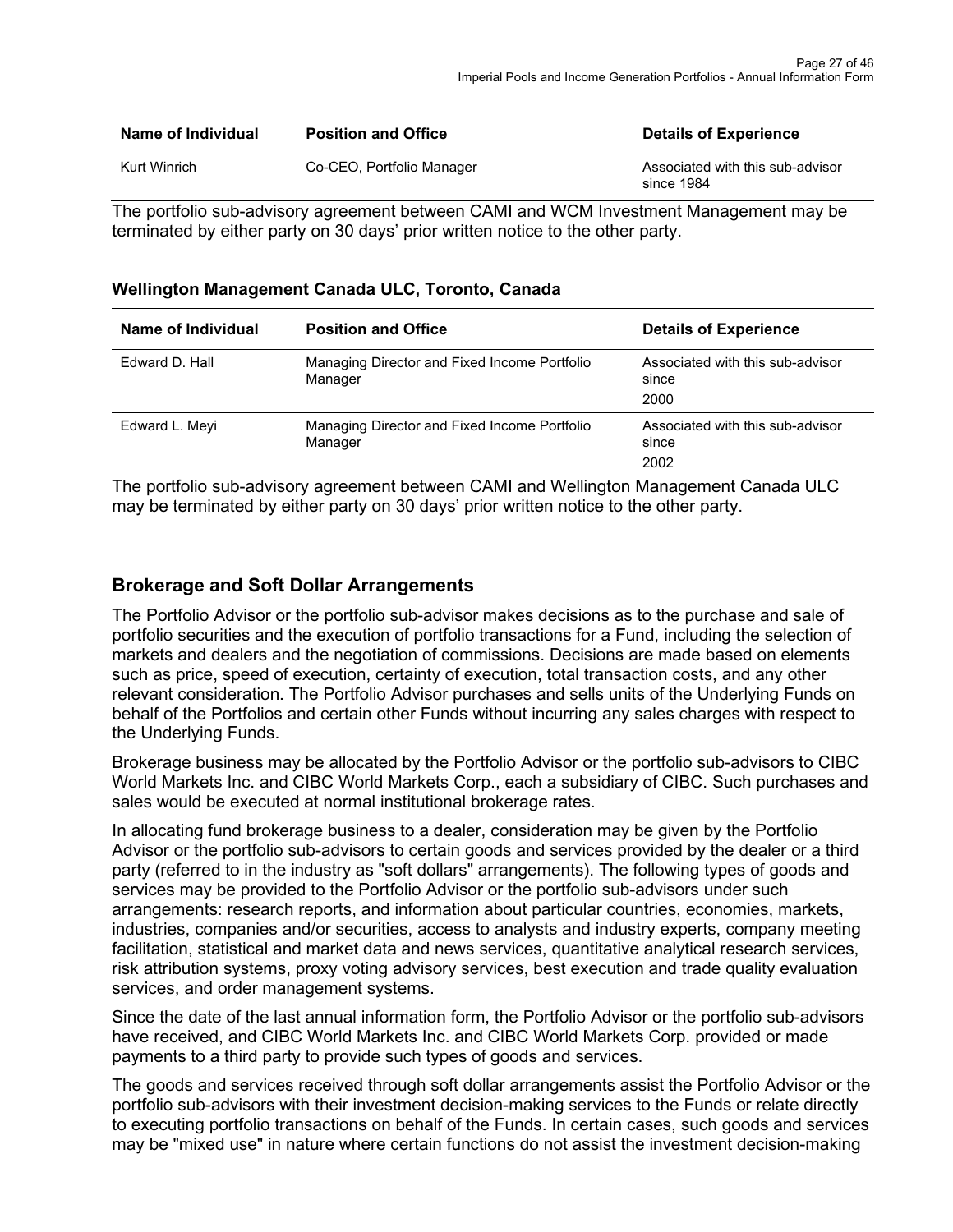or trading process. In such cases, a reasonable allocation is made by the Portfolio Advisor or the portfolio sub-advisors based on a good faith estimate of how the good or service is used.

As per the terms of the Portfolio Advisory Agreement and portfolio sub-advisory agreements, soft dollar arrangements are in compliance with applicable laws. The Portfolio Advisor and the portfolio sub-advisors are required to make a good faith determination that the relevant Fund(s) receive reasonable benefit considering the use of the goods and services received and the amount of commissions paid. In making such determination, the Portfolio Advisor or the portfolio sub-advisors may consider the benefit received by a Fund from a specific good or service paid for by commissions generated on behalf of the Fund and/or the benefits a Fund receives over a reasonable period of time from all goods or services obtained through soft dollar arrangements. It is, however, possible that Funds or clients of the Portfolio Advisor or a portfolio sub-advisor other than those whose trades generated the soft dollar commissions may benefit from the goods and services obtained through soft dollars.

The Manager has entered into an expense reimbursement agreement with CAMI. It provides that custodial fees directly related to portfolio transactions incurred by a Fund, otherwise payable by the Fund, shall be paid by CAMI and/or dealer(s) directed by CAMI up to the amount of the credits generated under soft dollar arrangement from trading on behalf of such Fund during that month. CIBC has a 50% interest in the Fund's custodian, CIBC Mellon Trust Company.

The Manager may enter into commission recapture arrangements with certain dealers with respect to the Funds. Any commission recaptured will be paid to the relevant Fund.

The names of any other dealer or any third party that provided or paid for the provision of goods or services or have furnished commission rebates to the Manager, the Portfolio Advisor, the portfolio sub-advisors or the Funds in return for the allocation of portfolio transactions since the date of the last Annual Information Form is available on request, at no cost, by calling us toll-free at [1-888-357-](tel:18883578777) [8777,](tel:18883578777) by writing to us at Brookfield Place, 161 Bay Street, 22nd floor, Toronto, Ontario M5J 2S1.

The Portfolio Advisor receives regular reports regarding portfolio sub-advisors' compliance with their respective soft dollar policies.

## **Custodian**

The Funds' assets are held under the custodianship of CIBC Mellon Trust Company (referred to as *CMT*) of Toronto, Ontario pursuant to a custodial agreement dated as of August 30, 2010, as amended (referred to as the *Custodian Agreement*). Under the Custodian Agreement, through CIBC Mellon Global Securities Services Company (referred to as *CIBC GSS*), CMT is responsible for the safekeeping of the Fund's property. The Custodian Agreement may be terminated by either party upon at least 90 days' written notice or immediately if (i) the other party becomes insolvent, (ii) the other party makes an assignment for the benefit of creditors, (iii) a petition in bankruptcy is filed by or against that party and is not discharged within 30 days, or (iv) proceedings for the appointment of a receiver for that party are commenced and not discontinued within 30 days.

The Funds' cash, securities, and other assets will be held by CMT at its principal office or at one or more of its branch offices or at offices of sub-custodians appointed by CMT in other countries. All fees and expenses payable to CMT by a Fund will be payable by that Fund.

Where a Fund makes use of clearing corporation options, options on futures, or futures contracts, the Fund may deposit portfolio securities or cash as margin in respect of such transactions with a dealer, or in the case of forward contracts, with the other party thereto, in any such case in accordance with the rules of the Canadian securities regulatory authorities and any exemptions therefrom.

## **Registrar**

CIBC is the registrar of the units. The register is kept in Toronto, Ontario.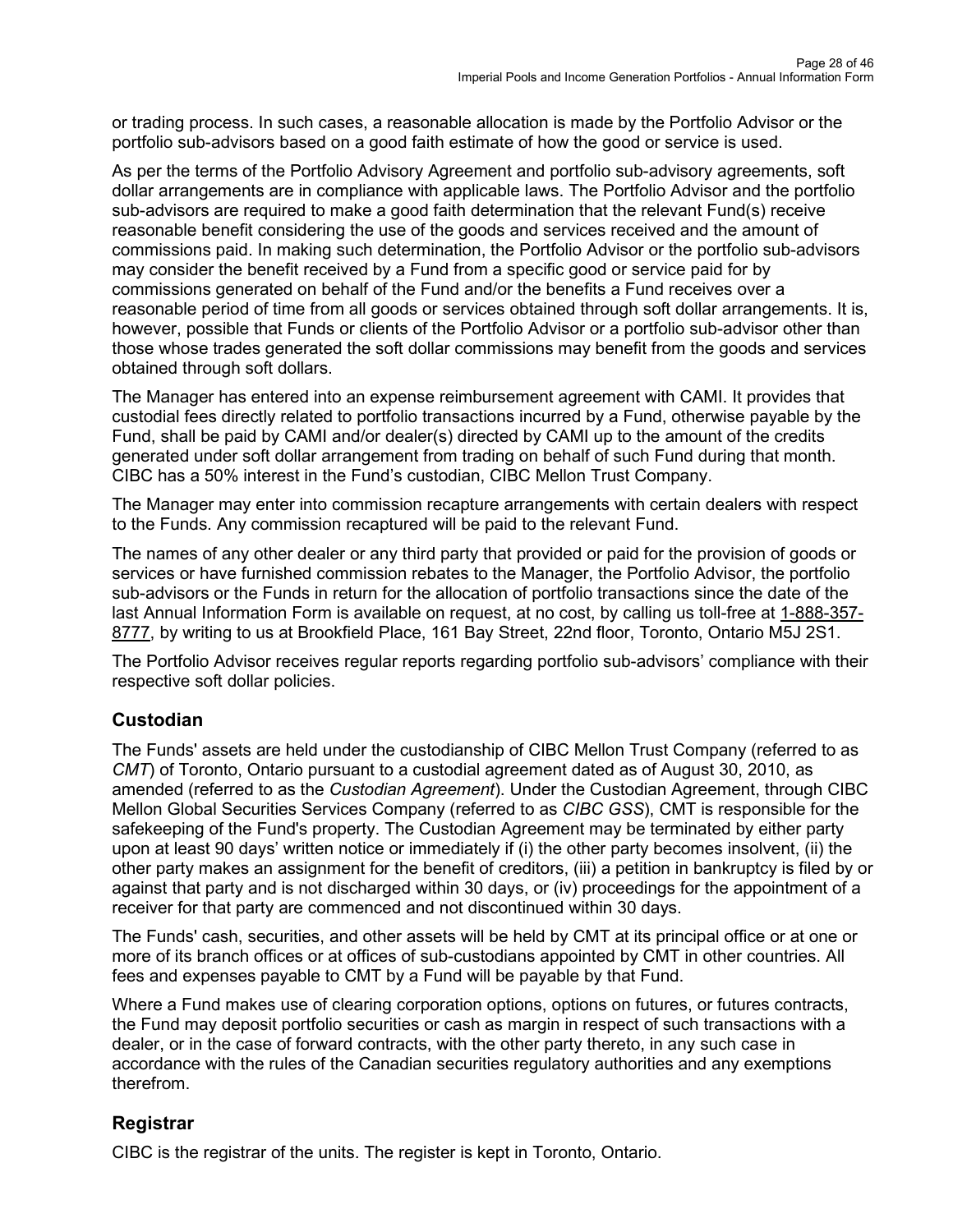## **Auditor**

The Funds' auditor is Ernst & Young LLP, of Toronto, Ontario, Canada. The auditor audits the Funds' annual financial statements and provides an opinion as to whether they are fairly presented in accordance with IFRS. Ernst & Young LLP is independent with respect to the Funds in the context of the CPA Code of Professional Conduct of the Chartered Professional Accountants of Ontario.

## **Securities Lending Agent**

Pursuant to a securities lending authorization (referred to as *Lending Authorization*), the Funds have appointed The Bank of New York Mellon as lending agent (referred to as *Lending Agent*). The Lending Agent's head office is in New York City, New York. The Lending Authorization has appointed CIBC GSS as agent of the Funds to facilitate the lending of securities by the Lending Agent. CIBC indirectly owns a fifty percent interest in CIBC GSS. The Lending Agent is independent of CIBC.

The Lending Authorization, dated October 1, 2007, as amended, requires the provision of collateral that is equal to at least 102% of the market value of the loaned securities where the collateral is cash collateral. The Lending Authorization includes reciprocal indemnities by (i) each of the Funds and parties related to the Funds and (ii) the Lending Agent, CIBC GSS and parties related to the Lending Agent, for failure to perform the obligations under the Lending Authorization, inaccuracy of representations in the Lending Authorization or fraud, bad faith, wilful misconduct or disregard of duties. The Lending Authorization may be terminated by any party upon 30 days' notice and will terminate automatically upon termination of the Custodian Agreement.

## **Other Service Providers**

The Trustee has entered into an amended and restated fund administration services agreement dated May 6, 2005, as amended (referred to as the *Fund Administration Services Agreement*), with CIBC GSS, pursuant to which CIBC GSS has agreed to provide certain services to the Funds, including fund accounting and reporting, and portfolio valuation. The fees for the services of CIBC GSS are paid directly by the Manager and are expensed back to the Funds as a recoverable operating expense. CIBC indirectly owns a 50% interest in CIBC GSS. The Fund Administration Services Agreement may be terminated without any penalty by the Trustee or CIBC GSS upon at least 90 days' written notice to the other party. The registered address of CIBC GSS is 320 Bay Street, P.O. Box 1, Ground Floor, Toronto, Ontario M5H 4A6.

## **Independent Review Committee**

The IRC reviews, and provides input on, the Manager's conflict of interest matters referred to it by the Manager. Refer to *Independent Review Committee* under *Fund Governance* for more information.

# <span id="page-28-0"></span>**Conflicts of Interest**

## **Principal Holders of Securities**

As at November 16, 2021, the Discretionary Managers are the unitholders of record of all of the outstanding units of any Fund. None of the Discretionary Managers' clients held more than 10% of the outstanding units of a Fund as at November 16, 2021.

To the knowledge of the Manager, no person is the beneficial owner, directly or indirectly, of 10% or more of the common shares of the Manager.

The Manager directly holds 100% of the issued and outstanding shares of the Trustee and the Portfolio Advisor.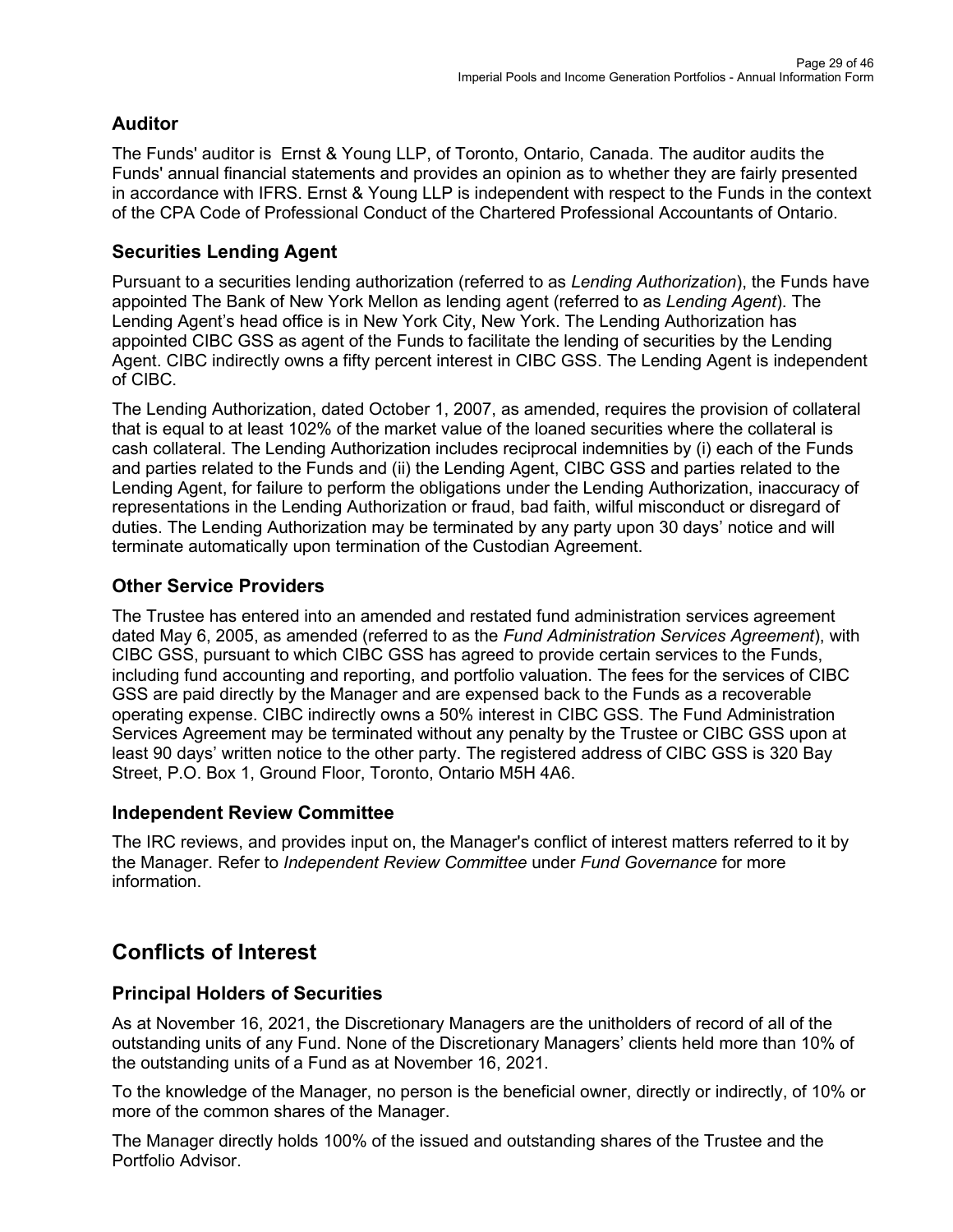As at November 16, 2021, the members of the IRC, beneficially owned, directly or indirectly, in aggregate, less than 0.1% of the voting or equity securities of CIBC, any of the Funds, or any company that provides services to the Funds or CIBC.

# <span id="page-29-0"></span>**Affiliated Entities**

The following table shows the companies that provide services to the Funds or the Manager in relation to the Funds, and which are 100% owned by the Manager.

| <b>Affiliated Entity</b>                             | Service provided to Funds and/or Manager                                                                                       |
|------------------------------------------------------|--------------------------------------------------------------------------------------------------------------------------------|
| <b>CIBC Trust Corporation</b>                        | Trustee                                                                                                                        |
| CIBC World Markets Inc. and CIBC World Markets Corp. | <b>Brokerage Services</b>                                                                                                      |
| CIBC Asset Management Inc.                           | Portfolio Advisor                                                                                                              |
| CIBC Private Wealth Advisors, Inc.                   | Portfolio sub-advisor of Imperial U.S. Equity Pool,<br>Imperial International Equity Pool and Imperial Overseas<br>Equity Pool |

The fees, if any, received from the Funds by each company listed in the above chart (other than the Portfolio Advisor and CIBC Private Wealth Advisors, Inc.) will be contained in the Funds' audited annual financial statements. The portfolio sub-advisors are entitled to receive fees from the Portfolio Advisor for investment advisory and portfolio management services. The fees paid by the Portfolio Advisor to the portfolio sub-advisors, are not contained in the Funds' audited annual financial statements.

While not an affiliate, CIBC currently owns a 50% interest in CMT and indirectly owns a 50% interest in CIBC GSS. CMT and certain of its affiliates are entitled to receive fees from the Manager or the Funds for providing custodial and other services including currency conversions to the Funds.

The following individuals are directors or senior officers of the Manager and also of an affiliated entity of the Manager that provides services to the Funds or the Manager:

| <b>Name</b>     | <b>Position with Manager</b>                                                          | <b>Position with Affiliates</b>                                                                                                                           |
|-----------------|---------------------------------------------------------------------------------------|-----------------------------------------------------------------------------------------------------------------------------------------------------------|
| Harry K. Culham | Senior Executive Vice-President and Group Head,<br><b>Capital Markets</b>             | Director; Chairman and Chief<br>Executive Officer; Managing<br>Director, CIBC World Markets Inc.                                                          |
| Jon Hountalas   | Senior Executive-Vice President, Commercial<br>Banking and Wealth Management - Canada | Director and Chairman, CIBC Trust<br>Corporation; Director and<br>Chairman, CIBC Asset<br>Management Inc.; Director and<br>Chairman, CIBC Securities Inc. |

## <span id="page-29-1"></span>**Fund Governance**

As Manager of the Funds, CIBC provides or arranges to provide for the day-to-day management, administration, operation, and governance of the Funds. The Manager is assisted by members of its Legal, Compliance, Finance, Taxation, Internal Audit, and Risk Management departments.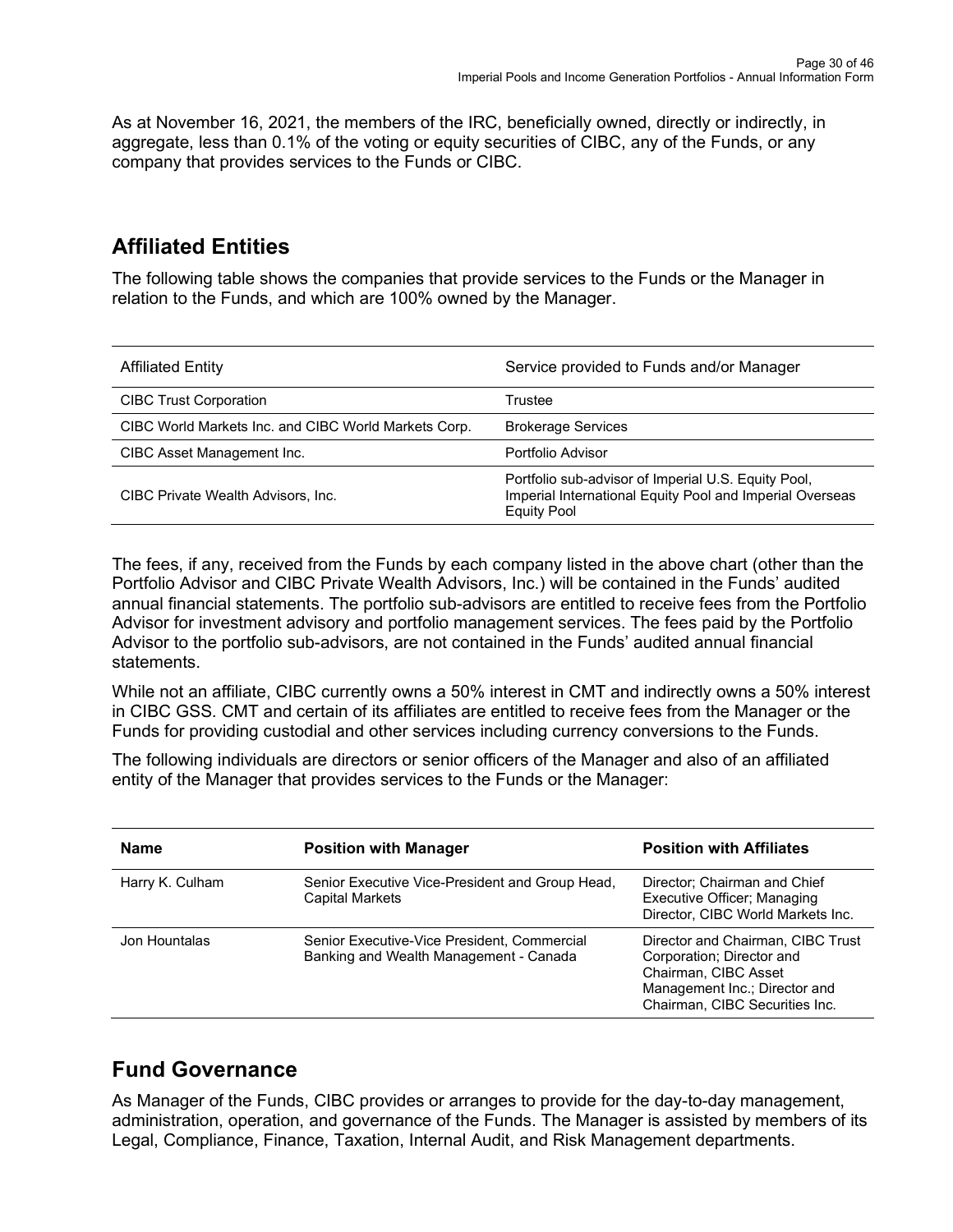Information about the Manager's officers and directors can be found under *Responsibility for Operations of the Funds*.

The Portfolio Advisor provides or arranges to provide investment advisory and portfolio management services to the Funds.

CIBC's Legal and Compliance departments support regulatory compliance, sales practices, and marketing review as well as other legal and regulatory matters concerning the Funds.

We require our employees to adhere to a Code of Ethics and Global Code of Conduct that address potential internal conflicts of interest.

## **Independent Review Committee**

The Manager established the IRC for the Funds as required by NI 81-107. The IRC charter sets out its mandate, responsibilities, and functions (referred to as the *Charter*), and is posted on the website at [cibc.com/mutualfunds](http://www.cibc.com/mutualfunds) under *Reporting and Governance*. Under the Charter, the IRC reviews conflict of interest matters referred by the Manager and provides a recommendation or, where required under NI 81-107 or elsewhere in securities legislation, an approval relating to these matters. Approvals and recommendations by the IRC may also be given in the form of standing instructions. The Charter provides that the IRC has no obligation to identify conflict of interest matters that the Manager should bring before it.

The IRC and the Manager may agree that the IRC will perform additional functions.

The following table shows the name and municipality of residence of each IRC member as at the date of this document. The composition of the IRC may change from time to time.

| <b>Name</b>                | <b>Municipality of Residence</b> |
|----------------------------|----------------------------------|
| Marcia Lewis Brown (Chair) | Toronto, Ontario                 |
| David Forster              | Toronto, Ontario                 |
| <b>Bryan Houston</b>       | Toronto, Ontario                 |
| Deborah Leckman            | Toronto, Ontario                 |
| <b>Barry Pollock</b>       | Toronto, Ontario                 |

None of the members of the IRC is an employee, director, or officer of the Manager, or an associate or affiliate of the Manager, or to the knowledge of CIBC, any portfolio sub-advisor. The composition of the IRC may change from time to time.

As at the date of this Annual Information Form, each IRC member receives an annual retainer of \$60,000 (\$85,000 for the Chair) and \$1,500 plus expenses for each IRC meeting that a member attends. The annual retainer is pro-rated based on an individual's length of tenure if he or she has not been in their position for the full period. IRC remuneration is allocated among the Funds and other investment funds managed by the Manager (or an affiliate), in a manner that is considered by the Manager to be fair and reasonable to each of the Funds and the other investment funds.

For the Funds' most recently completed financial year ended December 31, 2020, the Funds paid aggregate compensation of \$153,258 to the members of the IRC. For this period, the members received a total aggregated compensation of \$325,000, which includes compensation paid by other mutual funds managed by CIBC and its subsidiaries; of this amount, the Chair and other members received the following amounts:

| <b>IRC Member</b>                       | Compensation | <b>Expenses Reimbursed</b> |
|-----------------------------------------|--------------|----------------------------|
| Marcia Lewis Brown (Chair) <sup>1</sup> | \$78.750     | \$-                        |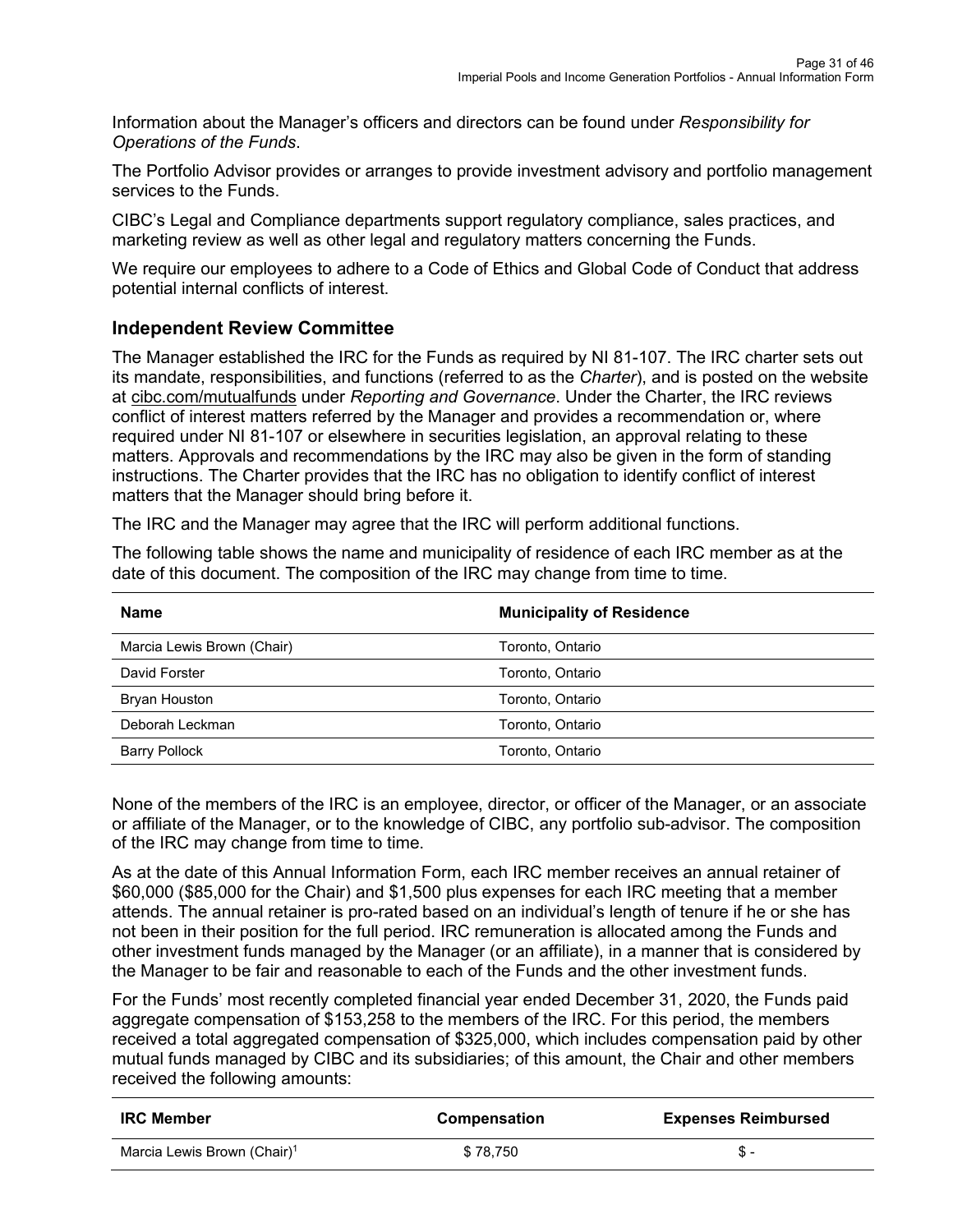| <b>IRC Member</b>             | Compensation | <b>Expenses Reimbursed</b> |
|-------------------------------|--------------|----------------------------|
| David Forster <sup>2</sup>    | \$40,000     | \$ -                       |
| <b>Bryan Houston</b>          | \$60,000     | $$ -$                      |
| Donald W. Hunter <sup>3</sup> | \$26,250     | \$ -                       |
| Merle Kriss $3$               | \$20,000     | $$ -$                      |
| Deborah Leckman <sup>2</sup>  | \$40,000     | \$ -                       |
| <b>Barry Pollock</b>          | \$60,000     | \$ -                       |

<sup>1</sup> Effective April 1, 2020, Marcia Lewis Brown was appointed as Chair.

<sup>2</sup> David Forster and Deborah Leckman were not a member of the IRC during the financial year ended December 31, 2019.

<sup>3</sup> Effective April 26, 2020, Donald W. Hunter and Merle Kriss resigned as members of the IRC.

The Funds' Manager has established policies and procedures to ensure compliance with all applicable regulatory requirements and proper management of the Funds, including policies and procedures relating to conflicts of interest as required by NI 81-107.

## **Personal Trading Policies**

The Manager has implemented personal trading policies that address potential internal conflicts of interest and require certain employees to have certain trades pre-cleared against portfolio transactions.

#### **Public Disclosure Documents**

The Manager has procedures for the preparation, review, and approval of all disclosure documents, including mutual fund prospectuses, fund facts, annual information forms, and financial statements and management reports of fund performance.

#### **Sales Communications and Sales Practices**

The Manager has implemented policies and procedures with respect to mutual fund marketing and sales practices.

#### **Risk Management**

CAMI, as Portfolio Advisor, may hire portfolio sub-advisors to provide investment advisory and portfolio management services to the Funds. In the case of Funds sub-advised by portfolio subadvisors, CAMI relies on the portfolio sub-advisor's covenants in the sub-advisory agreement, performs its own testing and obtains reports from the portfolio sub-advisors certifying compliance with legislative requirements, the relevant Fund's investment guidelines, and fiduciary obligations. CAMI has retained a third-party to measure and monitor the execution quality of portfolio subadvisors and their dealers, to assist in monitoring compliance with, and evaluating, the portfolio subadvisor's policies and practices to ensure "best execution" of equity securities transactions and to evaluate the overall execution efficiency of certain portfolio sub-advisors, as determined appropriate. CAMI provides regular compliance reports to CIBC Compliance as to the Funds' and sub-advisors' adherence to the foregoing.

The Manager has established various policies and procedures, which include, notably, a compliance manual, a code of ethics for personal trading, investment, portfolio risk management, derivatives review, and policies and procedures for monitoring the trading activities of the Portfolio Advisor and the portfolio sub-advisors. The Manager's Investment Controls group monitors the Funds for adherence to regulatory requirements, fiduciary obligations and investment policy guidelines and reports to the Investment Controls Committee. The Investment Controls Committee reports to the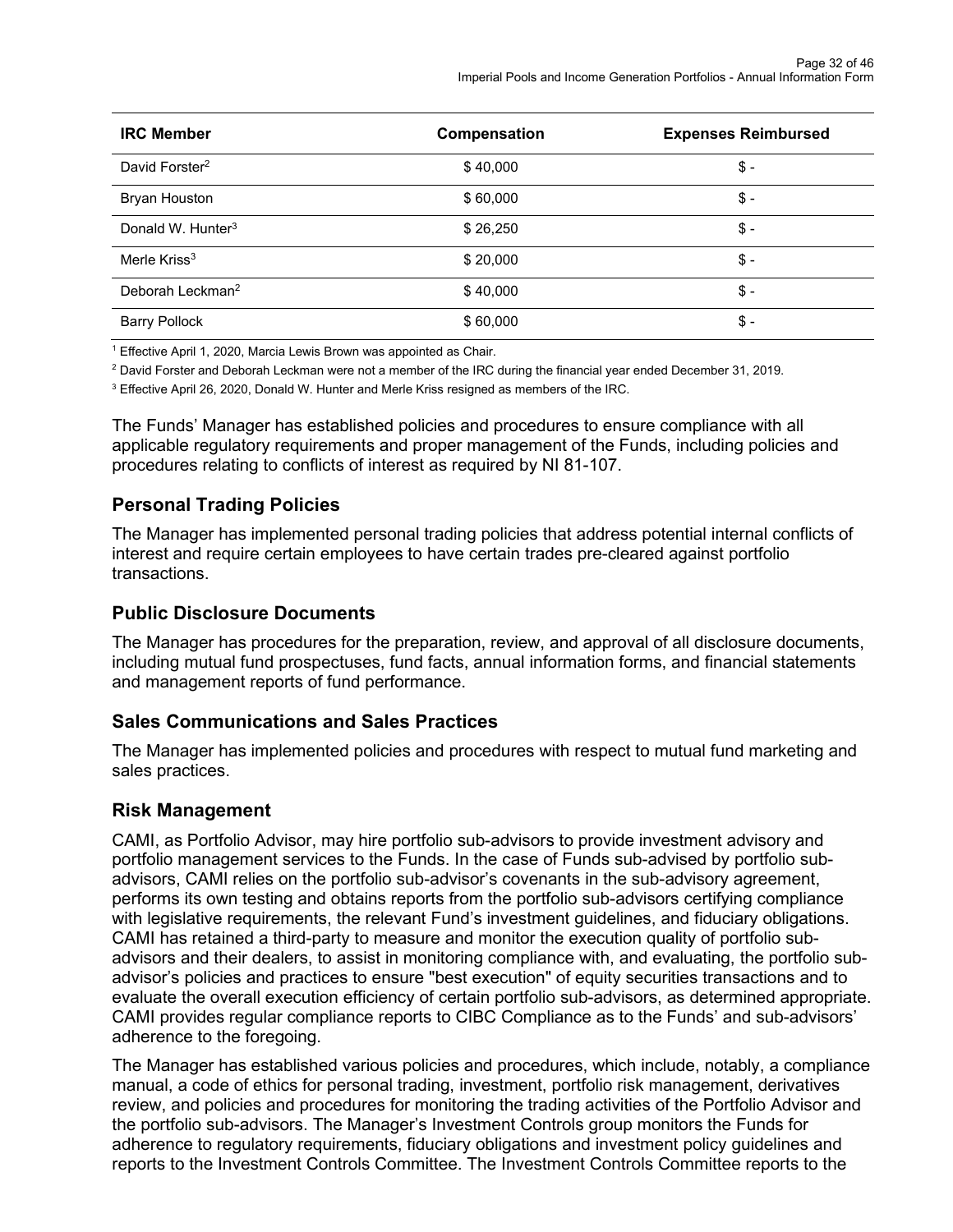Manager's directors and is supported by CIBC's Legal and Compliance departments. Various measures to assess risk are used, including comparison with benchmarks, portfolio analysis, monitoring against various investment guidelines, and other risk measures. Monitoring of the Funds' portfolios is ongoing. The Funds are priced daily, which ensures that performance accurately reflects market movement.

## **Policies and Procedures Related to Net Asset Value Errors**

The Manager has policies and procedures in place with respect to correcting any material errors in the calculation of the Funds' NAV or any errors in the processing of transactions relating to the Funds. Such policies and procedures were developed with consideration given to industry standards. Generally, material errors are considered errors of 0.50% or greater of the Fund's NAV. A unitholder will typically receive compensation only for material errors where the loss to such unitholder is \$25 or more. If a single error is protracted over a number of successive days, these thresholds will be considered for each day individually and will not be accumulated.

## **Policies and Procedures Related to Derivatives**

The derivative contracts the Portfolio Advisor or the portfolio sub-advisors entered into on behalf of the Funds must be undertaken in accordance with the standard investment restrictions and practices and the investment objectives and strategies of each of the Funds.

The Portfolio Advisor is responsible for managing the risks associated with the use of derivatives. The Portfolio Advisor has adopted written derivatives review procedures that set out the objectives and goals for derivatives trading of the Funds as well as the risk management procedures applicable to such derivatives trading. The Portfolio Advisor and the portfolio sub-advisors are required to adhere to such procedures. CAMI's Investment Controls Committee is responsible for reviewing adherence to these procedures. In particular, these risk management procedures involve the measuring, monitoring, and reporting of portfolio leverage, third-party credit quality, and cash cover requirements, which are all measured, monitored, and reported on a monthly basis to ensure compliance with the standard investment restrictions and practices and a Fund's investment objectives and strategies. The policies and procedures are reviewed on an as-needed basis, with a minimum annual review.

The Funds cannot use derivatives to create leverage. As a result, the value of the Funds' derivative positions will closely resemble and experience similar fluctuations in value as the portfolio securities held by the Funds. Therefore, no stress testing is conducted specifically with respect to the derivative positions maintained by the Funds. However, the Portfolio Advisor does perform a review of risk exposure on all of its managed portfolios, including the Funds.

## **Policies Related to Proxy Voting**

As Portfolio Advisor, CAMI is responsible for providing investment management services to the Funds, including the exercise of voting rights attached to securities or other property the Funds hold. In the case of Funds sub-advised by a portfolio sub-advisor(s), CAMI has delegated the investment management responsibility and the related obligation to exercise a Fund's voting rights to the Fund's portfolio sub-advisor(s).

For Funds where CAMI provides portfolio management services, proxy-voting policies, procedures and guidelines have been established for securities or other property held by the Funds to which voting rights are attached. For Funds that are sub-advised, the portfolio sub-advisors have each established proxy-voting policies, procedures and guidelines. CAMI reviews these policies.

Pursuant to the proxy-voting policies and procedures, CAMI and the portfolio sub-advisors are responsible for directing how votes in respect of securities or other property of the Funds are to be voted. CAMI has adopted written policies and procedures aimed to ensure all votes in respect of securities or other property of the Funds are made to maximize returns and are in the best interests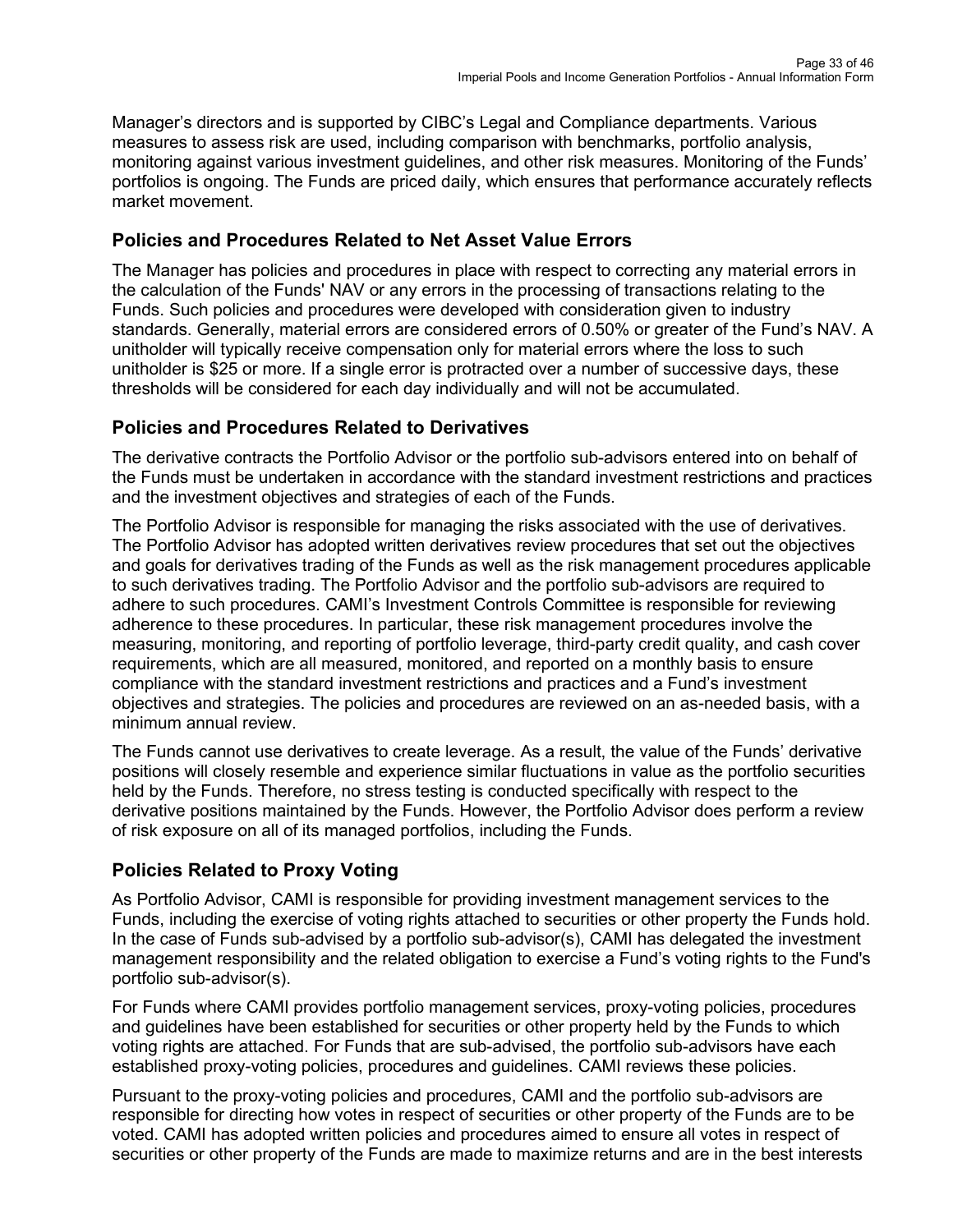of the unitholders of the Funds. The Fund's portfolio sub-advisors are required to establish proxyvoting guidelines that meet the Manager's requirements. For example, each portfolio sub-advisor must have:

- a standing policy for dealing with routine matters on which they may vote;
- a policy that indicates the circumstances under which the portfolio sub-advisor will deviate from the standing policy for routine matters;
- a policy under which, and procedures by which, the portfolio sub-advisor will determine how to vote or refrain from voting on non-routine matters;
- procedures to ensure that a Fund's portfolio securities are voted in accordance with the instructions of the portfolio sub-advisor; and
- procedures for voting proxies in situations where there may be a conflict of interest between the portfolio sub-advisor and a Fund's unitholders.

The Manager's procedures also involve monitoring CAMI's and the portfolio sub-advisor's compliance with the proxy-voting guidelines on an ongoing basis and require the Manager to report any non-compliance to the CAMI's Investment Controls Committee for review and recommendation.

Although CAMI does not expect to be called on to vote proxies for the Funds sub-advised by the portfolio sub-advisors, if that were to occur, CAMI would vote such proxies on a case-by-case basis, following the guiding principle and, where appropriate, taking into consideration the principles in the sub-advisor's proxy voting policies.

CAMI always aims to act in the best interest of unitholders when voting proxies. To address perceived potential conflicts of interest, CAMI relies exclusively on an outside independent proxy advisor when dealing with proxy voting for CIBC and CIBC related companies. However, CAMI will exercise its judgment to vote proxies in the best interests of unitholders with respect to a company where CIBC or CIBC related companies are providing advice, funding, or underwriting services. In this case, there are "ethical walls" designed to prevent undue influence between CAMI on one hand, and CIBC and its CIBC related companies on the other hand. Moreover, CAMI will assess annually whether its outside independent proxy advisor remains independent and able to make recommendations for voting proxies in an impartial manner and in the best interests of CAMI's unitholders. Any changes to the proxy advisor or guidelines are, with respect to voting in CIBC and CIBC related parties, presented to and reviewed by the IRC.

The Funds' policies and procedures related to voting rights are available on request, and at no cost, by calling us toll-free at [1-888-357-8777,](tel:18883578777) by writing to us at Brookfield Place, 161 Bay Street, 22nd floor, Toronto, Ontario M5J 2S1.

The Funds' proxy voting record for the most recent period ended June 30 of each year, is available to unitholders of the Fund on the CIBC website at [cibc.com/mutualfunds.](http://www.cibc.com/mutualfunds)

## **Transactions with related companies**

From time to time, the Portfolio Advisor or the portfolio sub-advisors may, on behalf of the Funds, enter into transactions with, or invest in securities of, companies related to the Manager, the Portfolio Advisor or the portfolio sub-advisors. Applicable securities legislation contains mutual fund conflict of interest and self-dealing restrictions and provides the circumstances in which the Funds, the Portfolio Advisor, or the portfolio sub-advisors on behalf of the Funds, may enter into transactions with related companies. Companies related to the Manager include CAMI, CIBC Trust, CMT, CIBC Private Wealth Advisors, Inc., CIBC World Markets Inc., CIBC World Markets Corp. and any other associate of CIBC.

These transactions may involve the purchase and holding of securities of issuers related to the Manager, the Portfolio Advisor, or the portfolio sub-advisors, the purchase or sale of portfolio securities or foreign currencies through or from a related dealer to the Manager or through the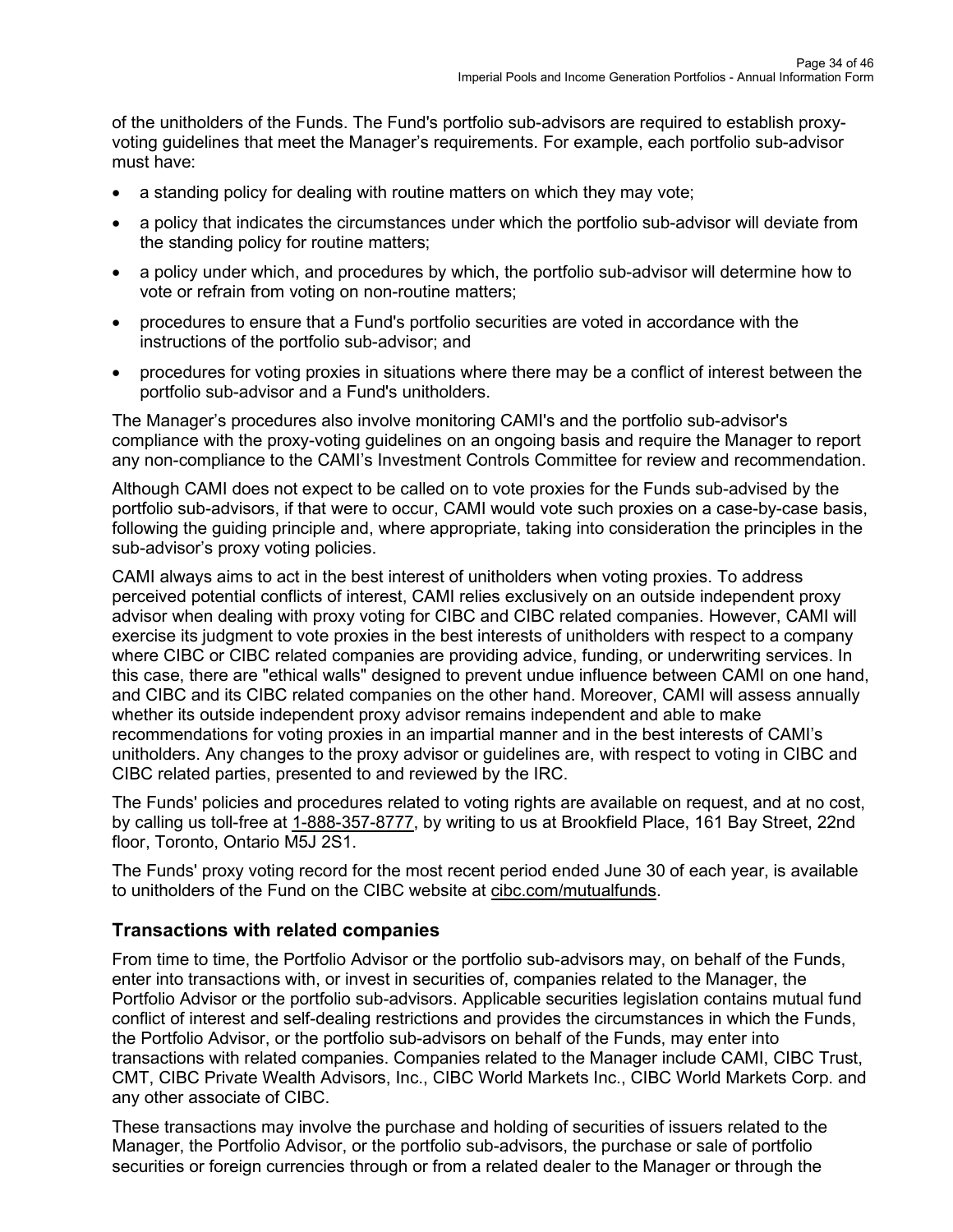Funds' Custodian, the purchase of securities underwritten by a related dealer or related dealers to the Manager, the entering into of derivatives with a related entity to the Manager acting as counterparty, and the purchase or sale of other investment funds managed by the Manager or an affiliate of the Manager. However, these transactions will only be entered into in accordance with the requirements and conditions set out in applicable securities legislation and in accordance with any exemptive relief granted to the Funds by the Canadian securities regulatory authorities.

The Manager has developed policies and procedures to ensure these transactions are entered into in accordance with applicable legislation and in accordance with any standing instructions issued by the IRC.

The Portfolio Advisor and the portfolio sub-advisors also have policies and procedures in place to mitigate potential conflicts of interest.

A mutual fund is a dealer managed Fund if a dealer, or a principal shareholder of a dealer, owns more than 10% of the voting rights of the Portfolio Advisor or a portfolio sub-advisor of the mutual fund. Funds advised by CAMI are dealer managed funds because CIBC, the principal shareholder of the dealers CIBC World Markets Inc. and CIBC World Markets Corp., owns more than 10% of the voting rights of CAMI.

Pursuant to the provisions prescribed by NI 81-102, the dealer managed funds shall not knowingly make an investment in securities of an issuer where a partner, director, officer, or employee of CAMI or their affiliates or associates is a partner, director, or officer of the issuer of the securities. In addition, the dealer managed funds shall not knowingly make an investment in securities of an issuer during, or for 60 calendar days after, the period in which CAMI and their associates or affiliates acts as an underwriter in the distribution of securities of such issuer.

The Funds have obtained standing instructions from the IRC to allow purchases of securities during the distribution of an offering and the 60 days following the close of the distribution where a Related Dealer is acting or has acted as an underwriter.

The Manager has implemented policies and procedures relating to these transactions including the distribution of a list of offerings where a Related Dealer is acting as an underwriter, a requirement for CAMI to notify the Manager of any intention to purchase a security where a Related Dealer is acting as an underwriter and a certification from CAMI that each such purchase met the criteria set out in the regulations or by the IRC.

The Investment Controls Committee monitors transactions with related parties and provides details of any breaches to the Manager. The Manager will report on these transactions and any breaches of standing instructions to the IRC at least annually.

## **Policies and Procedures Related to Securities Lending, Repurchase or Reverse Repurchase Transactions**

In a securities lending transaction, a Fund will loan securities it holds in its portfolio to a borrower for a fee. In a repurchase transaction, a Fund sells securities it holds in its portfolio at one price, and agrees to buy them back later from the same party with the expectation of a profit. In a reverse repurchase transaction, a Fund buys securities for cash at one price and agrees to sell them back to the same party with the expectation of a profit.

Written procedures have been developed with respect to securities lending monitoring and reporting. Risk measurement procedures or simulations are generally not used to test the Fund's portfolios under stress conditions.

Pursuant to the Lending Authorization, the Funds' Manager appoints the custodian or a subcustodian as the Fund's agent (referred to as the *Lending Agent*) to enter into securities lending, repurchase, and reverse repurchase transactions on the Fund's behalf. The Lending Authorization provides, and the Lending Agent has developed policies and procedures that provide, that securities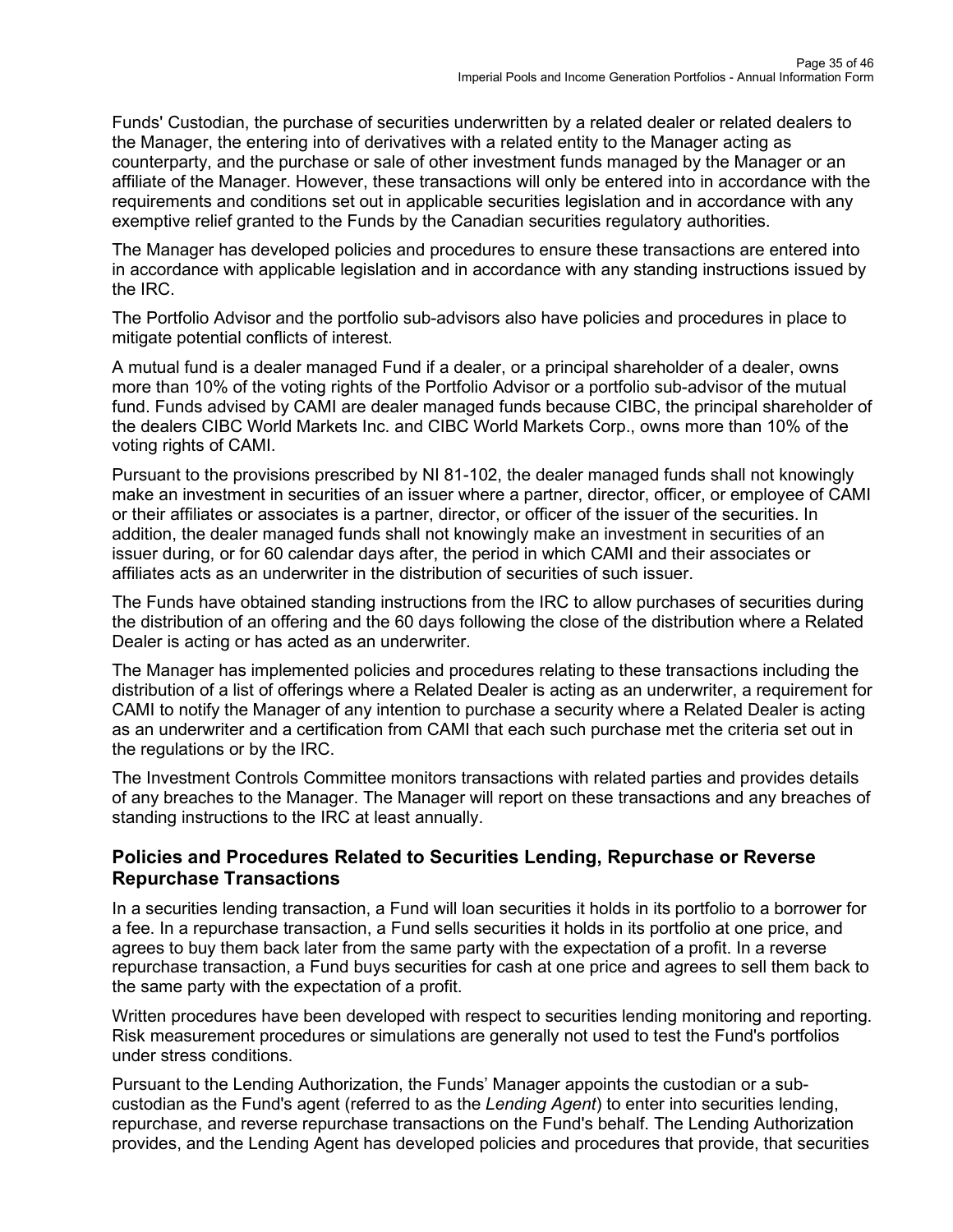lending transactions, repurchase transactions, and reverse repurchase transactions will be entered into in accordance with the standard practices and restrictions and the following requirements:

- must maintain non-cash collateral and cash collateral with a value equal to a minimum of 102% of the value of the securities;
- no more than 50% of a Fund's assets may be invested in securities lending or repurchase transactions at any one time;
- investments in any cash collateral must be in accordance with the investment restrictions specified in the Lending Authorization;
- the value of the securities and collateral will be monitored daily;
- transactions will be subject to collateral requirements, limits on transaction sizes, and a list of approved third parties based on factors such as creditworthiness; and
- securities lending may be terminated at any time and repurchase and reverse repurchase agreements must be completed within 30 days.

Pursuant to the Lending Authorization, the Funds have retained CIBC Mellon Global Securities Services Company (referred to as *CIBC GSS*) as agent to provide certain administrative and reporting services in connection with the securities lending and repurchase program. CIBC GSS provides to our IC, regular, comprehensive, and timely reports that summarize the transactions involving securities lending, repurchase, and reverse repurchase transactions, as applicable. At least annually, CIBC GSS will also confirm that the internal controls, procedures, records, creditworthiness, and collateral diversification standards for borrowers have been followed and will provide the Manager with such information in order to satisfy the Manager's obligations under applicable laws. The Manager, with the assistance of the Portfolio Advisor, will be primarily responsible for reviewing the agency agreement, internal controls, procedures, and records and ensuring compliance with applicable laws. Each securities lending transaction, repurchase agreement, and reverse repurchase agreement must qualify as a "securities lending arrangement" under section 260 of the Income Tax Act (Canada) (referred to as the *Tax Act*).

#### *Administrative costs relating to purchases, conversions, switches, and redemptions by the Discretionary Managers*

Concern for short-term and excessive trading in the Funds is limited since units of the Funds are only purchased by the Discretionary Managers. As the Discretionary Managers are acting on behalf of numerous investors and are typically purchasing, converting, switching, and redeeming units of the Funds based on discretionary portfolios, they are not generally considered to be engaging in harmful short-term trading for the purposes of the Funds' policies and procedures. Nonetheless, the Discretionary Managers and the Manager have certain pre-notification procedures designed to minimize administrative costs related to transactions of units of the Funds. Specifically, the Discretionary Managers provide prior notice to the Manager of any tactical shifts or changes in their discretionary portfolios so that the Manager can attempt to minimize the related administrative costs. Furthermore, the Manager may, in its discretion, reimburse the Funds for any such administrative costs that may result from these transactions, and, if pre-notification procedures are not appropriately followed or the Manager otherwise determines it appropriate, it may also collect such costs or compensation from the applicable Discretionary Manager. If permitted by the discretionary investment management agreement between the Discretionary Manager and its clients, a Discretionary Manager may charge its client a fee if the client withdraws funds from the client's account within 30 days of depositing funds into the client's account if the withdrawal leads to administrative costs to the Funds.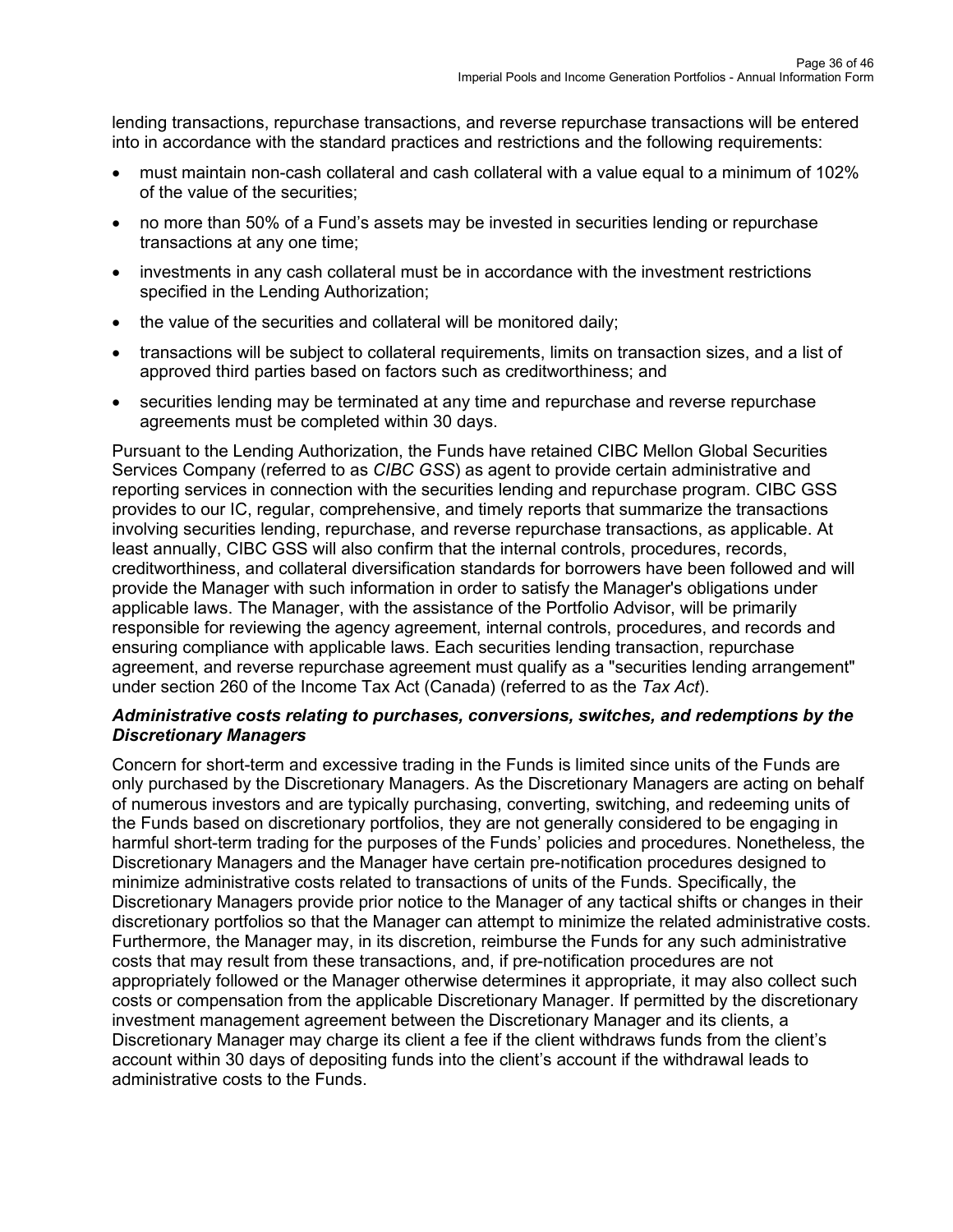# <span id="page-36-0"></span>**Income Tax Considerations for Investors**

In the opinion of Borden Ladner Gervais LLP, tax counsel to the Manager, the following is a summary of the principal Canadian federal income tax considerations under the Tax Act, as at the date of this Annual Information Form, with respect to the acquisition, ownership, and disposition of units of the Funds generally applicable to you if you are an individual (other than a trust) who, for the purposes of the Tax Act and at all relevant times, are (or are deemed to be) resident in Canada, hold units of the Funds as capital property or in a registered plan, are not affiliated with the Funds, and deal at arm's length with the Funds.

This summary is based on certain information provided to counsel by senior officers of the Manager, the facts set out in this Annual Information Form, the current provisions of the Tax Act and the regulations thereunder (referred to as *Regulations*) and counsel's understanding of the current published administrative policies and assessing practices of the Canada Revenue Agency (referred to as *CRA*).This summary also takes into account all specific proposals to amend the Tax Act and the Regulations publicly announced by, or on behalf of, the Minister of Finance (Canada) prior to the date hereof (referred to as the *Proposed Amendments*). However, there can be no assurance that the Proposed Amendments will be enacted in their current form, or at all. Except for the Proposed Amendments, this summary does not take into account or anticipate any changes in law or administrative practice, whether by legislative, regulatory, administrative, or judicial action. Furthermore, this summary is not exhaustive of all possible income tax considerations and, in particular, does not take into account provincial, territorial, or foreign income tax legislation or considerations.

The income and other tax consequences of acquiring, holding, or disposing of units of a Fund, including the tax treatment of any fees or other expenses incurred by you, vary according to your status, the province(s) or territory(ies) in which you reside or carry on business, and, generally, your own particular circumstances. The following description of income tax matters is, therefore, of a general nature only and is not intended to constitute advice to you.

#### **You should seek independent advice regarding the tax consequences of investing in units of a Fund, based upon your own particular circumstances.**

This summary is based on the assumption that each of the Funds will qualify as a "mutual fund trust" within the meaning of the Tax Act at all material times. If a Fund were to fail to qualify as a mutual fund trust at any time, the income tax consequences would differ materially and adversely in some respects from those described below. This summary also assumes that each of the Funds, other than Imperial U.S. Equity Pool, Imperial International Equity Pool, and Imperial Emerging Economies Pool, is and will continue to be a "registered investment" under the Tax Act at all material times for certain registered plans as described under *Registered Plans and Eligibility for Investment* (below).

## **Taxation of the Funds**

Each Fund is subject to tax under Part I of the Tax Act in each taxation year on the amount of its income for the year, including net realized taxable capital gains, less the portion thereof that is, or is deemed to be, paid or payable to unitholders in the year.

Where a Fund has been a mutual fund trust (within the meaning of the Tax Act) throughout a taxation year, the Fund will be allowed for such year to reduce its liability, if any, for tax on its net realized taxable capital gains by an amount determined under the Tax Act based on various factors, including redemptions of its units during the year.

Each Fund intends to distribute to unitholders in each taxation year a sufficient amount of its net income and net realized taxable capital gains so that it will not be liable for tax in any year under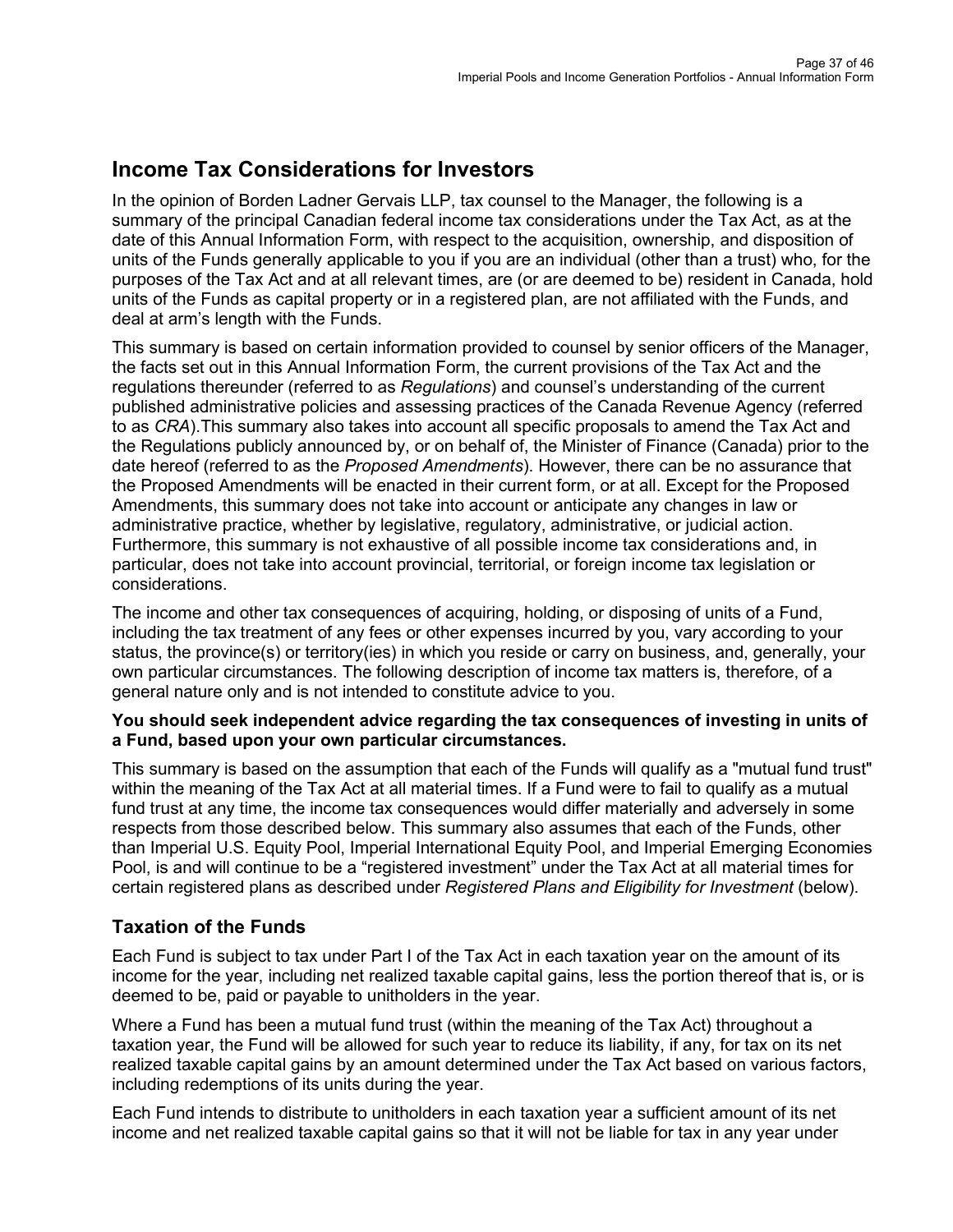Part I of the Tax Act (after taking into account applicable losses and capital gains tax refunds, if any).

Each Fund is required to compute its net income and net realized taxable capital gains in Canadian dollars for the purposes of the Tax Act and may, as a consequence, realize foreign exchange gains or losses that will be taken into account in computing its income or capital gains for tax purposes.

All of a Fund's deductible expenses, including expenses common to all classes of units of the Fund and management fees and other expenses specific to a particular class of units of the Fund, will be taken into account in determining the income or loss of the Fund as a whole and applicable taxes payable by the Fund as a whole.

If appropriate designations are made by the Underlying Funds in which a Fund invests, the nature of distributions from the Underlying Funds that are derived from "taxable dividends" and/or "eligible dividends" received from "taxable Canadian corporations" (all within the meaning of the Tax Act), foreign income, and capital gains will be preserved in the hands of the Fund for the purpose of computing its income.

Capital or income losses realized by a Fund cannot be allocated to you but, subject to certain limitations, may be deducted by the Fund from capital gains or net income realized in other years. In certain circumstances, the "suspended loss" rules in the Tax Act may prevent a Fund from immediately recognizing a capital loss realized by it on a disposition of capital property, which may increase the amount of net realized taxable capital gains of the Fund that will be distributed to unitholders.

As income and capital gains of a Fund may be derived from investments in countries other than Canada, the Fund may be liable to pay, income or profits tax to such countries. To the extent that such foreign tax paid by a Fund exceeds 15% of the foreign income (excluding capital gains), such excess may generally be deducted by the Fund in computing its income for purposes of the Tax Act. To the extent that such foreign tax paid does not exceed 15% and has not been deducted in computing the income of a Fund, the Fund may designate a portion of its foreign source income in respect of your units, so that such income and a portion of the foreign tax paid by the Fund may be regarded as foreign source income of, and foreign tax paid by, you for the purposes of the foreign tax credit provisions of the Tax Act.

Generally, a Fund will include gains and deduct losses on income account in connection with investments made through certain derivatives, such as futures and forward contracts, except where such derivatives are used to hedge investments of the Fund that are capital property and there is sufficient linkage, and will recognize such gains and losses for tax purposes at the time they are realized.

In addition, the Portfolios and certain Pools may invest in Underlying Funds that, in turn, invest in derivatives. These Underlying Funds generally treat gains and losses arising in connection with derivatives, other than derivatives used for certain hedging purposes, on income account rather than on capital account.

Pursuant to certain rules in the Tax Act, the Imperial U.S. Equity Pool has made an election to realize gains and losses on "eligible derivatives" on an annual mark-to-market basis. The Manager has advised counsel that it will assess whether making such an election would be advantageous for the other Funds. Subject to the derivative forward agreement rules in the Tax Act (referred to as the *DFA Rules*), where a Fund uses certain derivatives to closely hedge gains or losses on underlying capital investments held by the Fund, the Fund intends to treat these gains or losses on capital account. The "DFA Rules" target certain financial arrangements (described in the DFA Rules as "derivative forward agreements") that seek to reduce tax by converting, through the use of derivative contracts, the return on investments that would have the character of ordinary income to capital gains. The DFA Rules will generally not apply to derivatives used to closely hedge gains or losses due to currency fluctuations on underlying capital investments of a Fund. Hedging, other than currency hedging on underlying capital investments, that reduces tax by converting the return on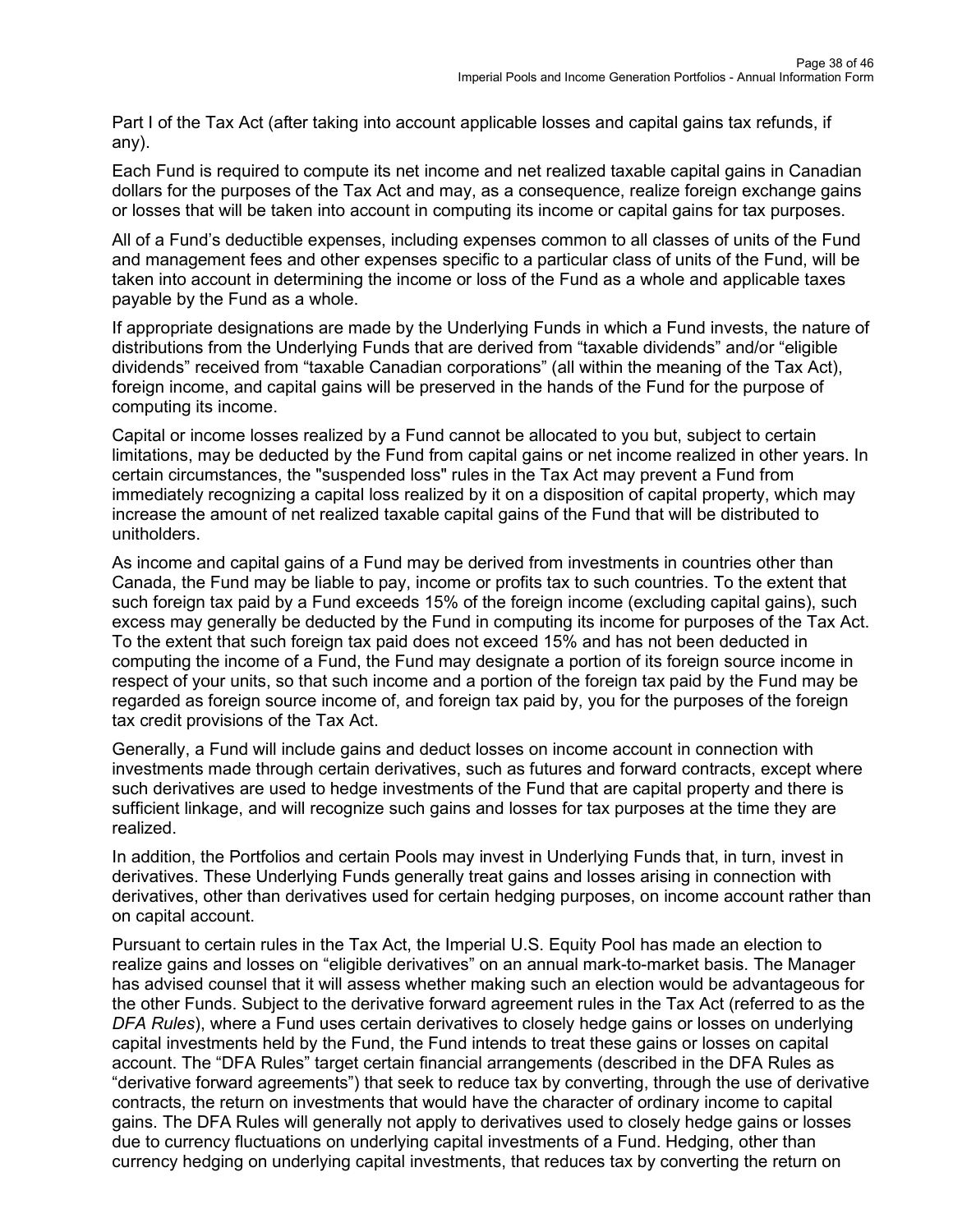investments that would have the character of ordinary income to capital gains through the use of derivative contracts will be treated by the DFA Rules as on income account.

A Fund may be subject to section 94.1 of the Tax Act if it holds or has an interest in an "offshore investment fund property". In order for section 94.1 of the Tax Act to apply to a Fund, the value of the interests must reasonably be considered to be derived, directly or indirectly, primarily from portfolio investments of the offshore investment fund property. If applicable, these rules can result in a Fund including an amount in its income based on the cost to the Fund of the offshore investment fund property multiplied by a prescribed interest rate. These rules would apply in a taxation year to the Fund if it could reasonably be concluded, having regard to all the circumstances, that one of the main reasons for the Fund acquiring, holding or having the investment in the entity that is an offshore investment fund property, was to benefit from the portfolio investments of the entity in such a manner that the taxes on the income, profits and gains therefrom, for any particular year, were significantly less than the tax that would have been applicable if such income, profits and gains had been earned directly by the Fund. The Manager has advised that none of the reasons for a Fund acquiring an interest in "offshore investment fund property" may reasonably be considered to be as stated above. As a result, section 94.1 should not apply to the Funds.

The Funds may, subject to regulatory and other approvals, be permitted, from time to time, to enter into securities lending arrangements with qualified counterparties. Provided that the securities lending arrangement qualifies as a "securities lending arrangement" under section 260 of the Tax Act (referred to as a *Securities Lending Arrangement*), the entering into and performance of its obligations under the Securities Lending Arrangement will not generally result in a disposition by the Fund of the "qualified securities" (as defined in the Tax Act) that are the subject of the Securities Lending Arrangement and such "qualified securities" (as defined in the Tax Act) shall be deemed to continue to be property of the Fund while they are subject to the Securities Lending Arrangement. Moreover, any compensation payment received by the Fund as compensation for a taxable dividend on a share of a public corporation (or received as compensation for an "eligible dividend" within the meaning of the Tax Act on a share of a public corporation) will be treated as a taxable dividend (or an eligible dividend, as the case may be) to the Fund.

## **Taxation of Unitholders**

You will generally be required to include in computing your income such portion of the net income of a Fund for a taxation year, including net realized taxable capital gains (whether or not accrued or realized by the Fund prior to your acquisition of units), as is, or is deemed to be, paid or payable to you in the taxation year and deducted by the Funds in computing income for tax purposes, even if the amount so paid or payable is reinvested in additional units of the Fund.

At the time you acquire units of a Fund, the Fund's NAV per unit will reflect any income and gains that have accrued or been realized but have not been made payable at the time the units are acquired. Consequently, on a purchase of units of a Fund, you may become taxable on your share of the income and gains of the Fund that have accrued or were realized before the units were acquired but had not been made payable prior to such time.

Any amount in excess of the net income and net realized taxable capital gains of a Fund, being a return of capital, that is paid or payable to you in a year should not generally be included in computing your income for the year. However, the payment by a Fund of such excess amount to you, other than as proceeds of disposition of a unit or part thereof and other than the portion, if any, of that excess amount that represents the non-taxable portion of net realized capital gains of the Fund, will reduce the adjusted cost base (referred to as the *ACB*) of your class of units. If the ACB of a class of units of a Fund held by you would otherwise be less than zero, the negative amount will be deemed to be a capital gain realized by you from the disposition of the units and your ACB will be increased by the amount of such deemed capital gain to zero.

Provided that appropriate designations are made by a Fund, such portion of (a) the net realized taxable capital gains of the Fund, (b) the foreign source income of the Fund and foreign taxes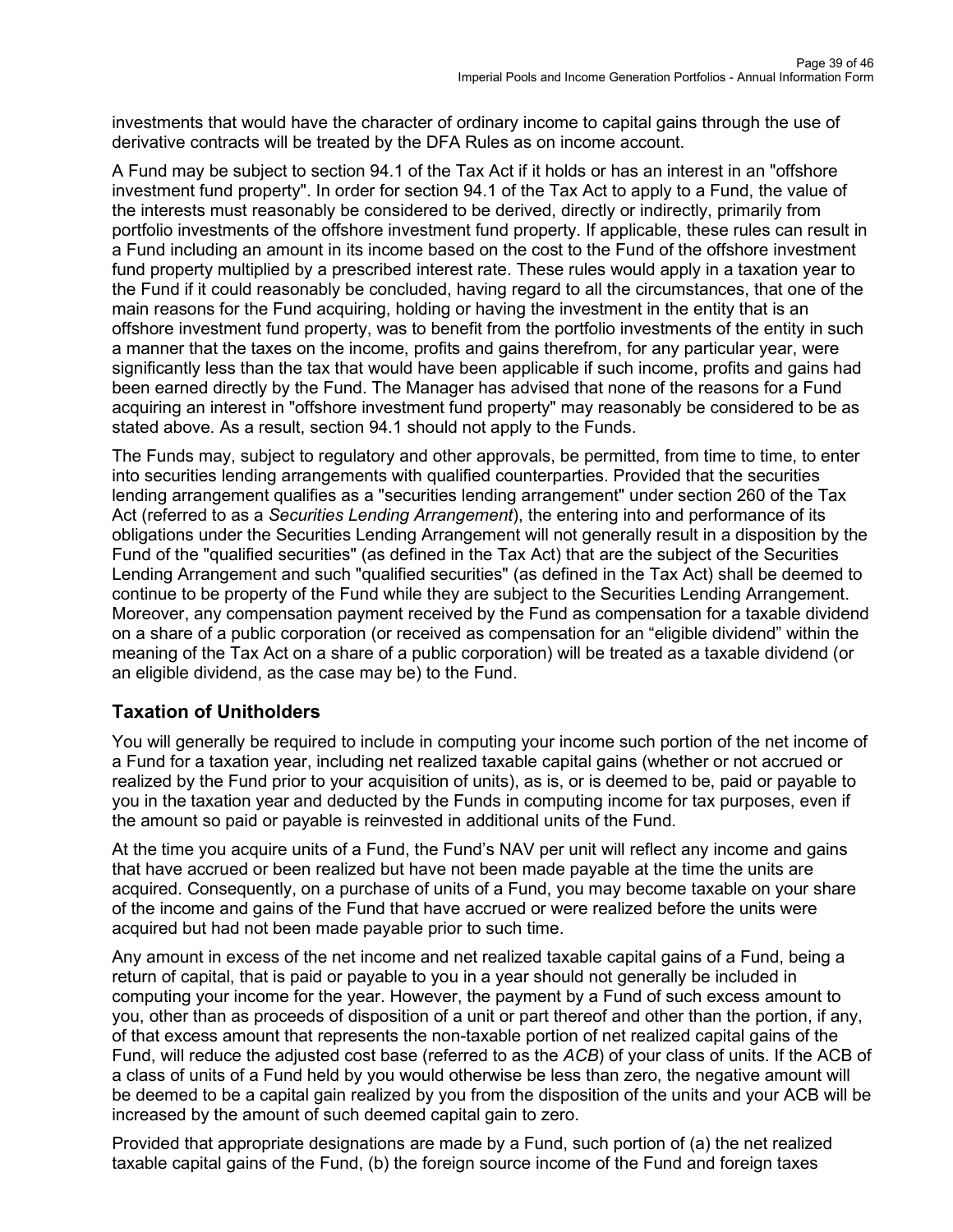eligible for the foreign tax credit, and (c) the taxable dividends received or deemed to be received by the Fund on shares of taxable Canadian corporations, as is paid or payable to you, will effectively retain its character and be treated as such in your hands for purposes of the Tax Act. Amounts that retain their character in your hands as taxable dividends on shares of taxable Canadian corporations will be eligible for the normal dividend gross-up and tax credit rules under the Tax Act. An enhanced dividend gross-up and tax credit is available in respect of eligible dividends designated by a taxable Canadian corporation. A Fund will designate any eligible dividends received by the Fund as eligible dividends to the extent such eligible dividends are included in distributions to unitholders. As applicable, a Fund will similarly make designations in respect of its income and taxes from foreign sources, if any, so that holders of units of the Fund will be deemed to have paid, for foreign tax credit purposes, their proportionate share of the foreign taxes paid by the Fund on such income. A holder of units of such Fund will generally be entitled to foreign tax credits in respect of such foreign taxes under and subject to the general foreign tax credit rules under the Tax Act.

Each Fund indicates in its distribution policy the intention with respect to the character and frequency of its distributions. However, the character of the distributions from a Fund for Canadian income tax purposes will not be able to be finally determined until the end of each taxation year. Distributions made to unitholders in the course of a Fund's taxation year may therefore be comprised of dividends, ordinary income or net realized capital gains, or may constitute a return of capital, depending on the investment activities of the Fund throughout the course of its taxation year, which may differ from that originally intended as outlined in each Fund's *Distribution Policy* of the Funds' Simplified Prospectus.

Upon the disposition or deemed disposition of units of a Fund (including on a redemption or switch of units of one Fund for units of another Fund (but generally not a conversion between two classes of the same Fund)), you will generally realize a capital gain (or capital loss) to the extent that the proceeds of disposition of such units (excluding any amount payable by the Fund that represents an amount that must otherwise be included in your income as described above), exceed (or are exceeded by) the aggregate of the ACB of such units and any reasonable costs of disposition.

A conversion from one class of units of a Fund to another class of units of the same Fund does not generally result in a disposition for tax purposes and consequently you will not realize a capital gain or capital loss as a result of such conversion.

You must calculate the ACB separately for each class of units of a Fund you own. The ACB of a unit of a class of a Fund will generally be the average cost of all units of the class of the Fund that you own, including units purchased on the reinvestment of distributions (including returns of capital). Accordingly, when a unit of a Fund is acquired, its cost will generally be averaged with the ACB of the other units of the Fund of the same class then owned by you to determine the ACB of each such unit of the Fund at that time.

In certain situations, where a unitholder redeems units of a Fund, the Fund may distribute realized capital gains of the Fund to the unitholder as part of the redemption price of the units (referred to as the *Redeemer's Gain*). The taxable portion of the Redeemer's Gain must be included in the unitholder's income as described above but the full amount of the Redeemer's Gain will be deducted from the unitholder's proceeds of disposition of the units redeemed. Recent amendments to the Tax Act will restrict the ability of the Funds to distribute realized capital gains as part of the redemption price of units to an amount not exceeding the unitholder's accrued gain on the units redeemed.

Generally, one-half of any capital gain (referred to as a *taxable capital gain*) realized by you on the disposition of units of a Fund must be included in your income for the taxation year of disposition and one-half of any capital loss (referred to as an *allowable capital loss*) realized by you in that year must be deducted from taxable capital gains realized by you in such year. Allowable capital losses for a taxation year in excess of taxable capital gains for that year generally may be carried back and deducted in any of the three preceding taxation years or carried forward and deducted in any subsequent taxation year against taxable capital gains realized in such year, in accordance with the provisions in the Tax Act.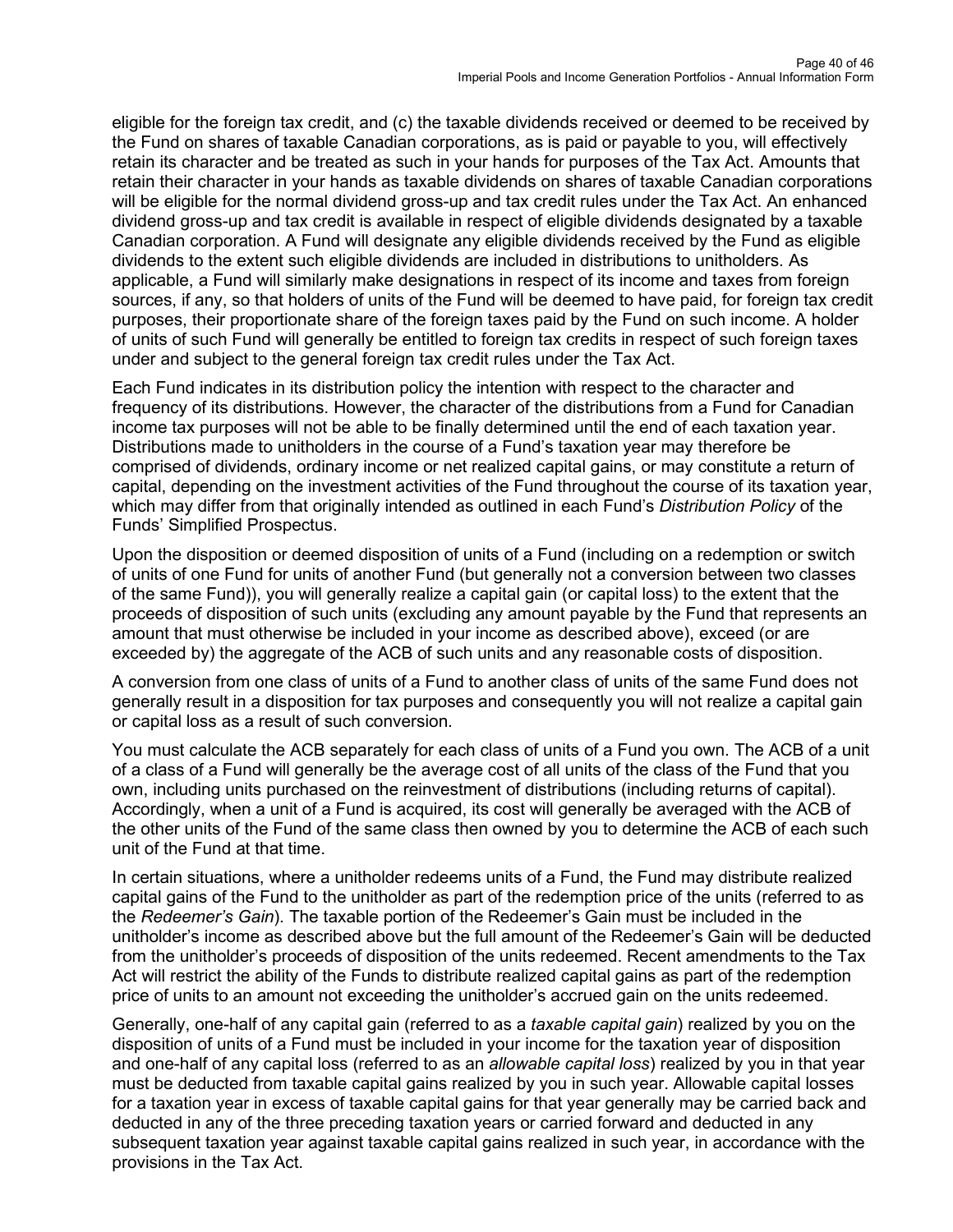In certain situations, if you dispose of units of a Fund and would otherwise realize a capital loss, the loss will be denied. This may occur if you or your spouse or a person with whom you are affiliated (including a corporation you control) has acquired units of the same Fund within 30 days before or after the original unitholder disposed of the units, which are considered to be "substituted property" (within the meaning of the Tax Act). In these circumstances, the capital loss may be deemed to be a "superficial loss" for the purposes of the Tax Act and denied. The amount of the denied capital loss will be added to the ACB of the securities which are substituted property.

Individuals, including certain trusts, may be subject to an alternative minimum tax. Such persons may be liable for this alternative minimum tax in respect of realized taxable capital gains and/or dividends from taxable Canadian corporations.

## **Registered plans and eligibility for investment**

In general, if you hold units of a Fund in a registered plan, such as a Registered Retirement Savings Plan (referred to as a *RRSP*), Registered Retirement Income Fund (referred to as a *RRIF*), or Tax-Free Savings Accountant (referred to as a *TFSA*), you will not pay tax on distributions of net income and net realized taxable capital gains paid or payable to the registered plan by a Fund in a particular year or on any capital gains realized by the registered plan from redeeming or otherwise disposing of these units. However, most withdrawals from registered plans (other than a withdrawal from a TFSA) are generally taxable.

Each of the Funds qualifies as a "mutual fund trust" as defined in the Tax Act. As long as qualification as a mutual fund trust and/or registration as a registered investment continues, units of the Funds will be qualified investments for registered plans.

Notwithstanding that units of a Fund may be qualified investments for an RRSP, RRIF, or TFSA (each, referred to as a *Plan* and collectively, the *Plans*), the annuitant of an RRSP or RRIF or the holder of a TFSA (each, referred to as a *Plan Holder*), as the case may be, will be subject to a penalty tax in respect of the units if they are a "prohibited investment" for the Plan within the meaning of the Tax Act. Generally, units of a Fund would be a "prohibited investment" for a Plan if the Plan Holder (i) does not deal at arm's length with the Fund for purposes of the Tax Act, or (ii) alone or together with persons with whom the Plan Holder does not deal at arm's length, holds 10% or more of the value of all units of the Fund. Units of a Fund will not be a "prohibited investment" for a Plan if the units are "excluded property" as defined in the Tax Act for the purposes of the prohibited investment rules. Generally, units of a Fund will be "excluded property" for a Plan if, (i) at least 90% of the value of all equity of the Fund is owned by persons dealing at arm's length with the Plan Holder; (ii) the Plan Holder deals at arm's length with the Fund; and (iii) certain other criteria set forth in the Tax Act are met. Prospective investors who intend to purchase units of a Fund through a registered plan should consult their own tax advisors regarding the tax treatment of contributions to, and acquisitions of property by, such registered plan.

## <span id="page-40-0"></span>**Reporting to You**

Each year, the Funds will provide you with income tax information necessary to allow you to complete your income tax returns. You should keep records of the original cost of your units, including new units received on reinvestment of distributions, so that any capital gain or loss on redemption or other disposition can be accurately determined for tax purposes.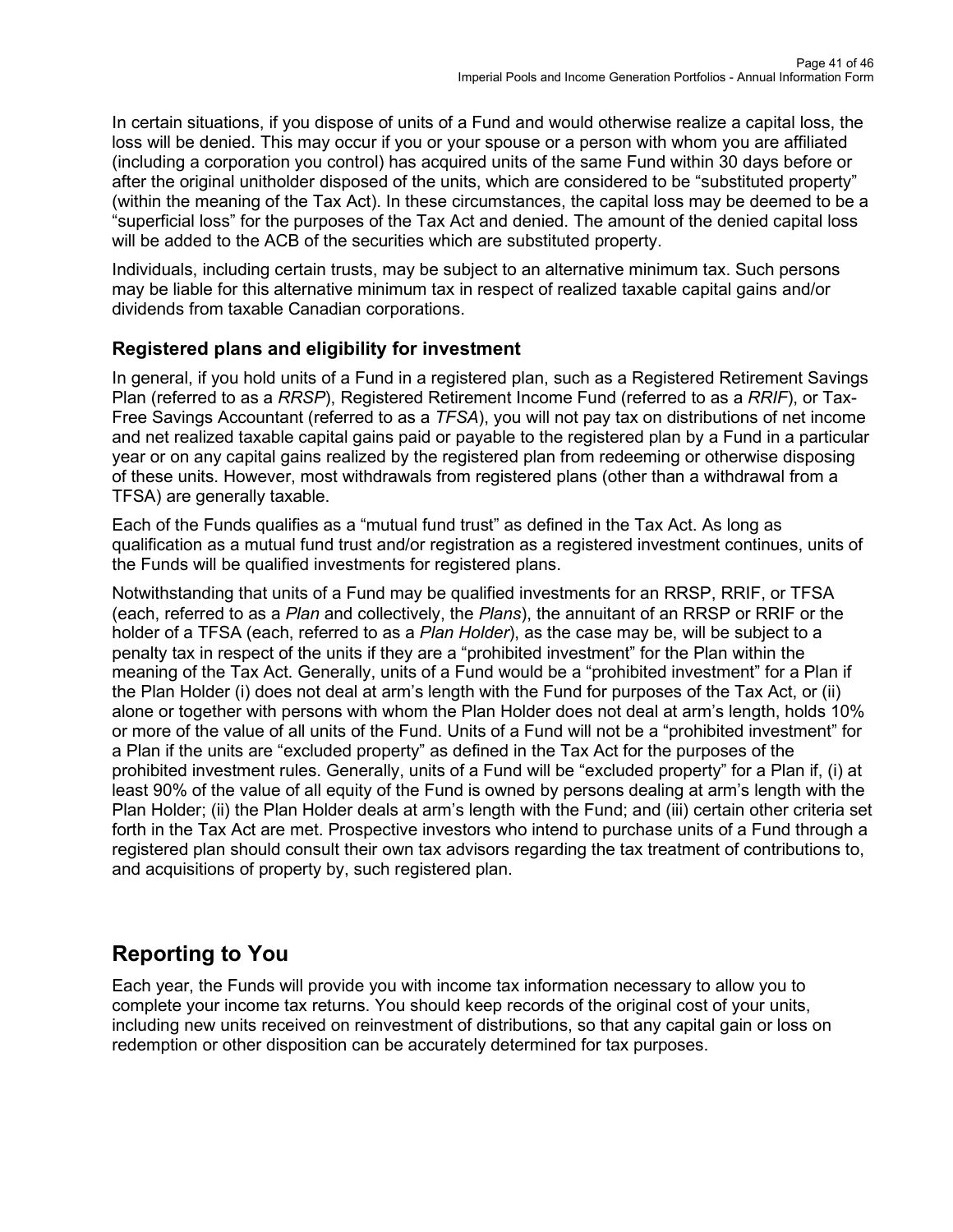## <span id="page-41-0"></span>**Remuneration of Directors, Officers, and Trustee**

The Funds do not have directors or officers. The Funds pay fees to the members of the IRC. Refer to *Independent Review Committee* under *Fund Governance* for more information on the remuneration paid to members of the IRC. The Manager pays the fees of the Trustee.

## <span id="page-41-1"></span>**Material Contracts**

The following are the material contracts the Funds have entered into, to date:

- the Master Declaration of Trust referred to under *Name, Formation and History of the Funds*;
- the Master Management Agreement referred to under *Manager in the Responsibility for Operations of the Funds Section*;
- the Investment Management Agreement referred to under *Portfolio Advisor in the Responsibility for Operations of the Funds Section*; and
- the Custodian Agreement referred to under *Custodian in the Responsibility for Operations of the Funds Section*.

Copies of the material contracts above are available at [sedar.com](http://www.sedar.com/) or can be obtained by contacting us toll-free at [1-888-357-8777.](tel:18883578777)

## <span id="page-41-2"></span>**Legal and Administrative Proceedings**

In December 2009, the Manager and CIBC World Markets Inc. reached a settlement with the Ontario Securities Commission relating to their participation in the Canadian asset-backed commercial paper market.

In August 2020, a proposed class action was commenced in the Supreme Court of British Columbia against CIBC, CIBC Trust Corporation and CIBC Asset Management Inc. A contested certification hearing was held on August 3-6, 2021.

## <span id="page-41-3"></span>**Additional Information**

## **Class Actions**

The Manager pursues applicable class actions on behalf of the Funds. However, no distribution of proceeds arising as a result of a class action will be made directly to the Funds' unitholders as class action settlement proceeds are considered Fund assets. Unitholders who redeem units prior to the receipt of settlement proceeds will not derive a benefit from any class action settlement, as proceeds are only considered an asset of the Funds once they are actually received.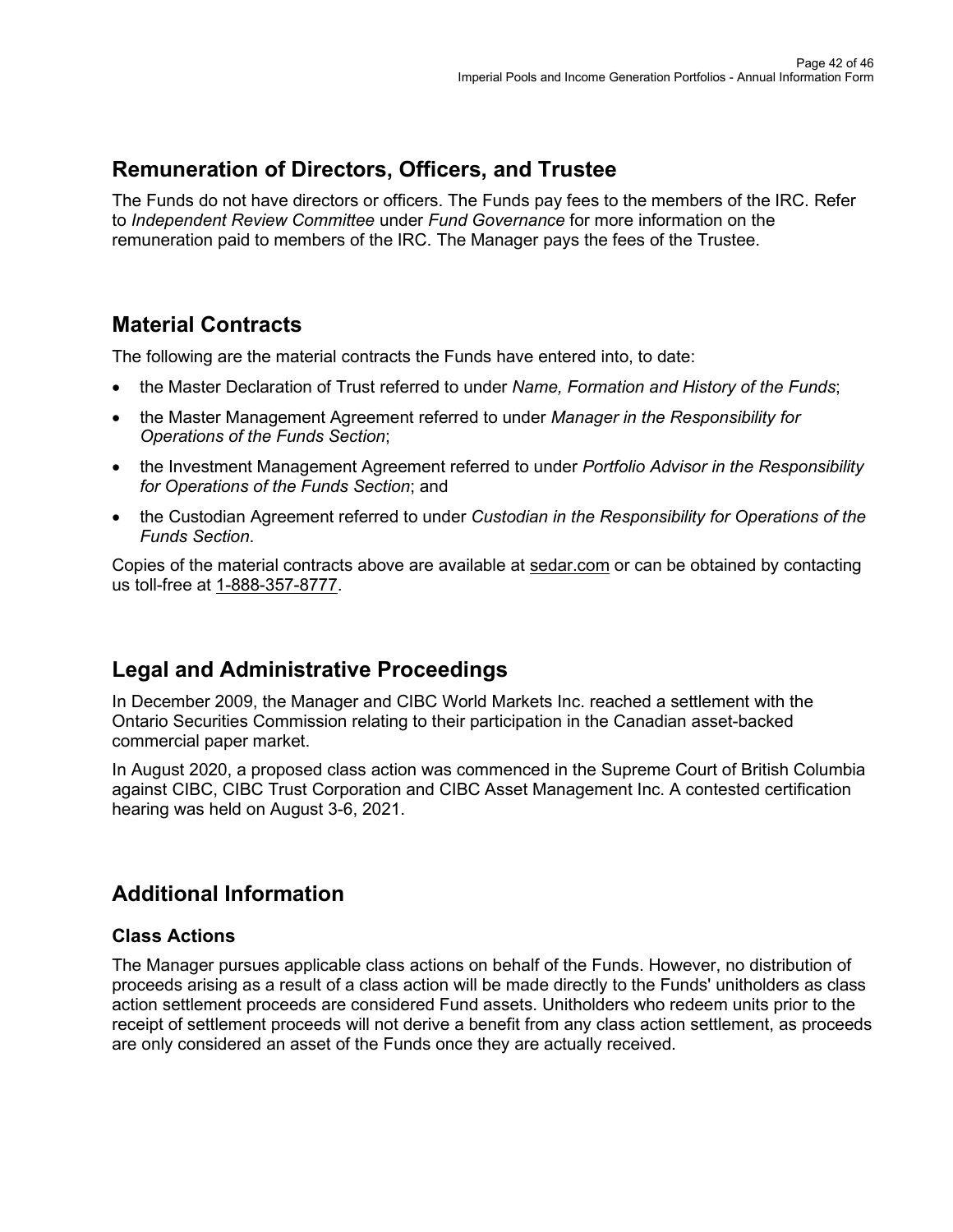# <span id="page-42-0"></span>**Combined Annual Information Form**

The units of the Funds are offered under a single simplified prospectus and this single Annual Information Form because many of the attributes of the Funds and of their units are the same. Nevertheless, each of the Funds is responsible only for the disclosure contained in such documents that pertains to it and disclaims any responsibility for the disclosure pertaining to any other Fund. The Certificate appended to this Annual Information Form applies severally to each of the Funds as though such Fund were the only Fund referred to herein.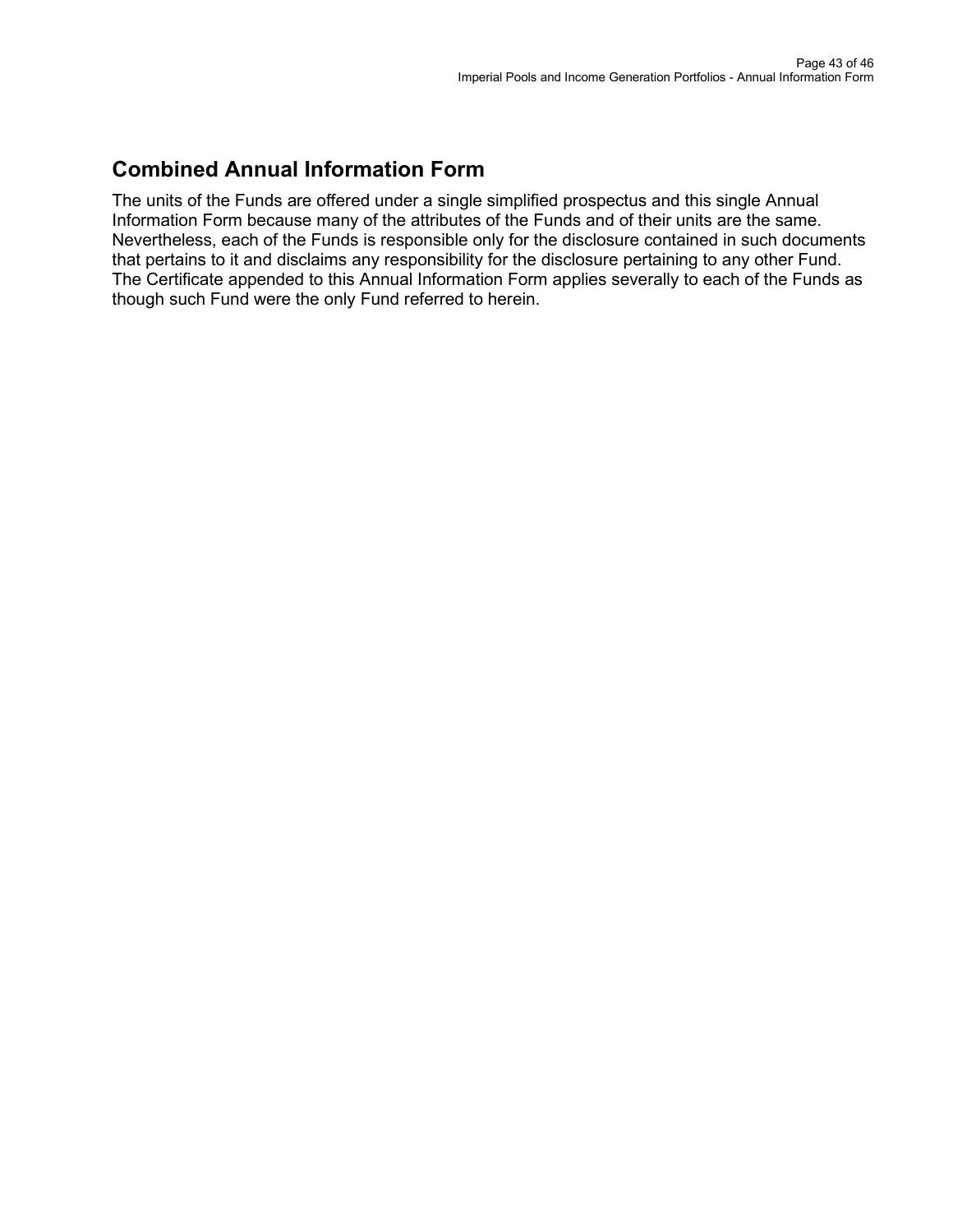# **Certificate of the Funds**

- <span id="page-43-0"></span>Imperial Money Market Pool Imperial Short-Term Bond Pool Imperial Canadian Bond Pool Imperial Canadian Diversified Income Pool Imperial International Bond Pool Imperial Equity High Income Pool Imperial Canadian Dividend Income Pool Imperial Global Equity Income Pool
- Imperial Canadian Equity Pool Imperial U.S. Equity Pool Imperial International Equity Pool Imperial Overseas Equity Pool Imperial Emerging Economies Pool Conservative Income Portfolio Balanced Income Portfolio Enhanced Income Portfolio

## **(collectively, the "Funds")**

December 9, 2021

This annual information form, together with the simplified prospectus and the documents incorporated by reference into the simplified prospectus, constitute full, true, and plain disclosure of all material facts relating to the securities offered by the simplified prospectus, as required by the securities legislation of each of the provinces and territories of Canada, and do not contain any misrepresentations.

## **CIBC TRUST CORPORATION**

## **the Trustee of the Funds**

Signed "*Edward Dodig*"

Edward Dodig President and Chief Executive Officer Signed "*David Scandiffio*"

David Scandiffio Vice-President, Personal Portfolio Services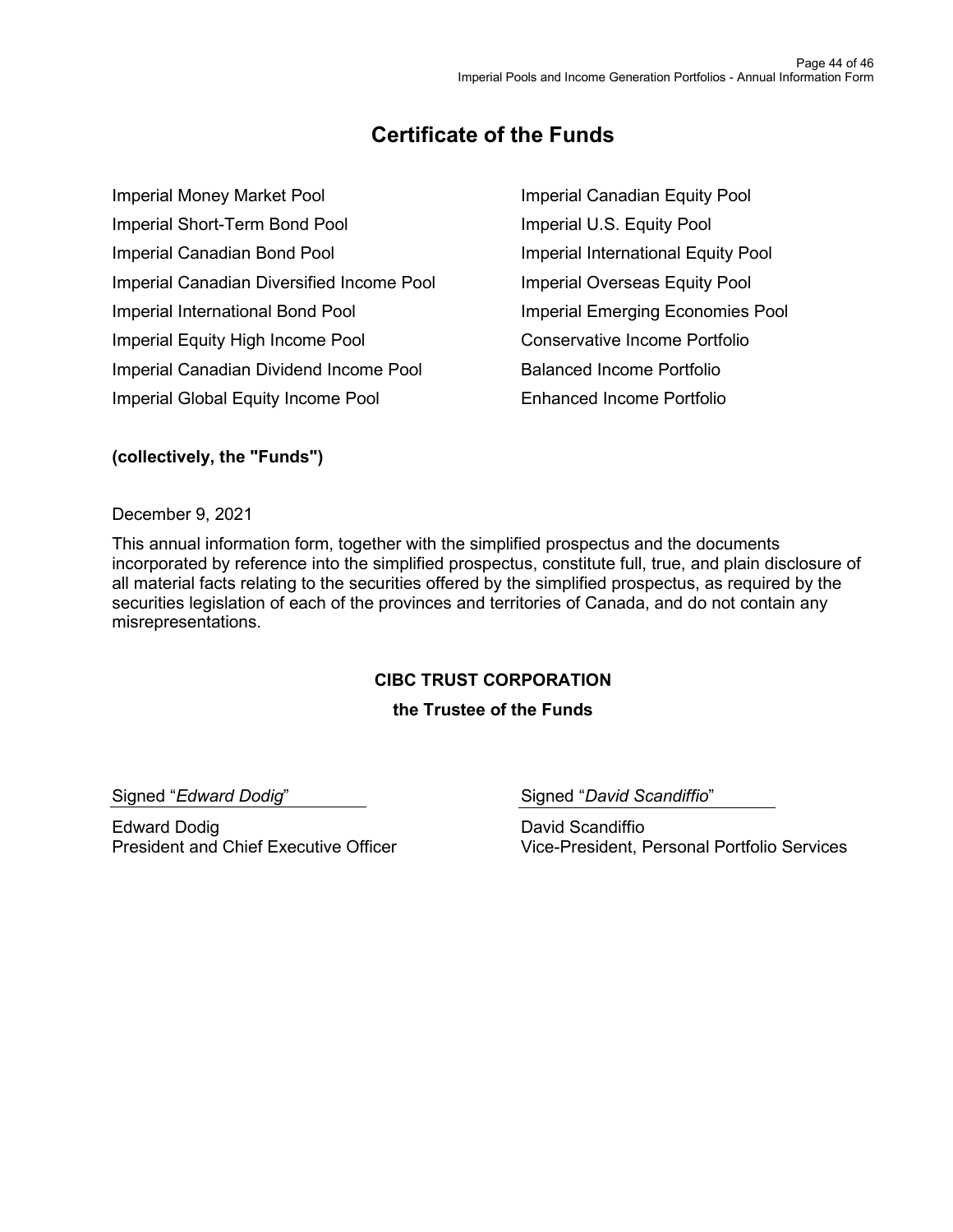# **Certificate of the Manager and Promoter**

- <span id="page-44-0"></span>Imperial Money Market Pool Imperial Short-Term Bond Pool Imperial Canadian Bond Pool Imperial Canadian Diversified Income Pool Imperial International Bond Pool Imperial Equity High Income Pool Imperial Canadian Dividend Income Pool Imperial Global Equity Income Pool
- Imperial Canadian Equity Pool Imperial U.S. Equity Pool Imperial International Equity Pool Imperial Overseas Equity Pool Imperial Emerging Economies Pool Conservative Income Portfolio Balanced Income Portfolio Enhanced Income Portfolio

## **(collectively, the "Funds")**

December 9, 2021

This annual information form, together with the simplified prospectus and the documents incorporated by reference into the simplified prospectus, constitute full, true, and plain disclosure of all material facts relating to the securities offered by the simplified prospectus, as required by the securities legislation of each of the provinces and territories of Canada, and do not contain any misrepresentations.

#### **CANADIAN IMPERIAL BANK OF COMMERCE the Manager and Promoter of the Funds**

Signed "*Victor G. Dodig*" Victor G. Dodig President and Chief Executive Officer Signed "*Hratch Panossian*"

Hratch Panossian Senior Executive Vice-President and Chief Financial Officer

On behalf of the Board of Directors of Canadian Imperial Bank of Commerce

Signed "*Katharine B. Stevenson*"

Katharine B. Stevenson Chair of the Board

Signed "*Luc Desjardins*"

Luc Desjardins **Director**